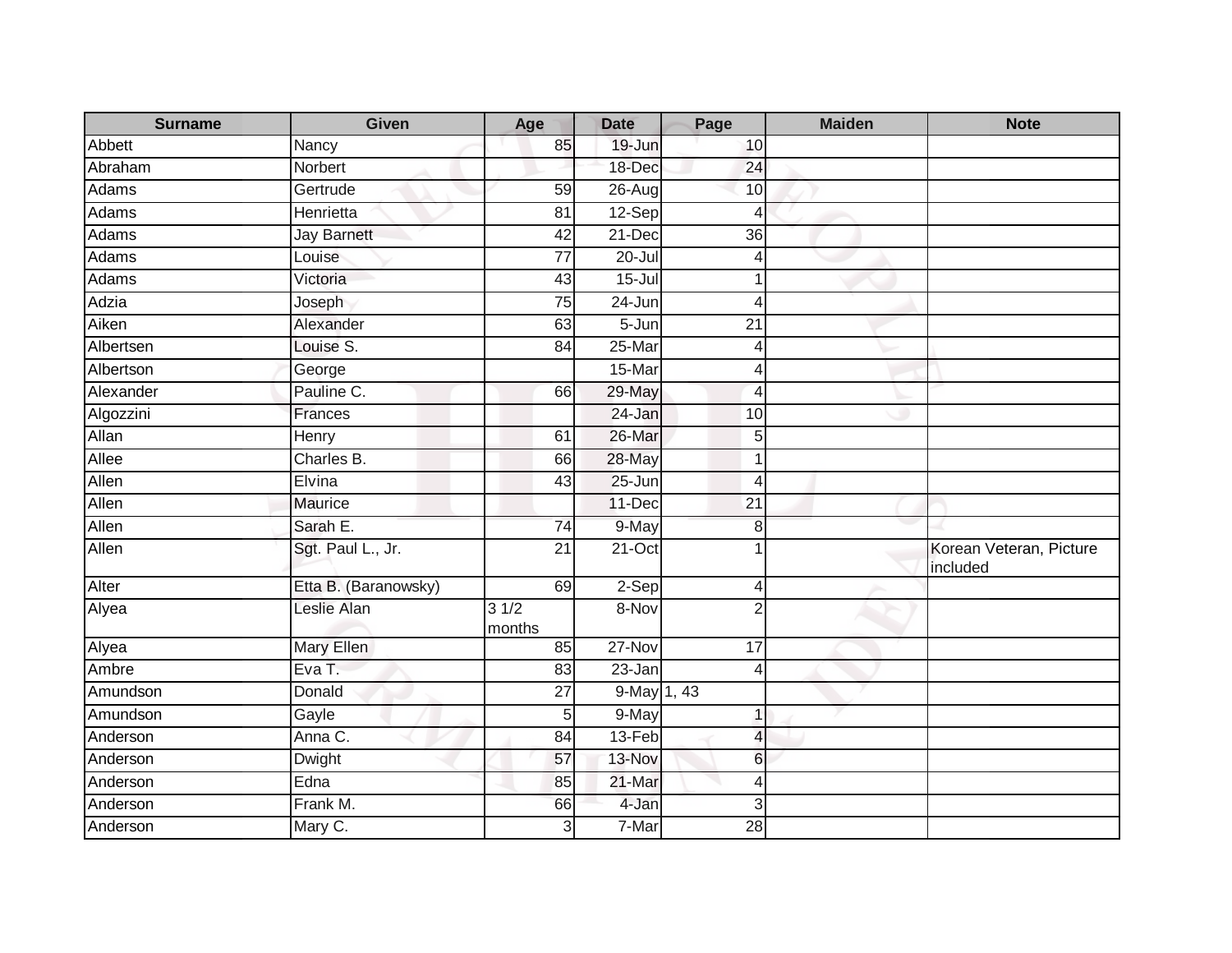| Anderson                       | Wilma                 | 66              | 1-May               | 8                        |                  |
|--------------------------------|-----------------------|-----------------|---------------------|--------------------------|------------------|
| <b>Andricks</b>                | Anton                 | 65              | 23-Oct              | 4                        |                  |
| Anoskey                        | Mary                  | 75              | 16-Apr              | 4                        |                  |
| Anthoulis                      | George                | 63              | 18-Jan              | $\overline{4}$           | Doctor           |
| Antich                         | George                | 80              | $29$ -Oct           | 3                        |                  |
| Antone                         | John F.               | 50              | 13-Feb              | $\overline{4}$           |                  |
| Antonovich                     | Antoinette            | 64              | 18-Mar              | 10                       |                  |
| Applebaum                      | Sarah                 | 85              | $15 - Jan$          | 5                        |                  |
| Applegate                      | Onie Day              | 65              | $1-Feb$             | 4                        |                  |
| Arbuckle                       | Frederick E.          | 63              | $3 - Jun$           | 4                        |                  |
| Arneberg                       | Martha A.             | 72              | 17-Dec              | 17                       |                  |
| Artman                         | Hilton                | 42              | 29-Nov              | $\overline{2}$           |                  |
| Artunian                       | Emma                  | 55              | 13-Mar              | 20                       | Artey            |
| Asbell                         | James                 | 57              | 11-Apr              | $6\phantom{1}6$          |                  |
| Ashbauker                      | Edna                  | $\overline{73}$ | 11-Nov              | $\overline{20}$          |                  |
| Ashton                         | William               | 65              | 24-Apr              | 9                        |                  |
| Astolas                        | Gaza                  | $\overline{34}$ | $2-Sep$             | $\overline{4}$           | Picture included |
|                                |                       |                 |                     |                          |                  |
| Atkinson                       | Helen J.              | 58              | 22-May              | $\overline{4}$           |                  |
| Atlas                          | Dora luketich         | 63              | 4-Dec               | $\overline{27}$          |                  |
| Atwood                         | Etta June (Clevinger) | 65              | $27$ -May           | 6                        |                  |
| Augestine                      | Maude M.              | $\overline{72}$ | 25-Jan              | $\overline{4}$           |                  |
| Augustine                      | Joseph                | 46              | $30 -$ Jul          | 6                        |                  |
| Ault                           | Franklin G.           | 44              | 21-Mar              | 4                        |                  |
| Aumiller                       | Henry J.              |                 | 28-Dec              | 26                       |                  |
| Austgen                        | <b>Antonian Marie</b> | 83              | 23-Mar              | 10                       |                  |
| Ayala                          | <b>Mike</b>           | 52              | 31-Dec              | 6                        |                  |
| <b>Babinec</b>                 | John                  | 64              | 15-Mar              | 4                        |                  |
| <b>Bach</b>                    | Raymond H.            | 33              | 30-Jan              | $\overline{7}$           |                  |
| Bachka                         | George                | 61              | 14-Mar              | $\overline{\mathcal{L}}$ |                  |
| <b>Backe</b>                   | O'Tillie              | 68              | 28-Jan              | 6                        |                  |
| <b>Bagley</b><br><b>Bailey</b> | Theodore Eugene       | 40              | 9-Feb<br>$15 -$ Jul | 33                       |                  |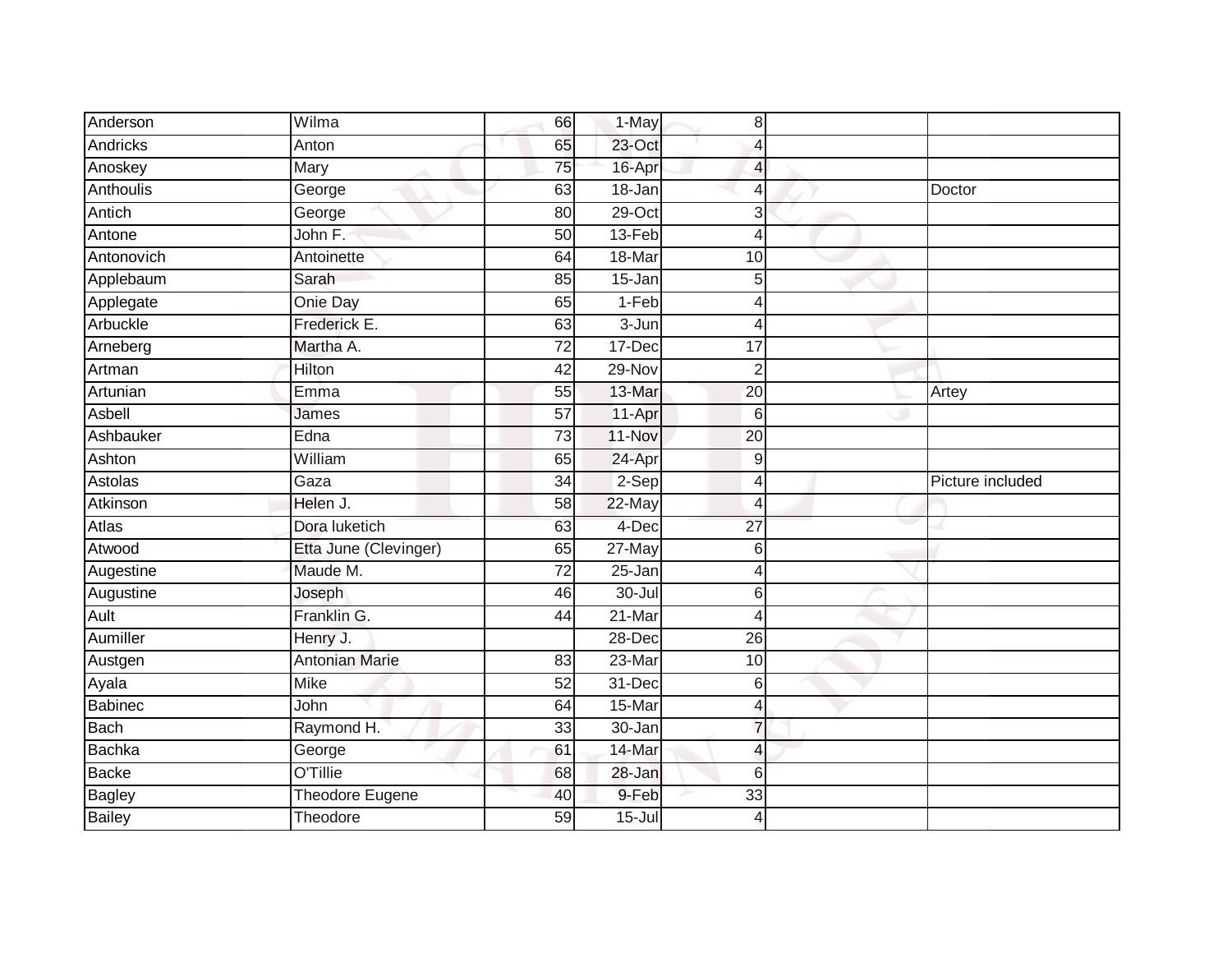| Bajer            | Albert              | 75              | 5-Oct      | $\overline{4}$           |        |  |
|------------------|---------------------|-----------------|------------|--------------------------|--------|--|
| Bajer            | Monica M.           | 31              | 31-Oct     | 14                       |        |  |
| Bajorin          | Mary (Bryon)        | 80              | 27-Feb     | 4                        |        |  |
| Baker            | Barbara             | 4               | 15-Jun     | $9\,$                    |        |  |
| Baker            | Ida S.              | 89              | $2-Sep$    | $\overline{4}$           |        |  |
| <b>Bakun</b>     | John                | 66              | $18 - Jun$ | $\mathbf{3}$             |        |  |
| <b>Bakus</b>     | Mary                |                 | $8-Aug$    | 10                       |        |  |
| Balac            | Milka               | 5 mons          | 30-Dec     | $6\phantom{1}6$          |        |  |
| Bales            | Mabel               | 39              | 19-Oct     | 15                       |        |  |
| <b>Balinskus</b> | Marie               | $\overline{74}$ | 19-Nov     | 3                        |        |  |
| <b>Balles</b>    | <b>Mabel Rodda</b>  | 39              | $21-Oct$   | 10                       |        |  |
| <b>Baltes</b>    | Achim               | $\overline{75}$ | 4-Apr      | $\overline{4}$           |        |  |
| Baltrukas        | Justina             | 60              | 2-Dec      | $\mathbf 1$              |        |  |
| <b>Baltrukas</b> | Justina             | 58              | 8-Oct      | 3                        |        |  |
| Ban              | Stephen             | 671             | 9-Apr      | $\overline{5}$           |        |  |
| Banak            | John                | 66              | 19-Apr     | 10                       |        |  |
| Banasiak         | Antonina            | 63              | 22-Jun     | $\overline{14}$          |        |  |
| Bander           | John                | 35              | $21-Sep$   | $\overline{4}$           |        |  |
| <b>Banks</b>     | Ralph               |                 | 7-Mar      | 10                       |        |  |
| Baril            | Bessie M.           | $\overline{77}$ | $8-Feb$    | 5                        |        |  |
| <b>Bark</b>      | Arvid               | 59              | $2-Feb$    | 8                        | Harvey |  |
| Barman           | Emma                | $\overline{57}$ | 4-Sep      | 4                        |        |  |
| Barman           | Louise              | 80              | 20-Mar     | $\overline{\mathcal{L}}$ |        |  |
| <b>Barna</b>     | <b>Bernhardt</b>    | 65              | $16 -$ Jul | $\mathbf{3}$             |        |  |
| <b>Barnes</b>    | Charles V.          | 64              | 14-May     | $\overline{15}$          |        |  |
| Barnes           | Helen               | 58              | $3 -$ Jul  | 5                        |        |  |
| Barney           | George              | 61              | $21$ -May  | $\overline{5}$           |        |  |
| Barnnock         | James W.            | 58              | 8-Mar      | $\overline{a}$           |        |  |
| Barr             | Arbid               | 59              | 4-Feb      | 4                        |        |  |
| <b>Barrett</b>   | William J., Jr.     | 50              | $26 - Jan$ | 8                        |        |  |
| Barry            | <b>Ruby Hazel</b>   | 43              | 26-Aug     | 10                       |        |  |
| Barton           | <b>Bruce Warren</b> | 6 months        | $25$ -Oct  | $\overline{2}$           |        |  |
|                  |                     |                 |            |                          |        |  |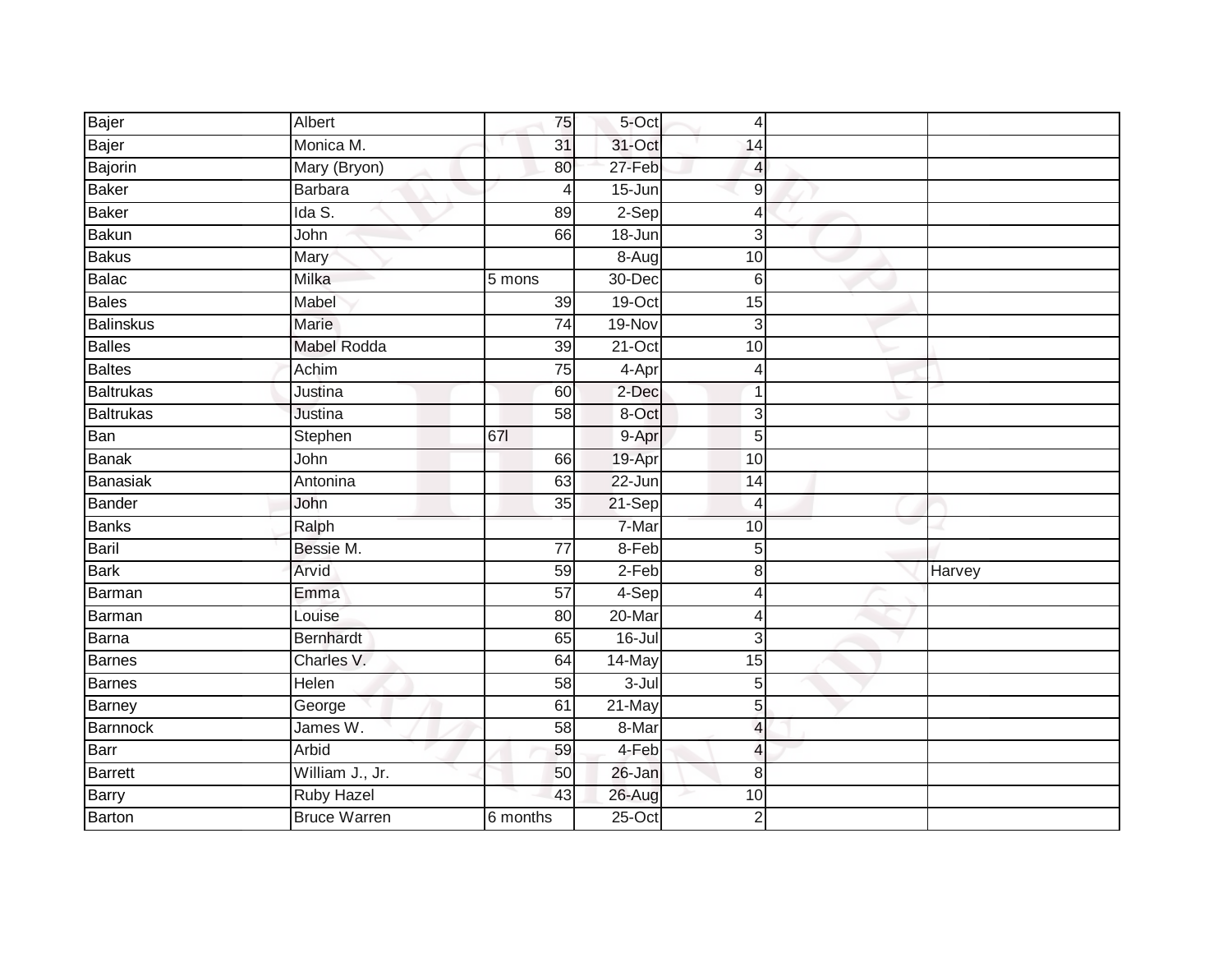| Bartoszek       | Stanley             | 35              | 1-Feb      | 23               |                |
|-----------------|---------------------|-----------------|------------|------------------|----------------|
| Basala          | Peter, Sr.          | 80              | 23-Aug     | 4                |                |
| Bassong         | Eugenia             |                 | 15-Aug     | $\boldsymbol{9}$ |                |
| Batterman       | Alice L.            | 69              | 10-Jun     | $\overline{4}$   |                |
| Batterman       | <b>Alvin</b>        | 64              | $20 - Dec$ | 19               |                |
| <b>Bauer</b>    | Pfc. Gerald William | 19              | 30-Dec     | 6                | Korean Veteran |
| Beaner          | Anna W.             | 52              | 17-Jun     | $\overline{12}$  |                |
| Becka           | George              | 61              | 15-Mar     | $\overline{4}$   |                |
| <b>Becker</b>   | Louis               | $\,8\,$         | $18 -$ Jul | 26               |                |
| Beckman         | Amelia              | $\overline{71}$ | 26-Mar     | 5                |                |
| Beckman         | John F.             | 68              | $21 - Jun$ | 1                |                |
| <b>Bede</b>     | Frank               | 73              | $1-Jun$    | 35               |                |
| <b>Bede</b>     | Frank               | 75              | 3-Jun      | 4                |                |
| <b>Behrens</b>  | Fred A.             | 43              | $25-Nov$   | 6                |                |
| <b>Behrnes</b>  | Elizabeth           | 79              | 28-Aug     | $\overline{4}$   |                |
| <b>Beisel</b>   | Fredric H.          | 56              | 14-Aug     | 18               |                |
| <b>Beisinas</b> | Constance           | 69              | 27-Mar     | $\overline{4}$   | Beizen         |
| Belanger        | Margaret            | 87              | 7-Sep      | 6                |                |
| Bell            | Ada                 | 73              | 23-Apr     | 12               |                |
| <b>Belle</b>    | Rachel N.           | 69              | $26$ -Dec  | $\overline{28}$  |                |
| <b>Bender</b>   | Theodore            | $\overline{50}$ | $23 - Jan$ | $\overline{4}$   |                |
| <b>Bene</b>     | <b>Steve</b>        | 56              | 11-Dec     | $\overline{21}$  |                |
| Benford         | Charles Sr.         | 71              | $5 -$ Jul  | 3                |                |
| Benich          | Andrew              | 75              | 19-Mar     | 5                |                |
| Benjamin        | Sol                 | 45              | 21-Aug     | 6                |                |
| <b>Benko</b>    | Eugene              | 52              | 16-Aug     | $\overline{4}$   |                |
| Benkovich       | Martin              | 68              | $18 - Dec$ | $\overline{24}$  |                |
| <b>Bennett</b>  | Viola C.            | $\overline{74}$ | 26-Jun     | $\overline{4}$   |                |
| Benz            | Carl W.             | 54              | $16 -$ Jul | 3                |                |
| <b>Bercaw</b>   | Margret             | 78              | 12-Aug     | 10               |                |
| Berendt         | Ambrose H.          | 48              | 28-Dec     | 26               |                |
| <b>Bereolos</b> | <b>Bessie</b>       | 62              | 13-Sep     | 4                |                |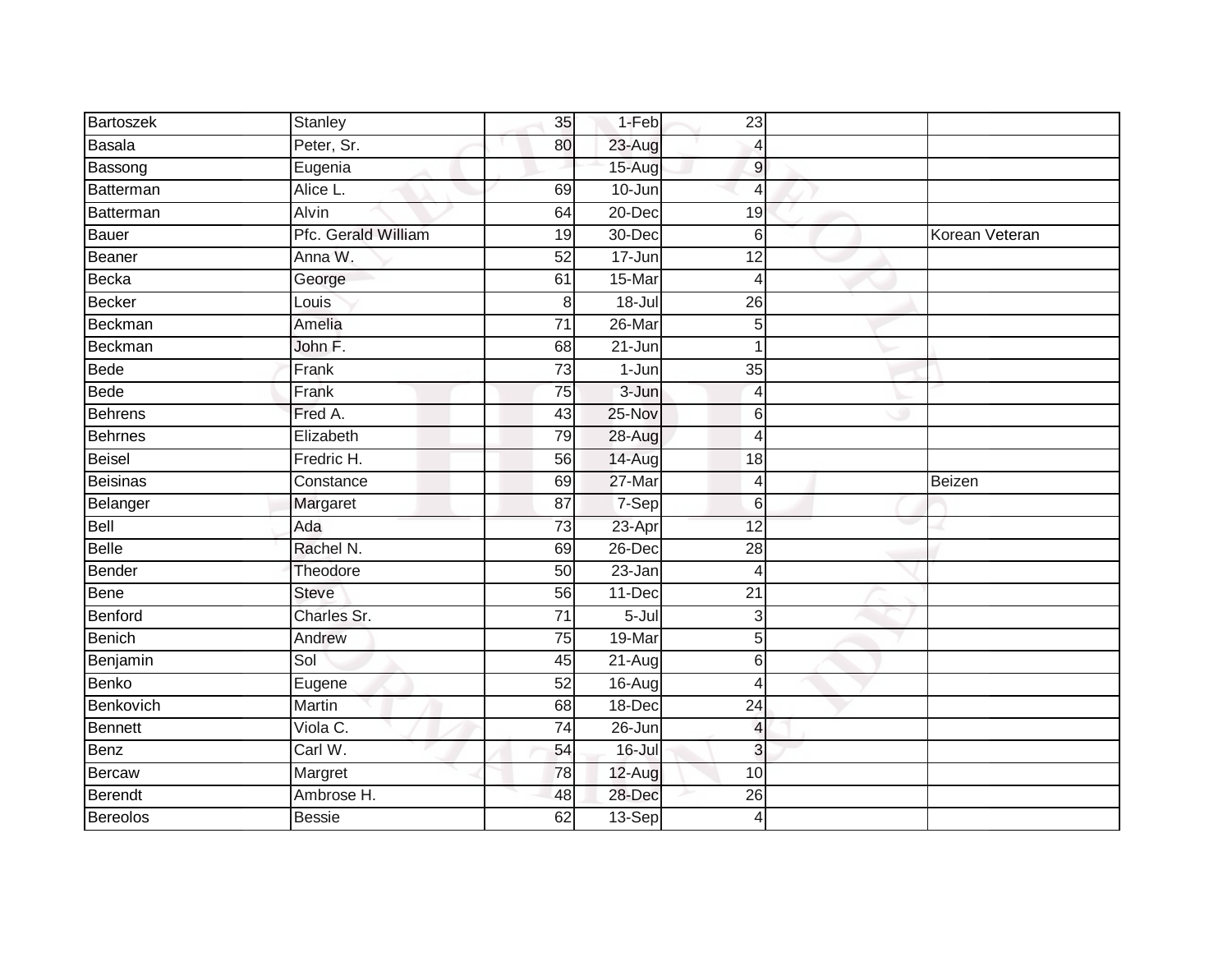| Berg            | Elizabeth            |                 | 13-Feb     | $\overline{4}$ |  |
|-----------------|----------------------|-----------------|------------|----------------|--|
| Bergman         | <b>Clyde Arthur</b>  | 45              | 14-Sep     | Δ              |  |
| Berilla         | Mary                 | 59              | 24-Apr     | 9              |  |
| Berleen         | Elizabeth            | 85              | $2-Aug$    | 3              |  |
| Bernacki        | Stanley              | 73              | $11-Sep$   | 11             |  |
| Bertram         | Mahlon K.            |                 | $10 -$ Jul | 7              |  |
| Berwanger       | Cornelia             | 63              | 10-Jan     | 8              |  |
| Biegel          | Eleanor              | 36              | 9-Apr      | 5              |  |
| <b>Bien</b>     | Joseph               | 44              | 10-Aug     | 8              |  |
| <b>Biles</b>    | Emma B.              | 75              | $28 - Oct$ | 10             |  |
| <b>Bilos</b>    | George               | 30              | 22-Oct     |                |  |
| Bisharean       | Peter A.             | $\overline{23}$ | $15 -$ Jul | 4              |  |
| Bishop          | Ernest N.            | 80              | 31-Oct     | 14             |  |
| <b>Black</b>    | James M.             | 62              | 16-Sep     | 4              |  |
| <b>Black</b>    | John                 | 64              | 1-Oct      | 5              |  |
| <b>Black</b>    | Nancy J.             | 79              | 8-Jul      | 8              |  |
| Blade           | Lewis H.             | 60              | 1-Aug      | 10             |  |
| <b>Blake</b>    | Harry D.             | 82              | 3-Jan      | Δ              |  |
| <b>Blissmer</b> | William              | 55              | 26-Aug     | 10             |  |
| <b>Blohm</b>    | Lillian              | 63              | 19-Mar     | 5              |  |
| Bloskey         | Marbara (Pavlokovic) | 82              | 27-Aug     | 6              |  |
| Blumenfeld      | <b>Barry Allen</b>   | $\overline{7}$  | 17-Sep     |                |  |
| <b>Bobbit</b>   | A. R.                | 60              | $17 - Dec$ | 17             |  |
| Bobola          | Joseph               | 58              | 15-Aug     | 9              |  |
| <b>Boda</b>     | Joseph               | 76              | 26-Nov     |                |  |
| Bodea           | Sam                  | 53              | 8-Jun      | 4              |  |
| Bodnar          | <b>Steve</b>         | $\overline{71}$ | 6-Mar      | 14             |  |
| Boecker         | Susan Marie          | 53              | $28 - May$ | 6              |  |
| Boender         | <b>Nellie</b>        | 82              | 27-Nov     | 17             |  |
| Boesel          | Eugene               | 33              | 25-Sep     | 4              |  |
| Bogolia         | Anna                 | 60              | 28-Feb     | 10             |  |
| Bogosoff        | Mikerdich            | 67              | 3-Dec      | 13             |  |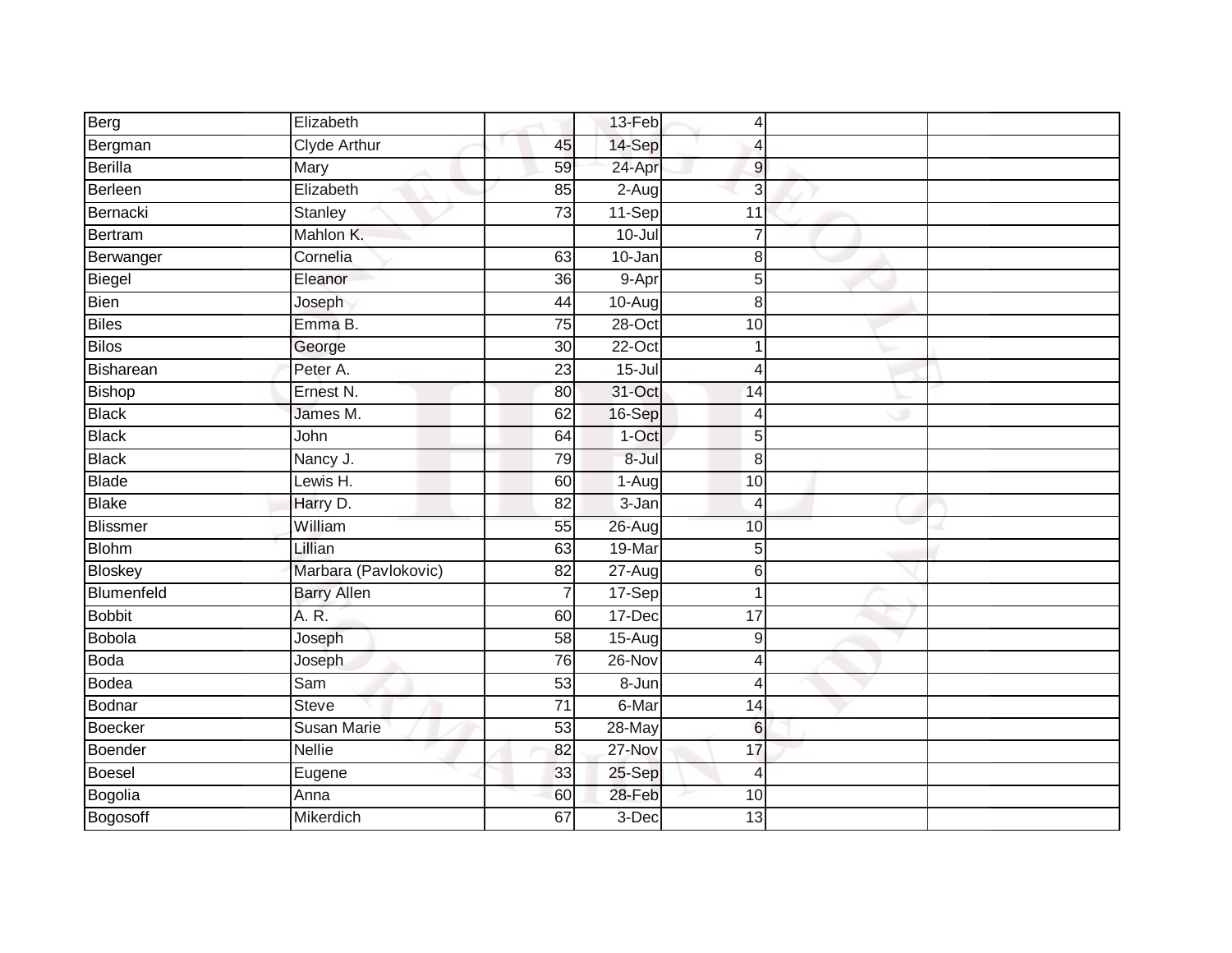| <b>Boitnott</b> | John              | 82              | 19-Nov     | $\mathbf{3}$     |                |
|-----------------|-------------------|-----------------|------------|------------------|----------------|
| Bokori          | Ignatz            | 70              | $26$ -Oct  | 8                |                |
| <b>Bolcinos</b> | Ignac             | 58              | 12-Nov     | 11               |                |
| Bolda           | Joseph A.         | 26              | 15-Mar     | 4                |                |
| <b>Bolen</b>    | <b>Rex Allen</b>  | 4-months        | $2$ -Dec   | 6                |                |
| Bolin           | Dr. James C.      |                 | 19-Jan     | 6                |                |
| Bonner          | William C.        | 61              | 14-Nov     | $\overline{37}$  |                |
| Bonnett         | August            | 72              | $2-Aug$    | 3                |                |
| Borchert        | Edwin H. (Edward) | 53              | 7-Jan      | 8                |                |
| Borchert        | Oscar             | 75              | $24$ -Dec  |                  | Picture Dec 26 |
| Borkowski       | <b>Stanley</b>    | 46              | 30-Aug     | Δ                |                |
| Borowski        | Bertha C.         | 51              | $22-Feb$   | 4                |                |
| <b>Borowski</b> | John M.           |                 | 5-Mar      | 14               |                |
| <b>Borsits</b>  | John              | 65              | 7-Aug      | 9                |                |
| <b>Bosstel</b>  | Meta              | 59              | 4-Nov      | $\overline{2}$   |                |
| Bourrell        | Phillip E.        | $\overline{72}$ | 12-Dec     | 34               |                |
| <b>Bovshik</b>  | Teofil            | 67              | $8 -$ Jul  | $\boldsymbol{8}$ |                |
| <b>Bowers</b>   | Cloyce A.         | 54              | 29-Apr     | 9                |                |
| Bowers          | Margaret          | 52              | 3-May      | 4                |                |
| Bowman          | Willism O.        | 44              | $28 - Jun$ | 4                |                |
| Boyd            | Adelia J.         | 73              | 15-May     | 15               |                |
| <b>Boyle</b>    | Joesph M.         |                 | $5-Nov$    | $\overline{2}$   |                |
| <b>Bozek</b>    | Andrew            | 60              | 15-May     | 15               |                |
| <b>Bozek</b>    | Katherine         | 60              | 25-Nov     | 6                |                |
| <b>Bozek</b>    | Katherine         | 60              | 23-Nov     | 10               |                |
| <b>Bozek</b>    | Roman J.          | 30              | 11-Nov     | $\overline{20}$  |                |
| <b>Brady</b>    | Esta              | $\overline{47}$ | $2-Aug$    | 3                |                |
| <b>Brainer</b>  | Mary              | 38              | 19-Jun     | 18               |                |
| <b>Brainer</b>  | Zygmunt           | 42              | 19-Aug     | 4                |                |
| Brandt          | Emma              | 91              | 6-Aug      | 5                |                |
| <b>Brass</b>    | John, Sr.         | 78              | 27-Dec     | 2                |                |
| Brautigam       | Paul              | 45              | $20 - Apr$ | 6                |                |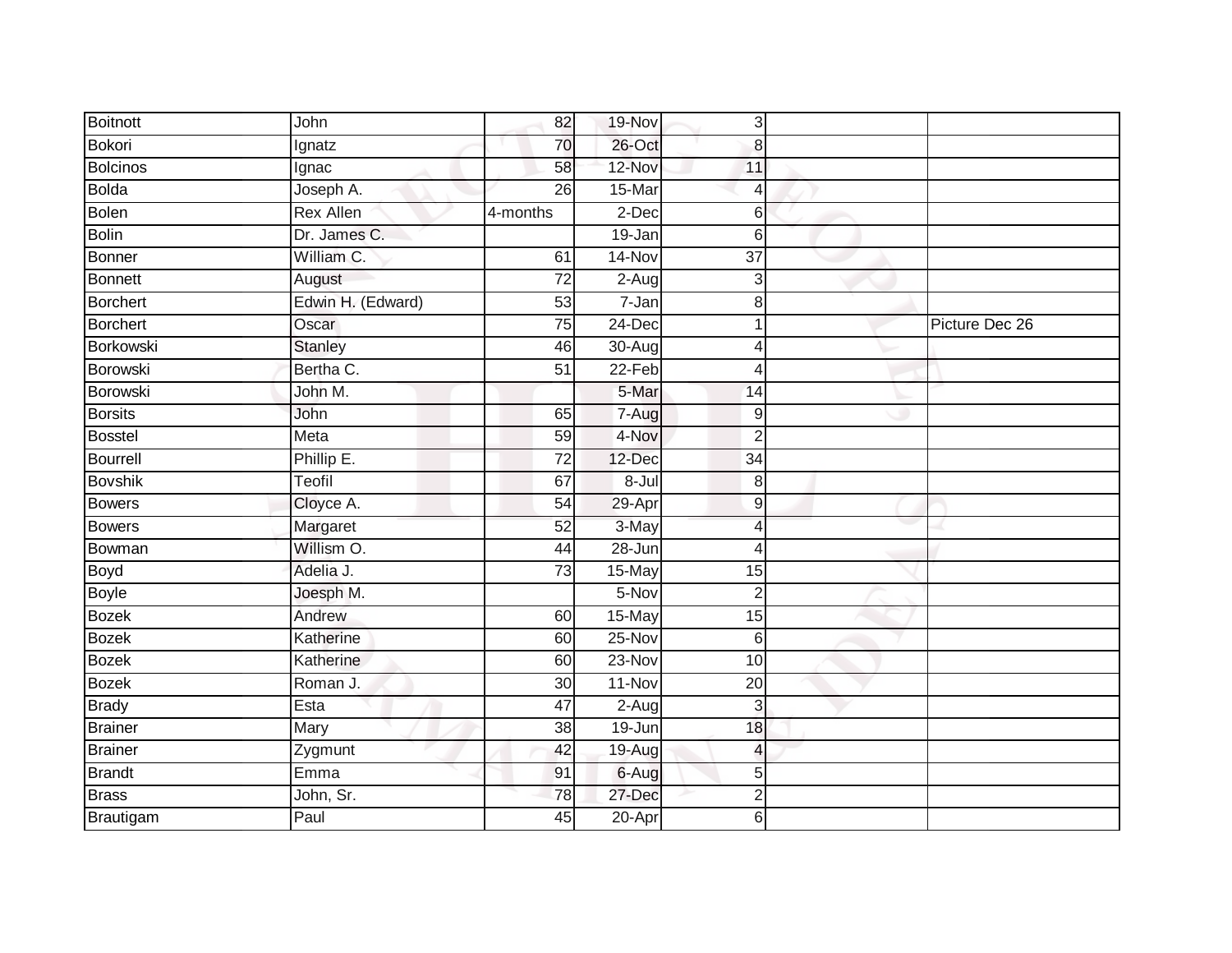| <b>Breaz</b>     | Peter         | 60              | 23-Jul     | 5 <sup>1</sup>           |  |
|------------------|---------------|-----------------|------------|--------------------------|--|
| Breaz            | Steve         | 51              | 12-Nov     | 11                       |  |
| Breeze           | Jacob S.      | 80              | $29 -$ Jul | 9                        |  |
| <b>Breillatt</b> | Ann           | $\overline{82}$ | $29 -$ Jul | 9                        |  |
| <b>Breutsch</b>  | Emillie       | 52              | 10-Apr     | 6                        |  |
| <b>Brewer</b>    | Thomas        | 64              | 7-Sep      | 6                        |  |
| <b>Brock</b>     | M.N.          | $\overline{72}$ | 18-Oct     | 3                        |  |
| <b>Broderick</b> | Joe           | 47              | 22-Aug     | Δ                        |  |
| <b>Broks</b>     | Mayme         |                 | 31-Jan     | 11                       |  |
| Brookover        | John          | 75              | 2-Apr      |                          |  |
| <b>Broomas</b>   | Angelo J.     | $\overline{37}$ | 3-May      | 4                        |  |
| Brown            | Clarence C.   | 61              | 16-Mar     | 10                       |  |
| <b>Brown</b>     | Dr. John W.   | 69              | 16-Aug     | 4                        |  |
| <b>Brown</b>     | Ethel         |                 | 2-Nov      | 8                        |  |
| <b>Brown</b>     | Etta          | $\overline{72}$ | 20-Aug     | 5                        |  |
| Brown            | Genevieve     | 52              | 2-Nov      | 8                        |  |
| Brown            | Mary E.       | 36              | $5 -$ Jul  | 3                        |  |
| <b>Brown</b>     | Pete          | 65              | 16-Mar     | 36                       |  |
| Brown            | Peter         | 65              | 15-Mar     | 4                        |  |
| <b>Brown</b>     | William A.    |                 | $1-May$    | 8                        |  |
| <b>Brown</b>     | William R.    | 83              | 20-Mar     | Δ                        |  |
| <b>Brownell</b>  | Mary A.       | 78              | $16 - Jan$ | 4                        |  |
| <b>Broz</b>      | Matt          | 57              | $12 - Jun$ | 17                       |  |
| Brunswick        | Atron L.      | $\overline{77}$ | 20-Dec     | 19                       |  |
| <b>Brunswick</b> | Atron L.      | $\overline{77}$ | 21-Dec     | 36                       |  |
| <b>Bryant</b>    | Virginia      | $\overline{17}$ | 9-Dec      | 10                       |  |
| Brzczinski       | Peter         | $\overline{87}$ | 20-Sep     | 3                        |  |
| Bubnas           |               | 77              |            | $\overline{\mathcal{L}}$ |  |
|                  | George        |                 | 12-Apr     |                          |  |
| Buckingham       | Kenneth       | 23              | 9-Feb      | 33                       |  |
| Buckner          | Eva Lillian   | 66              | 24-Oct     | $\overline{20}$          |  |
| <b>Budwitas</b>  | <b>Tillie</b> | 66              | 27-May     | 6                        |  |
| <b>Budzius</b>   | Charles       | 76              | 8-Feb      | 5                        |  |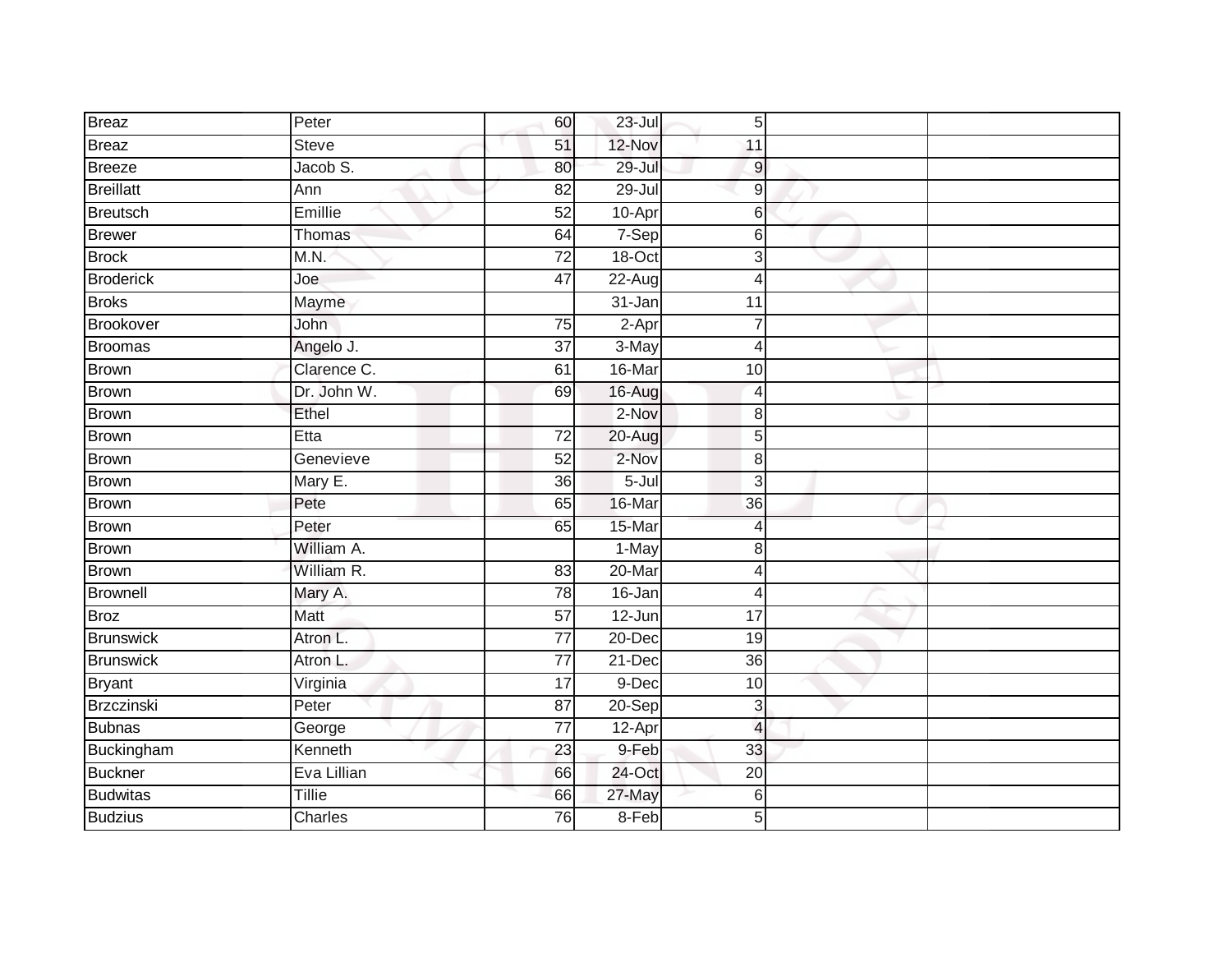| <b>Budzius</b>    | Charles      | 76                   | 7-Feb      | $\vert$ 3       |                  |
|-------------------|--------------|----------------------|------------|-----------------|------------------|
| <b>Bulczak</b>    | Anna M.      | 68                   | 16-Apr     | Δ               |                  |
| <b>Bulfa</b>      | Julia        | $\overline{71}$      | 25-Oct     | $\overline{2}$  |                  |
| <b>Burke</b>      | Michael P.   | 70                   | 8-Jan      |                 |                  |
| <b>Burke</b>      | William      | 55                   | 17-Jun     | 12              |                  |
| <b>Burkhardt</b>  | Rudolph      | 69                   | 18-Sep     | $6 \,$          |                  |
| <b>Burns</b>      | Elfa E.      |                      | 30-Dec     | 6               |                  |
| Burns             | Harrison     | 85                   | 18-Mar     | 10              |                  |
| <b>Burns</b>      | James H.     | 65                   | 30-Mar     | 6               |                  |
| <b>Buse</b>       | Fred         | 45                   | $18 - Jan$ | Δ               |                  |
| Buser             | Clara        | 63                   | $5 - Jun$  | 21              |                  |
| <b>Busta</b>      | John         | $\overline{57}$      | $25-Feb$   | $6\phantom{1}$  |                  |
| <b>Butkiewicz</b> | Frank        | 79                   | 2-Sep      | 4               |                  |
| Buzea             | Mina L.      | 53                   | 11-Jan     | 4               |                  |
| Bylinowski        | Frank        | 67                   | $15 - Jun$ | 9               |                  |
| Cain              | Howard       | 49                   | $24 - Jun$ | 4               |                  |
| Caldron           | Roberto      | 40                   | 22-Oct     | 3               |                  |
| Callahan          | John E.      | 85                   | 11-Apr     | 6               |                  |
| Callow            | Alvah O.     | 60                   | 23-Oct     | 4               |                  |
| Campbell          | Amanda Ellen | 80                   | $26$ -Dec  | $\overline{28}$ |                  |
| Campbell          | Katherine    | 65                   | 6-Aug      | 5               |                  |
| Camperman         | Carl W.      | 67                   | 30-Apr     | 5               |                  |
| Cantrell          | Horace       | 65                   | 7-Aug      | 9               |                  |
| Carlan            | Daniel       | 69                   | 5-Aug      | 12              |                  |
| Carlson           | Fred T.      | 63                   | $3 - Jan$  | 4               |                  |
| Carlson           | Wendla       | $\overline{82}$      | $26-Sep$   | 4               |                  |
| Carlstrom         | Oscar L.     | 86                   | 25-Nov     | 6               |                  |
| Carns             | George       | 87                   | 8-Jun      | $\Delta$        |                  |
| Carr              | William M.   | 54                   | 27-Aug     | 6               |                  |
| Carroll           | Anne         | 72                   | 24-May     | 8               |                  |
| Carroll           | Frank V.     | 63                   | 27-Aug     |                 | Picture included |
| Carter            | Dennis W.    | $\overline{25}$ days | $25 -$ Jul | 4               |                  |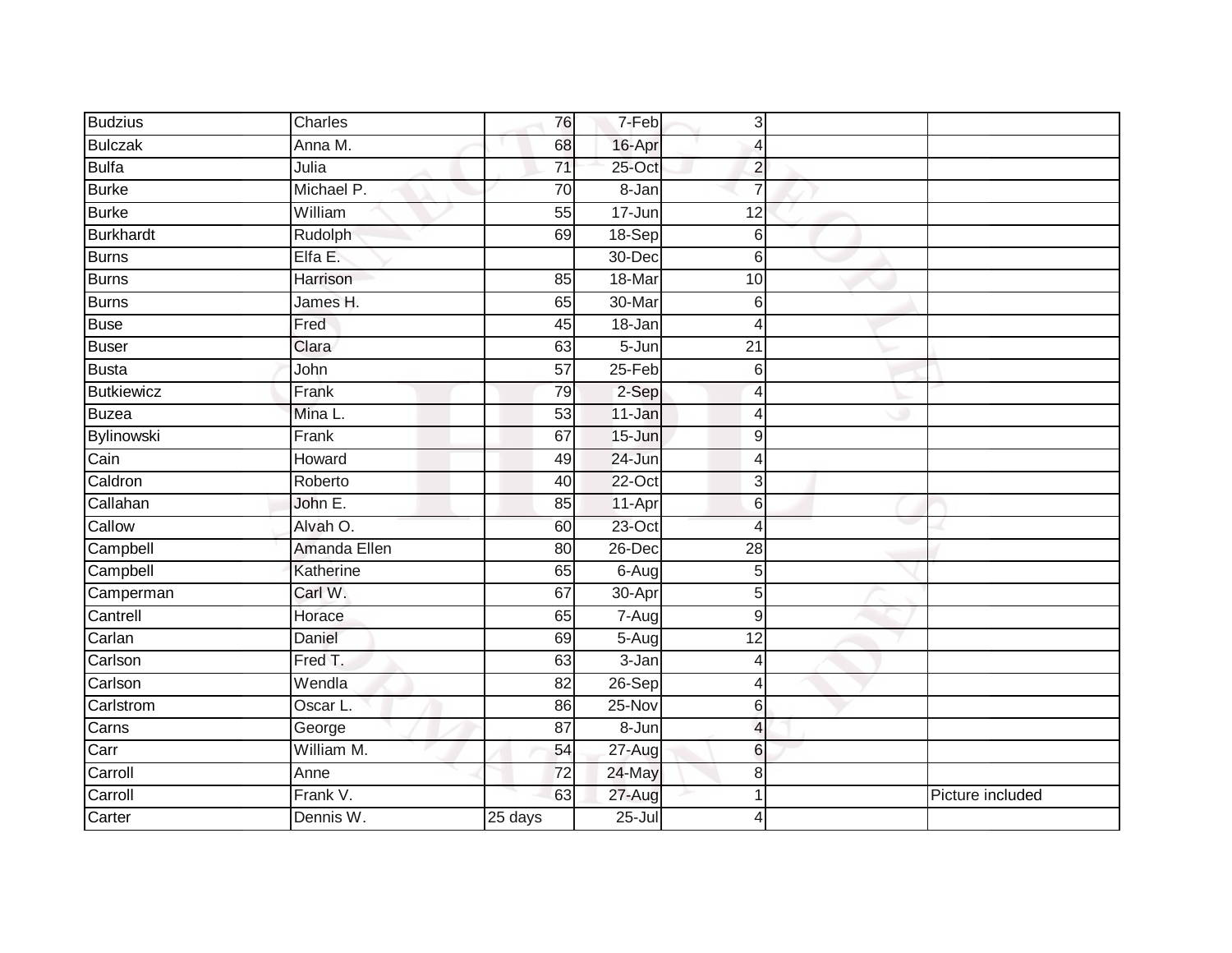| Carter          | Wallace            | 54              | 9-Sep                | 4               |                |
|-----------------|--------------------|-----------------|----------------------|-----------------|----------------|
| Cartwright      | Jeanette           | 27              | 12-Aug               | 10              |                |
| Castellano      | Mark J.            |                 | 16-Dec               | 14              | Korean Lt.     |
| Catasein        | Charles G., Jr.    | 4               | $\overline{27}$ -Aug | 6               |                |
| Cavitt          | $\overline{C.M.}$  | $\overline{54}$ | $17 - Jun$           | 12              |                |
| Cavitt          | Cordus M.          | 54              | 18-Jun               | 3               |                |
| Cearing         | Deborah Sue        |                 | 7-Dec                | 35              |                |
| Ceglinski       | Joseph             | 67              | 8-Aug                | 10              |                |
| Cepil           | <b>Henry M</b>     | 56              | $2-Apr$              |                 |                |
| Cermak          | Joseph             | 65              | 3-Oct                | 4               |                |
| Certa           | Sgt. Joseph        | 26              | 30-Aug               | 4               | Korean Veteran |
| Cesaretti       | Guido              | 63              | 6-Nov                | $\overline{2}$  |                |
| <b>Chambers</b> | Howard             | 21              | 28-Nov               | 1               |                |
| Chapman         | George N.          | 49              | 29-Jul               | 9               |                |
| Chapos          | Gust               | 56              | 5-Feb                | $\overline{4}$  |                |
| Charnago        | John Sr.           |                 | 23-Nov               | 10              |                |
| Chastain        | Sharen Kay         | 5               | 9-Feb                | 10              |                |
| Cherigotes      | Andrew             | 63              | $16-Sep$             | $\overline{4}$  |                |
| Chiado          | Gian               | 81              | 24-Oct               | $\overline{20}$ |                |
| Chillas         | Margaret B.        | $\overline{51}$ | $12-Nov$             | $\overline{11}$ |                |
| Chirby          | Michael P, Sr.     | 86              | 5-Mar                | 8               |                |
| Chismar         | Mary               | 81              | 25-Nov               | 6               |                |
| Cholewa         | John M.            | 40              | 17-May               | $\overline{12}$ |                |
| Chorba          | Louis              | 71              | 19-Jun               | 18              |                |
| Chrapusta       | Joseph             | 69              | 27-Feb               | $\overline{4}$  |                |
| Christ          | Otto               | 63              | 4-Feb                | $\overline{4}$  |                |
| Christophersen  | <b>Charles</b>     | 67              | 9-Aug                | 4               |                |
| Cichon          | Mary               | 63              | $29 -$ Jul           | $\overline{9}$  |                |
| Ciucci          | Pia                | 65              | 11-Sep               | 11              |                |
| Clark           | Eva P.             | 43              | 17-May               | 13              |                |
| Clark           | Thomas A.          | 80              | 5-Apr                | 10              |                |
| Clarke          | <b>Fanny Tharp</b> | 67              | $26$ -Feb            | 5               |                |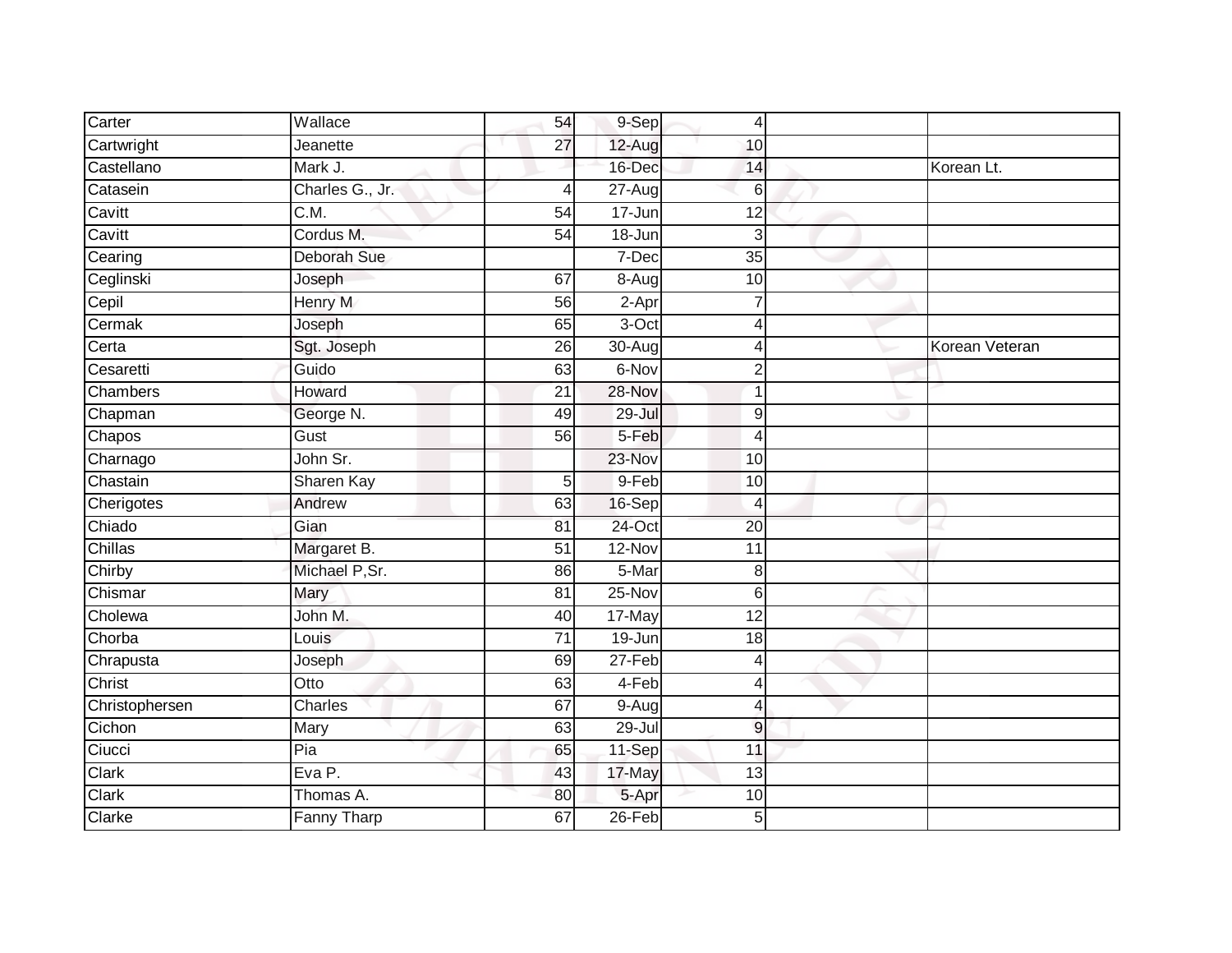| Clastko    | Anthony              | 58              | $2-Aug$    | 3                        |  |
|------------|----------------------|-----------------|------------|--------------------------|--|
| Claussen   | John H.              | 78              | $2-Jan$    | 3                        |  |
| Clavier    | Pearl                | 64              | 25-Feb     | 6                        |  |
| Cleveland  | Harvey               | 78              | 14-Mar     | $\overline{4}$           |  |
| Clingerman | Clarence C.          | 48              | $2-Apr$    | $\overline{7}$           |  |
| Cochran    | Ella                 | 69              | 14-Mar     | $\overline{4}$           |  |
| Coggins    | John F.              | 72              | $10 -$ Jul | 7                        |  |
| Cohen      | Esther               | 61              | 7-Jun      | $\overline{4}$           |  |
| Cohen      | <b>Huldah</b>        |                 | 24-Sep     | 5                        |  |
| Collings   | <b>Della</b>         | 88              | 17-Apr     | $\overline{4}$           |  |
| Collins    | Bernice A.           | $\overline{42}$ | 5-Dec      | $\overline{39}$          |  |
| Collins    | <b>Wayne Wallace</b> | 64              | 19-Feb     | $\overline{4}$           |  |
| Coltor     | Maria                | 71              | 17-May     | 13                       |  |
| Combs      | Dorothy              | 46              | $5 -$ Jul  | 3                        |  |
| Conell     | Jacob                | 69              | 23-Dec     | 6                        |  |
| Cooke      | Earl George          | $\overline{72}$ | 7-Oct      | 10                       |  |
| Cooke      | Edward C.            | 50              | $1 -$ Jul  | 4                        |  |
| Cooke      | Lee Roy              | 76              | $12 -$ Jul | 3                        |  |
| Cooke      | Maude                | 68              | 23-Nov     | 10                       |  |
| Cooper     | James                | 55              | $5-Oct$    | $\overline{4}$           |  |
| Cortese    | John                 | 52              | $26$ -Oct  | 1                        |  |
| Cosentino  | Margaret             |                 | $20 - Aug$ | 5                        |  |
| Couse      | William O.           | 76              | $5 - Jun$  | $\overline{21}$          |  |
| Cowgill    | Glen W.              | 45              | $29 -$ Jul | $\boldsymbol{9}$         |  |
| Cox        | <b>Bert</b>          | 84              | $31-Aug$   | $\overline{4}$           |  |
| Coyle      | Lucy                 | 60              | 1-May      | 20                       |  |
| Cozza      | Katherine            | 60              | $23$ -Oct  | 4                        |  |
| Craciun    | Vacile               | 38              | 4-Sep      | $\overline{\mathcal{L}}$ |  |
| Craig      | Chester              | 48              | 4-Nov      | $\overline{c}$           |  |
| Crawford   | Benjamin             | 65              | 4-Jan      | 3                        |  |
| Cronin     | Helen                | 49              | $8 -$ Jul  | 8                        |  |
| Croning    | Elery J.             | $\overline{70}$ | $10 - Jan$ | 8                        |  |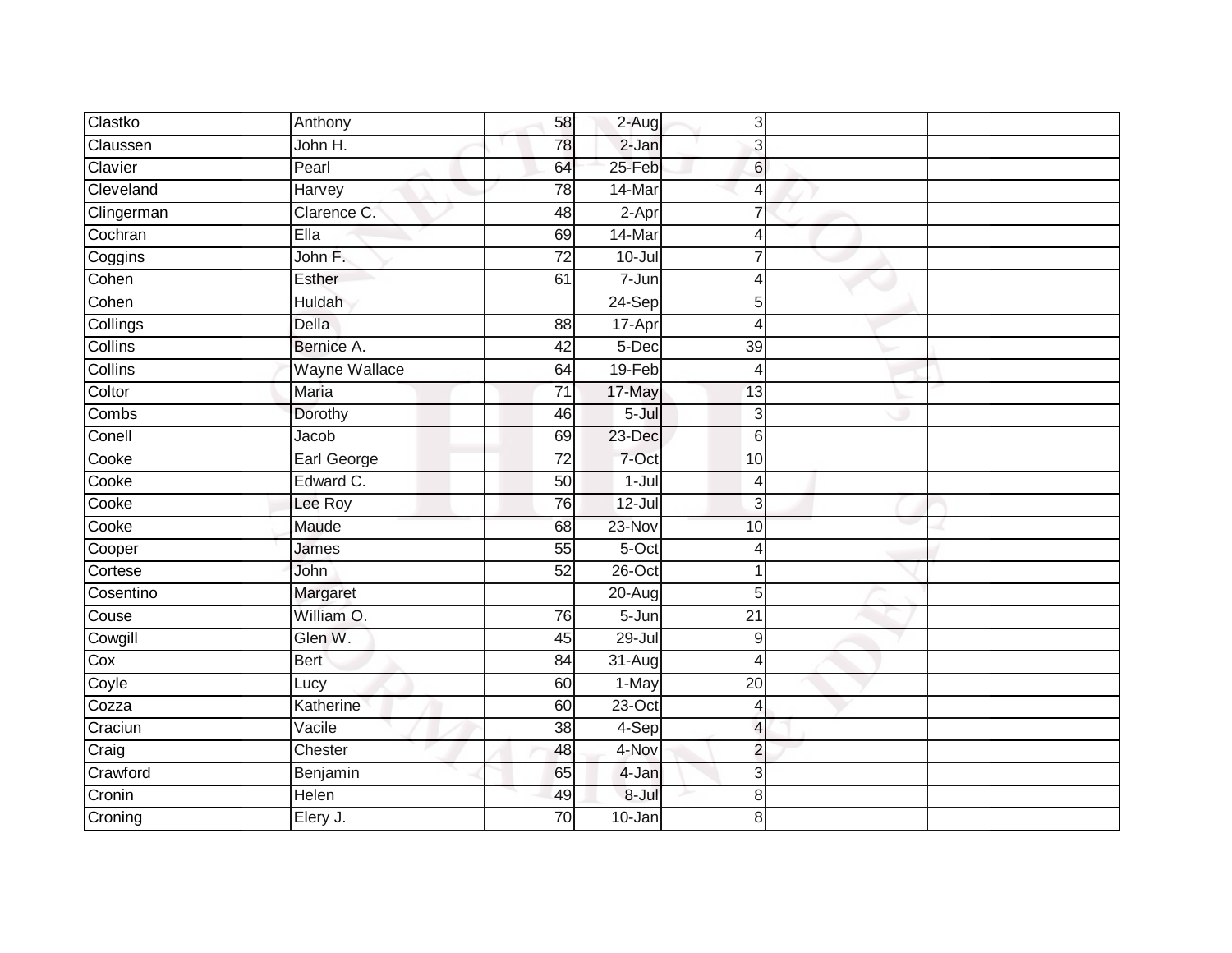| Crose          | Agnes B.             |                 | 3-Dec               | 13             |                  |
|----------------|----------------------|-----------------|---------------------|----------------|------------------|
| Cross          | Ora                  | 85              | 5-Apr               |                |                  |
| Crouch         | James A.             | 60              | 26-Nov              | 4              |                  |
| Crumley        | William J.           | 56              | 14-Oct              | 10             |                  |
| Cruthcher      | Rudy                 | $\overline{50}$ | $25 - Jun$          | 4              |                  |
| Cudzilo        | Valentine            | 56              | 17-Jun              | 12             |                  |
| Curley         | Mae                  | 67              | 28-Dec              | 26             |                  |
| Cvitkovich     | David                | 70              | 27-Mar              | 4              | Vid              |
| Cygan<br>Cyr   | Katherine            | 65              | 29-Mar              | 6              |                  |
|                | Catherine            | 69              | 16-Aug              | Δ              |                  |
| Czagany        | Helen                | $\overline{73}$ | 12-Nov              | 11             |                  |
| Czerneda       | Julia                | 63              | 4-Feb               | 4              |                  |
| Czerwonka      | Valentline           | 28              | 12-Aug              | 10             |                  |
| Dagon          | Elizabeth            | 33              | 1-Feb               | 4              |                  |
| Dahlin         | Henrietta            | $\overline{73}$ | $25-Nov$            | 6              |                  |
| Daily          | Rebecca              | 94              | 6-Aug               | 5              |                  |
| Daly           | Raymond E.           | $\overline{74}$ | $29$ -Oct           |                | Picture included |
| Danculovich    | Eli D.               | 63              | $2-Jul$             | Δ              |                  |
| <b>Daniels</b> | Andrew               | 50              | 9-Mar               | 6              |                  |
| <b>Daniels</b> | Georgia              | 76              | 9-Jan               |                |                  |
| Daniels        | Ira B.               | 48              | 5-Mar               | 8              |                  |
| Danielson      | Oscar                | 65              | $25 - Mar$          | $\overline{4}$ |                  |
| Darling        | Thomas               |                 | $19-Sep$            | 6              |                  |
| Darner         | Bertha M.            | 56              | 30-Oct              | 6              |                  |
| Dausch         | Adam                 | 63              | $10-Sep$            | 3              |                  |
| Davenport      | Floyd                | $\overline{47}$ | $\overline{1}$ -Jun | Δ              |                  |
| Davenport      | <b>Marjorie Sue</b>  | $\overline{20}$ | 26-Nov              |                |                  |
| <b>Davies</b>  | Haydn T.             | 53              | $18 -$ Apr          | $\Delta$       |                  |
| Davila         | Lusio B.             | 50              | 8-Oct               | 3              |                  |
| Davis          | <b>Lucille Hurst</b> | 48              | 3-May               | 4              |                  |
| Davis          | Mary                 | 40              | 19-Nov              | 3              |                  |
| <b>Davis</b>   | Mary                 | 40              | 7-Oct               | 10             |                  |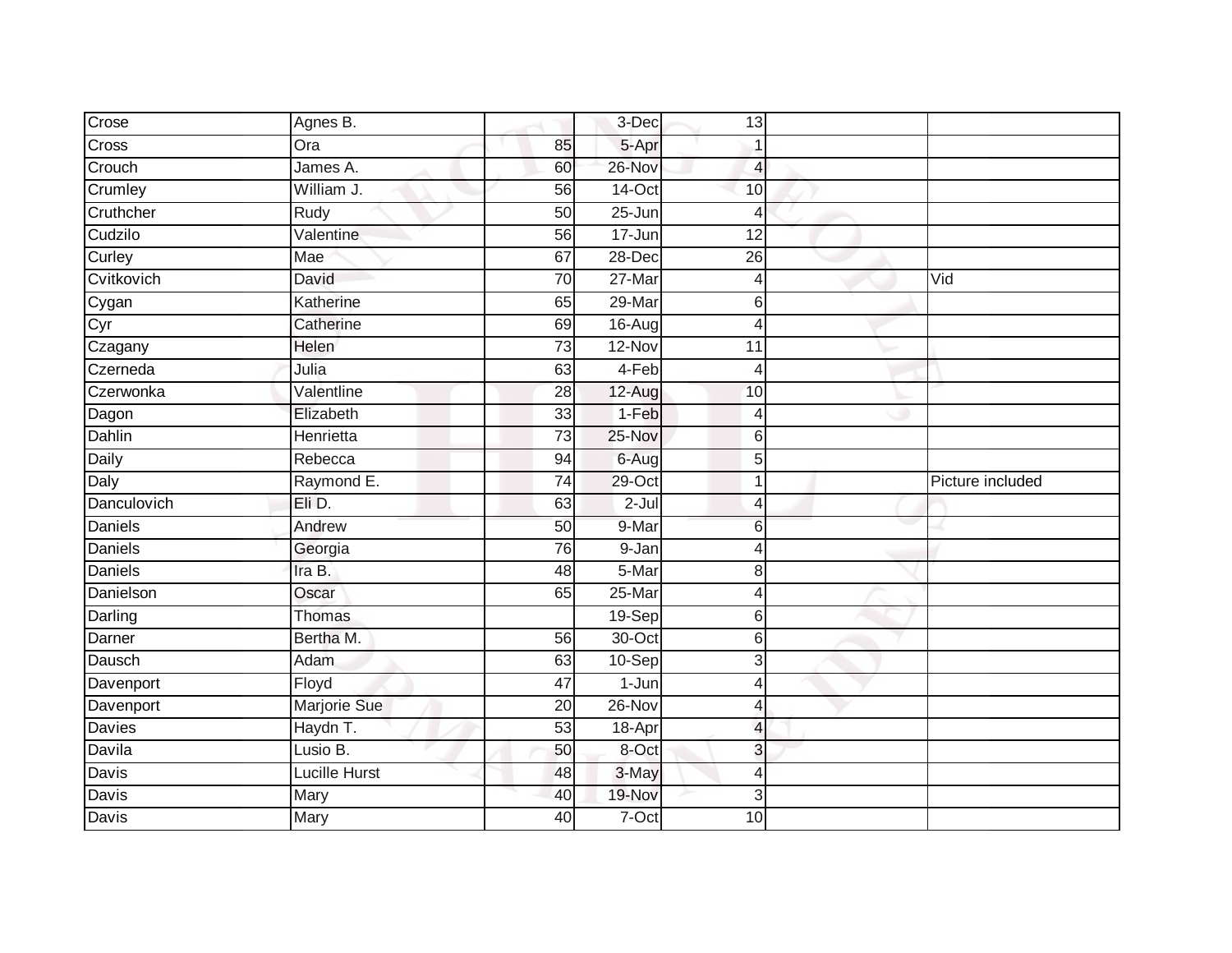| Davis          | Mary M.                 |                 | 20-Nov     | $\overline{2}$  |                    |
|----------------|-------------------------|-----------------|------------|-----------------|--------------------|
| Davis          | Richard                 | 70              | $30 -$ Jul | 6               |                    |
| <b>Davis</b>   | Robert                  | 16              | 27-May     | 1               | <b>HHS Athlete</b> |
| De Vries       | <b>Nick</b>             | 67              | 8-Aug      | 10              |                    |
| De Weese       | Alva M.                 | $\overline{83}$ | $28-Nov$   | $\overline{35}$ | Picture on Nov 29  |
| <b>DeBold</b>  | Phillip                 | 64              | 22-May     | 4               |                    |
| Decchia        | Salvadore La            | 66              | 25-Nov     | 6               |                    |
| Defabio        | Alphonse                | 43              | 14-May     | 5               |                    |
| Deglow         | Frank F.                | 70              | 26-Jan     | 8               |                    |
| DeLaurier      | <b>Alexander Michie</b> | 64              | $20$ -May  | 16              |                    |
| Delismon       | George                  | 85              | 23-Mar     | 10              |                    |
| Delismon       | Patricia                |                 | 25-Jun     | 4               |                    |
| DeLong         | Dr. Charles A.          | $\overline{77}$ | $25$ -Oct  | $\overline{2}$  |                    |
| Demkowicz      | Walter J.               | 26              | 29-Jun     | $\overline{4}$  |                    |
| Demlong        | Paulina                 | 88              | 23-Mar     | 10              |                    |
| Dennis         | George                  |                 | 27-Nov     | 17              |                    |
| Deon           | Margret                 | $\overline{54}$ | $12-Aug$   | 10              |                    |
| Deranja        | John                    | 63              | 15-Feb     | 6               |                    |
| Derry          | Clarence H.             | 44              | 27-Mar     | 4               |                    |
| Dessantich     | <b>Dominick</b>         | 62              | $12$ -Dec  | $\overline{34}$ |                    |
| Detlosf        | Joseph                  |                 | 19-Nov     | 3               |                    |
| <b>Devlin</b>  | Margaret                | $\overline{97}$ | $30 - Jan$ |                 |                    |
| <b>DeVries</b> | Anna                    | 30 <sub>0</sub> | 22-Aug     | Δ               |                    |
| Dewar          | George                  | 43              | 2-Sep      | 4               | Picture included   |
| Di Santo       | Grace                   | 33              | $15 -$ Jul | 4               |                    |
| <b>Dibblee</b> | James L.                | 79              | $23 - Aug$ | 4               |                    |
| <b>Dibblee</b> | Mary E.                 | $\overline{72}$ | 15-Feb     | 6               |                    |
| <b>Dibbles</b> | <b>Robert Karl</b>      | Baby            | 10-Jun     | 43              |                    |
| <b>Dickey</b>  | Barlow C.               | 79              | 14-Sep     | 4               |                    |
| Dickson        | Frank                   | 79              | 23-Sep     | 4               |                    |
| Dickson        | James C.                | 70              | 15-Oct     | 4               |                    |
| Diener         | Henry                   | 65              | 12-Dec     | 34              |                    |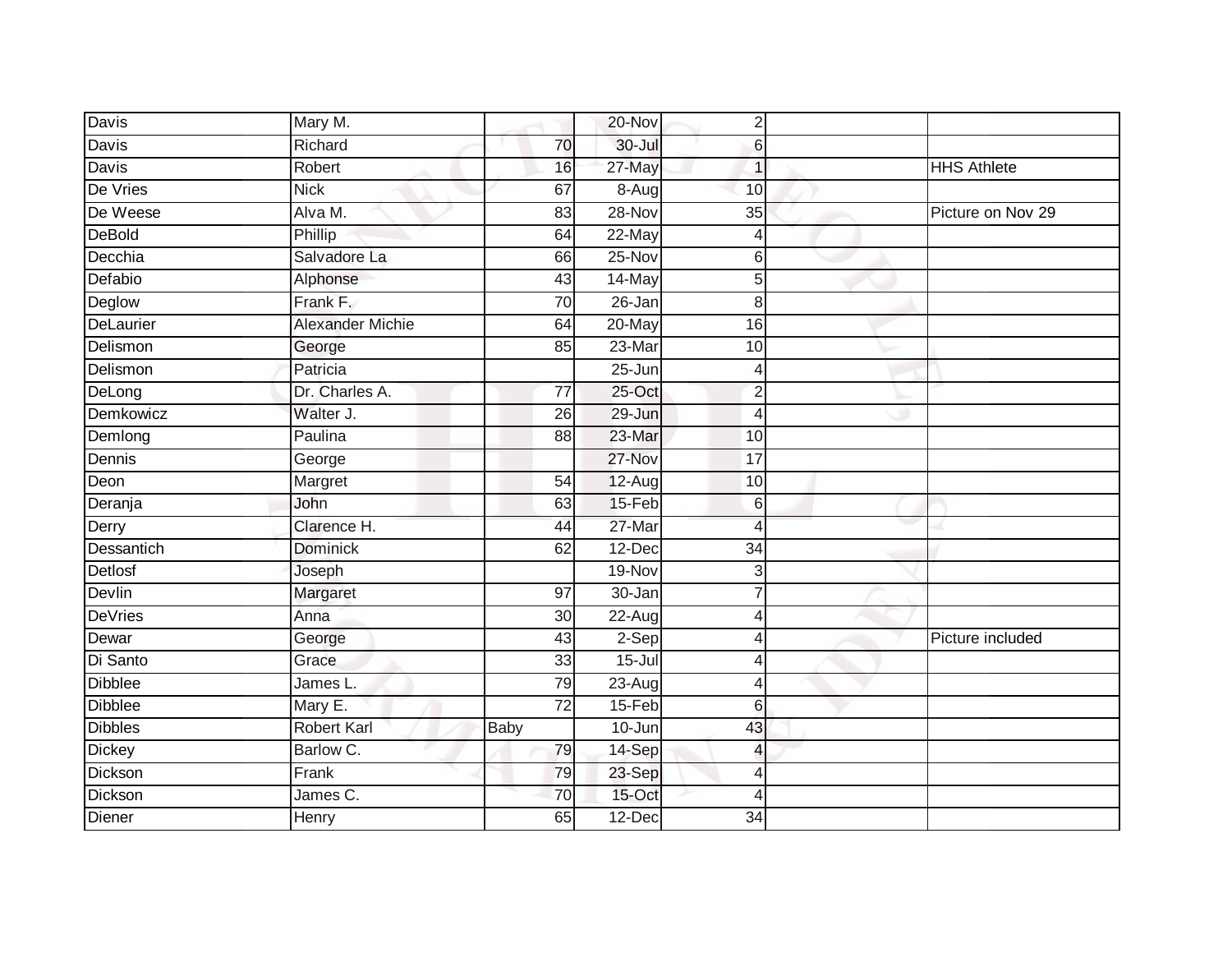| <b>Dietel</b>    | Rosina                   | 84              | 1-Feb      | $\overline{4}$  |  |
|------------------|--------------------------|-----------------|------------|-----------------|--|
| <b>Dietrich</b>  | Fred C.                  | 86              | 28-Sep     | 6               |  |
| <b>Dile</b>      | Gove R.                  | 47              | 9-May      | 8               |  |
| <b>Dinwiddie</b> | Joseph                   | $\overline{77}$ | 23-Dec     | 6               |  |
| <b>Disreli</b>   | Wilcox                   | $\overline{71}$ | $26 - Nov$ | $\overline{4}$  |  |
| Dixon            | <b>Kenneth Duane</b>     | 9 months        | 16-Mar     | 36              |  |
| Dixon            | Kenneth W.               | 9 months        | 15-Mar     | 4               |  |
| <b>Djerf</b>     | Harry                    | 55              | 26-Aug     | 10              |  |
| Dobbie           | Mary Jane                | 70              | $19-Aug$   | 4               |  |
| <b>Dobbins</b>   | Katherine                | $\overline{72}$ | 6-Jul      | 6               |  |
| Dobrowolski      | Edward W.                | 38              | 12-Sep     | $\overline{4}$  |  |
| Dockweiler       | Anna                     | 81              | 20-Nov     | $\overline{2}$  |  |
| Doering          | Jemina                   | 67              | $21-Feb$   | $\overline{4}$  |  |
| Domagalski       | Mary                     | 69              | 22-May     | $\overline{4}$  |  |
| Donovan          | Charles R.               | 47              | 24-Dec     | $\overline{28}$ |  |
| Dood             | Martha Ann               | 58              | 9-May      | 8               |  |
| Dorman           | John Otis                | $\overline{75}$ | $27 - Nov$ | $\overline{1}$  |  |
| Dorsey           | Malachy J.               | 65              | 31-Jan     | 11              |  |
| Drazich          | Sam S.                   | 62              | 19-Jul     | 3               |  |
| <b>Drees</b>     | Mary                     | 41              | $27$ -Mar  | $\overline{4}$  |  |
| Dreger           | <b>Waldermar William</b> | 83              | 6-Dec      | 31              |  |
| Drengetticy      | Eddie                    |                 | $12-Nov$   | 1               |  |
| Drengetticy      | Jean                     | $\overline{20}$ | $12-Nov$   | 1               |  |
| <b>Drew</b>      | <b>John Harvey</b>       | 83              | 31-May     | $\overline{27}$ |  |
| Drew             | Rosella                  | 79              | 16-Mar     | 10              |  |
| <b>Drexler</b>   | Frank Joseph             | 79              | 16-Sep     | $\overline{4}$  |  |
| <b>Drolet</b>    | Edward                   | 24              | $29$ -Oct  | 1               |  |
| <b>Drozdy</b>    | Elizabeth                | 58              | 2-Dec      | $6\phantom{1}6$ |  |
| Drozdz           | George                   | $\overline{72}$ | $19-Mar$   | 5               |  |
| Drozdzinski      | Frank                    | 46              | 1-Apr      | 10              |  |
| Drozky           | Elizabeth                | 58              | 30-Nov     | 8               |  |
| <b>Drwal</b>     | Stanley                  | 63              | 15-May     | 15              |  |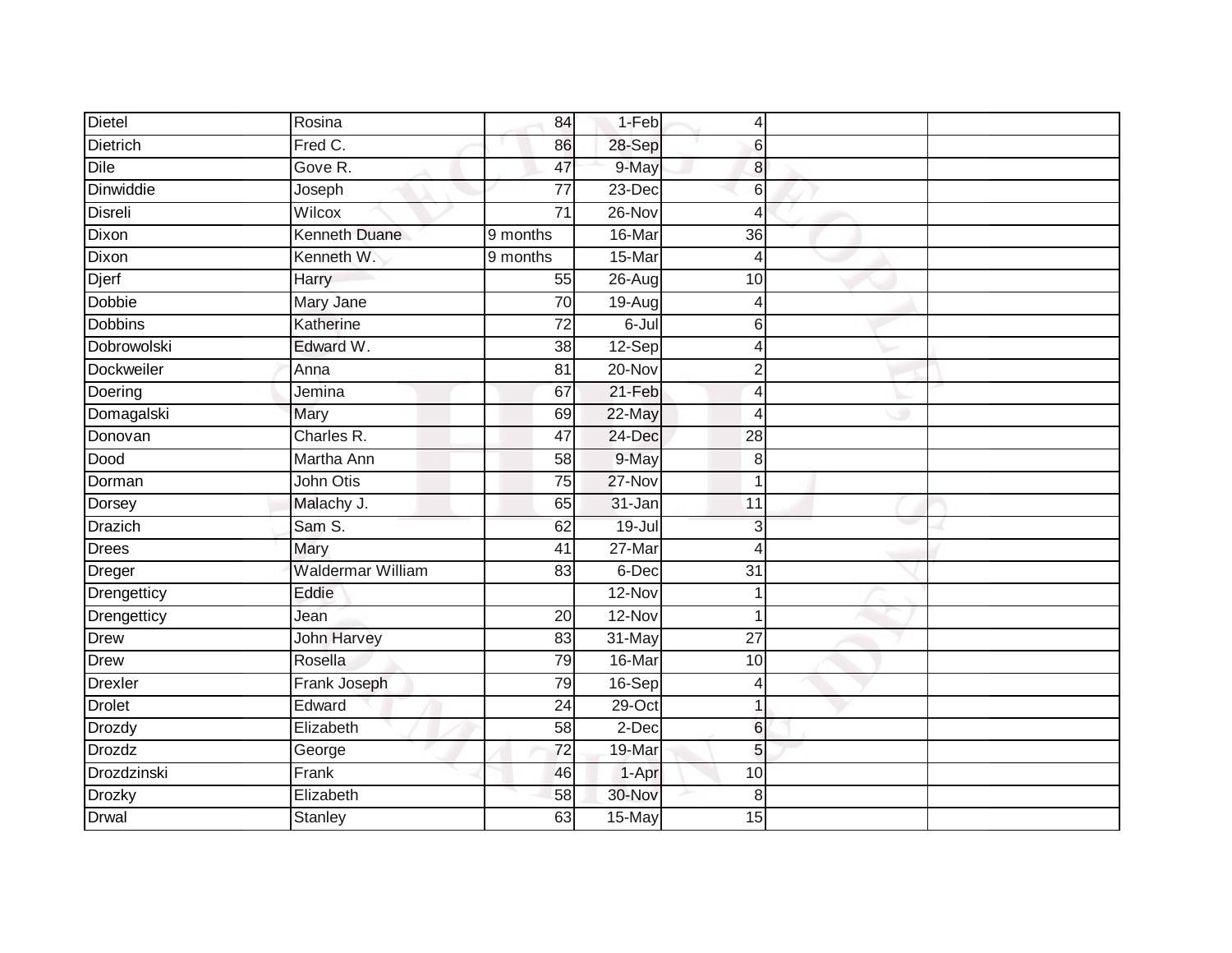| Dufrane       | Josephine         | 85              | 11-Oct     | 10                      |                 |
|---------------|-------------------|-----------------|------------|-------------------------|-----------------|
| Dumagan       | John T.           | 75              | 10-Sep     | 3                       |                 |
| Duncan        | Viola             | 79              | 19-Nov     | 3                       |                 |
| Dunker        | Cora B.           | 52              | 18-Jun     | 3                       |                 |
| Dunlap        | Asa               | 60              | $5-Oct$    | 4                       |                 |
| Dunning       | Lyle N.           | 61              | 16-Sep     | 4                       |                 |
| Dura          | Nazarica          | 68              | 9-Dec      | 10                      |                 |
| <b>Durkee</b> | Danial C.         | 73              | 23-Mar     | 10                      |                 |
| Durland       | Lojn I.           | 67              | 26-Nov     | 4                       |                 |
| Duron         | Andrew, Sr.       | $\overline{68}$ | $10$ -Oct  | 10                      |                 |
| Dvorscak      | Veronica          | 67              | 13-Aug     | 11                      |                 |
| Dwight        | Dora              | 74              | 9-Dec      | 10                      |                 |
| Dybel<br>Dye  | George            | 60              | 19-Feb     | 4                       |                 |
|               | Dorothy M.        | 49              | $15 -$ Jul | 4                       |                 |
| Dymora        | Peter             | 56              | 6-Nov      | $\overline{2}$          |                 |
| Earley        | Edward            | 54              | 20-Sep     | 3                       |                 |
| Eartly        | Anna              | 63              | $23$ -Oct  | 4                       |                 |
| Easter        | Alice H.          | 44              | 21-Jun     | 12                      |                 |
| Eastling      | Florence A.       | 59              | 19-Aug     | 4                       |                 |
| Eaton         | Verne H.          | 60              | 9-Mar      | 6                       |                 |
| Ebrahim       | Alle              | 64              | 19-Jan     | 6                       |                 |
| Eckert        | Sigmund (Ziggy)   | $\overline{48}$ | $20 - Nov$ | $\overline{2}$          |                 |
| Edwards       | Emma L.           | 73              | $12$ -Oct  | 6                       |                 |
| Edwards       | $\overline{F.T.}$ |                 | 12-Jun     | $\overline{3}$          |                 |
| Eelman        | Arie S.           | 39              | 1-Aug      | 10                      |                 |
| Egner         | John              | 66              | 21-Mar     | 4                       | John the Barber |
| Elish         | Roberta           | 6 wks.          | 1-Aug      | 10                      |                 |
| Elliott       | Marie G.          | 60              | 26-Nov     | $\overline{\mathbf{A}}$ |                 |
| Ellison       | Elizabeth         | 88              | 1-Oct      | 5                       |                 |
| Elvina        | Allen             | 43              | 28-Jun     | 4                       |                 |
| Elzinga       | Jennie            | 76              | 11-Apr     | 6                       |                 |
| Engyel        | Stephen           | 74              | $2 -$ Jul  | 4                       |                 |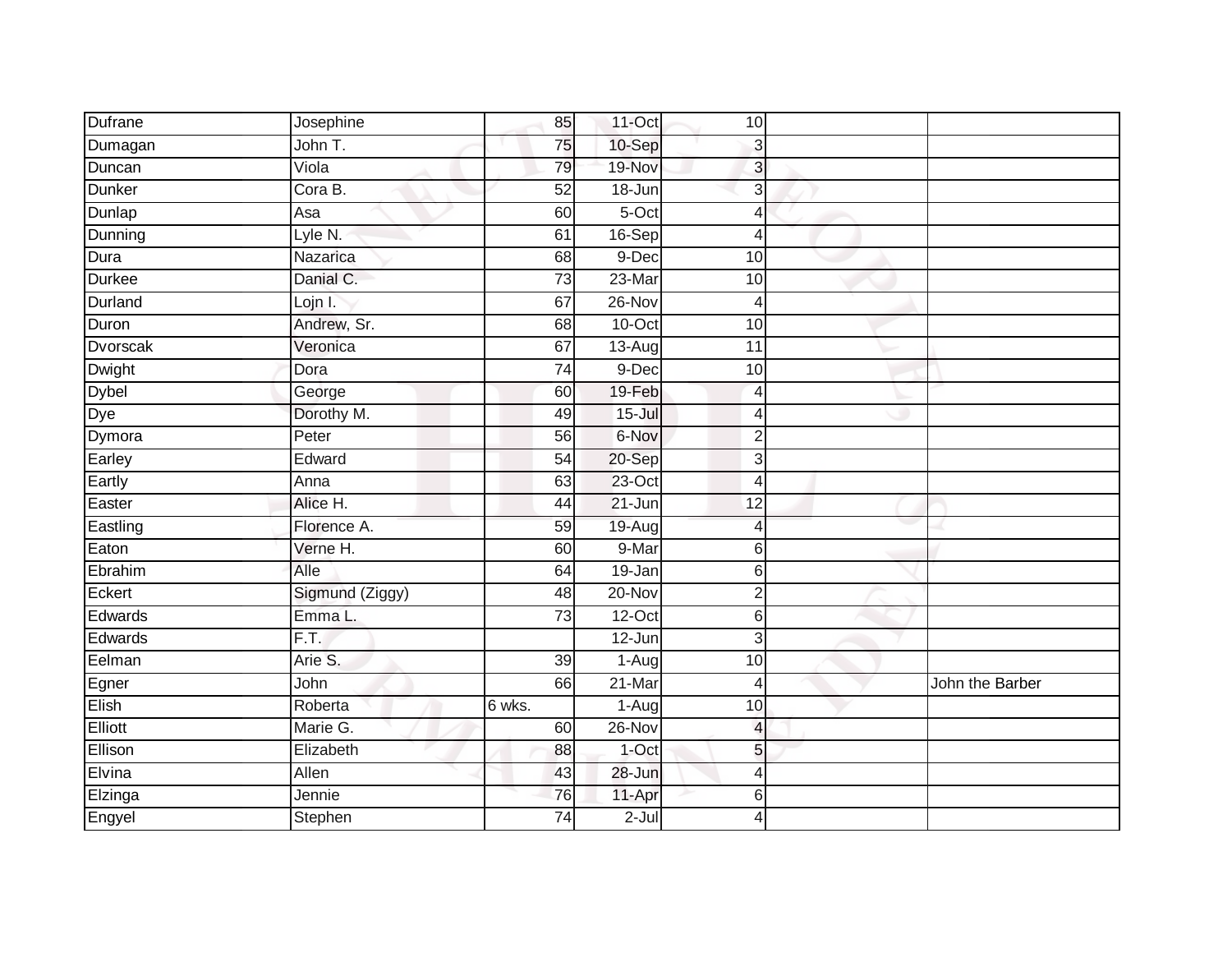| Ennis       | William M.           | 89              | 8-Apr      | 10 <sub>1</sub>  |                |
|-------------|----------------------|-----------------|------------|------------------|----------------|
| Ericks      | John                 | 72              | 4-Jun      | 10               |                |
| Erickson    | Arthur L.            | 60              | 27-Mar     | 4                |                |
| Erler       | Sgt. Theodore        | $\overline{21}$ | 29-Jun     | $\overline{4}$   |                |
| Ernst       | Bernard              | $\overline{33}$ | $9 - Jan$  | $\overline{4}$   |                |
| Escher      | <b>Erty May</b>      | 80              | 24-Dec     | $\overline{27}$  |                |
| Etchberger  | Anthony              | 80              | $25 - Jun$ | 4                |                |
| Evacko      | Barbara Jean         | 28              | 25-Nov     | 6                |                |
| Evano       | Charles              | 19              | 16-Feb     | 8                |                |
| Evans       | Charles R.           | $\overline{70}$ | 10-Dec     | $\overline{4}$   |                |
| Falandysz   | Joseph               | $\overline{73}$ | 5-Jan      | 8                |                |
| Falda       | Timothy              | 1 yr old        | $29-Sep$   | $\boldsymbol{9}$ |                |
| Fanning     | Lelia C.             | 74              | 12-Nov     | 11               |                |
| Fantin      | Frank                | 85              | 19-Jan     | $6\phantom{1}6$  |                |
| Farkas      | Alex                 | $\overline{71}$ | 11-Apr     | $6 \,$           |                |
| Farmer      | Cpl James W.         | 19              | 3-Apr      | $\overline{7}$   | Korean Veteran |
| Farrell     | Anna J.              | $\overline{73}$ | $17 -$ Jul | $\mathbf{3}$     |                |
| Farrell     | Pearl                | 68              | 4-Apr      | $\overline{4}$   |                |
| Fasoletos   | Frank                | 53              | 9-Dec      | 10               |                |
| Febeck      | John J.              | 57              | $25 -$ Jul | $\overline{4}$   |                |
| Fehrman     | Catherine            | 74              | 26-Mar     | $5\overline{)}$  |                |
| Feightner   | Cora M.              | 52              | $1-Nov$    | 3                |                |
| Feik        | John                 | $\overline{70}$ | 9-Nov      | $\overline{30}$  |                |
| Felicicchia | Anna                 | $\overline{74}$ | $15$ -Oct  | 4                |                |
| Ferago      | John                 | 61              | 11-Jun     | $\overline{4}$   |                |
| Ferber      | <b>Ida Wilhemina</b> | 64              | 9-Sep      | $\overline{4}$   |                |
| Ferdinand   | Rohde                | 93              | 7-Sep      | $6 \,$           |                |
| Feres       | Micke C.             | $\overline{57}$ | 28-Dec     | 26               |                |
| Ferguson    | James                | 6 months        | 9-Mar      | 6                |                |
| Ferrari     | Sarah A.             |                 | 21-Sep     | $\overline{4}$   |                |
| Ferro       | Vito                 | $\overline{72}$ | 8-Oct      | 3                |                |
| Fiegle      | Frank                | 65              | $22$ -Jan  | $\overline{4}$   |                |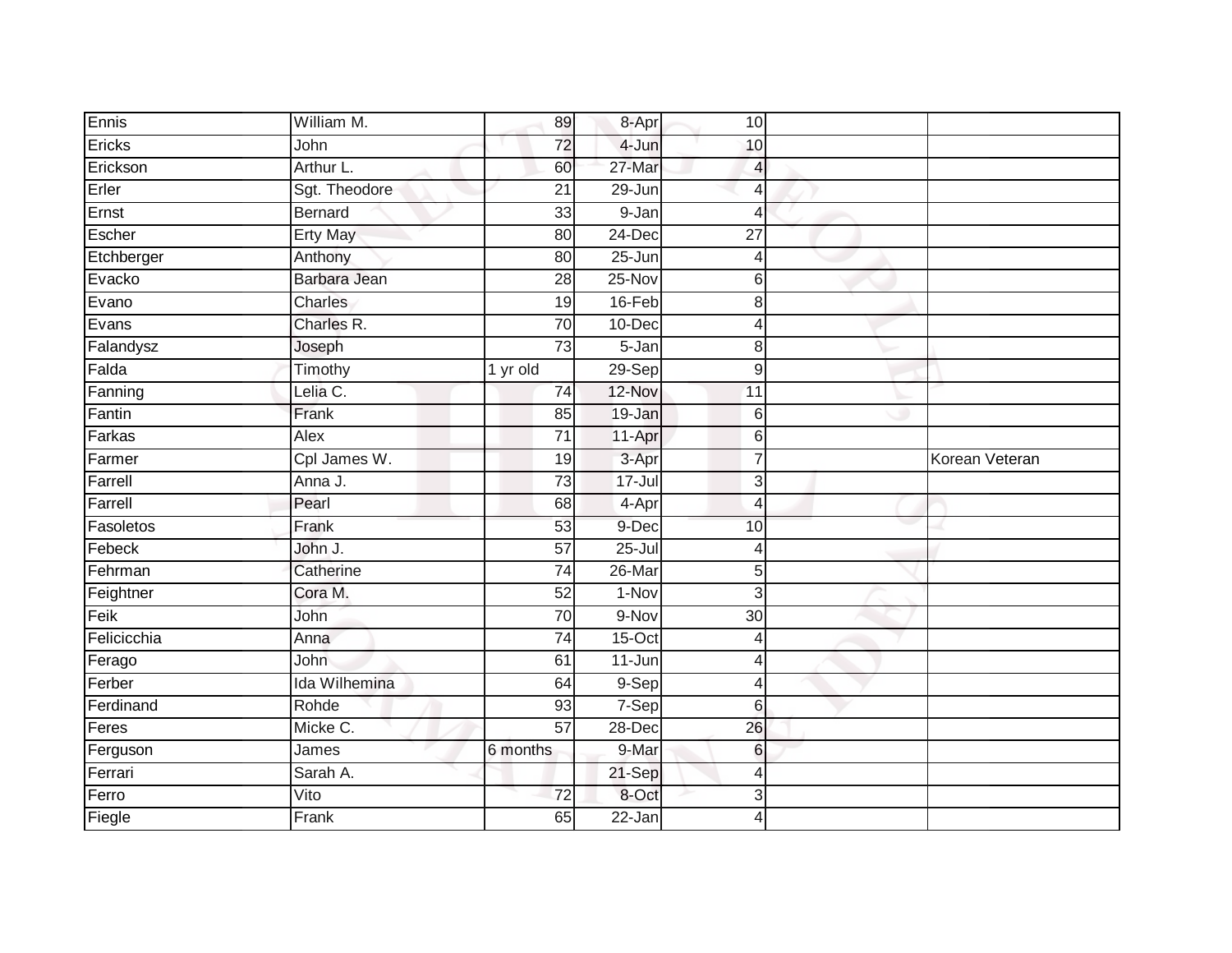| Fier           | Paul                 | 40              | 29-Aug     | 1               |  |
|----------------|----------------------|-----------------|------------|-----------------|--|
| Fierro         | Cpl. Jesse F.        | 18              | 3-May      | $\overline{4}$  |  |
| Figueroa       | Frank                | 54              | 5-Feb      | $\overline{4}$  |  |
| Filas          | Victoria             | 80              | 28-Nov     | 35              |  |
| Fillerbeck     | Josephine            | $\overline{88}$ | $31 - Dec$ | 6               |  |
| Findlay        | Laura M.             | 84              | 24-Sep     | 5               |  |
| Finneran       | James J.             | 67              | $21 - Jun$ | 12              |  |
| Firczak        | John, Sr.            | 58              | 18-Jun     | 3               |  |
| Fish           | Fred H.              | 73              | 3-Aug      | 6               |  |
| Fisher         | Mary                 | 83              | 5-Apr      | 10              |  |
| <b>Fities</b>  | Albert               | $\overline{78}$ | $9 -$ Jul  | $\overline{4}$  |  |
| Flack          | Anne                 | 59              | $3-Aug$    | 6               |  |
| Flack          | Vera                 | 46              | 19-Sep     | $6\phantom{1}6$ |  |
| Fleischman     | <b>Carol Anne</b>    |                 | 20-Sep     | 3               |  |
| Fleming        | <b>Elias</b>         | 91              | 11-Feb     | $\overline{4}$  |  |
| Fletcher       | Virgil               | 64              | 4-Sep      | $\overline{4}$  |  |
| Flewelling     | John H.              | 57              | 16-Jan     | $\overline{4}$  |  |
| Flores         | Amalia               | $\overline{37}$ | $20 - Nov$ | $\overline{2}$  |  |
| Flores         | David                |                 | 2-Dec      | $6\phantom{1}6$ |  |
| <b>Flowers</b> | <b>James Timothy</b> | 2 days          | $29$ -Oct  | 3               |  |
| Flym           | Clarence             | 50              | $4$ -Oct   | $\overline{4}$  |  |
| Fody           | Anna                 | 61              | 19-Apr     | 10              |  |
| Forbis         | Joseph               | 65              | 14-Mar     | 4               |  |
| Ford           | William              | 65              | $24 -$ Jul | 3               |  |
| Forgula        | John                 | 59              | $5-$ Sep   | $\overline{12}$ |  |
| Foss           | Fred W.              | 75              | 14-Aug     | $\overline{4}$  |  |
| Foss           | Fred W.              | $\overline{75}$ | $13-Aug$   | $\overline{11}$ |  |
| Fowdy          | Anna                 | 61              | 18-Apr     | $\overline{4}$  |  |
| Fox            | Katherine            | 52              | 29-Oct     | 3               |  |
| Fox            | Susan                | $\overline{77}$ | $10 -$ Jul | $\overline{7}$  |  |
| Frak           | Jean Patricia        | 21/2            | 23-Sep     | $\overline{4}$  |  |
| Frame          | Grover C.            | 66              | $24-Apr$   | 9               |  |
|                |                      |                 |            |                 |  |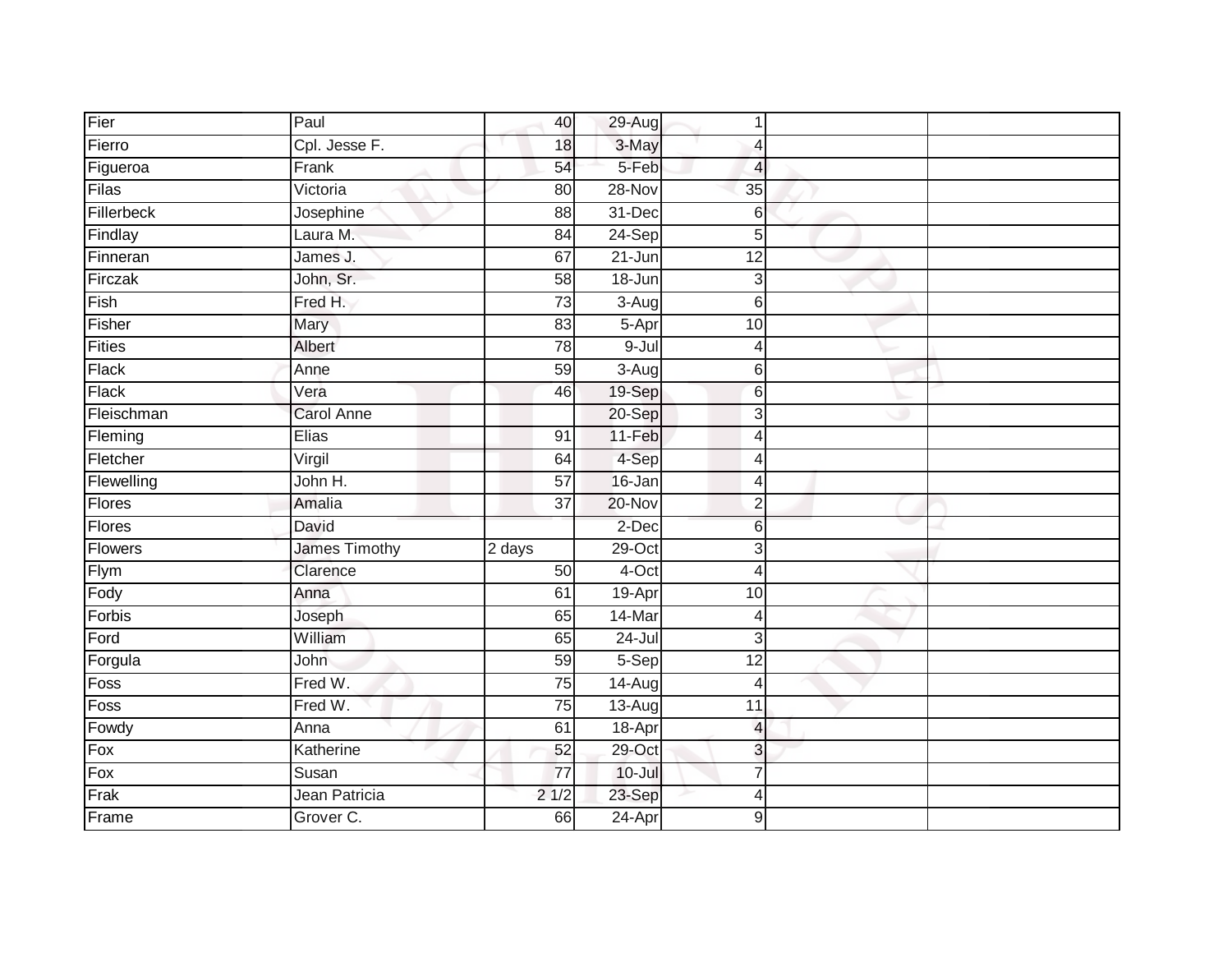| Franklin     | Rev. Harley Wilbur | 78              | 18-Mar            | 10 <sub>1</sub>          |  |
|--------------|--------------------|-----------------|-------------------|--------------------------|--|
| Franks       | Emery              | 68              | 25-Sep            | $\overline{4}$           |  |
| Fratter      | Joseph, Sr.        | $\overline{74}$ | 4-Jan             | $\mathbf{3}$             |  |
| Freeman      | Norman W.          | 77              | $3 -$ Jul         | 5                        |  |
| Freese       | Louise             | $\overline{82}$ | 25-Nov            | 6                        |  |
| Freivogel    | Edward C.          | 50              | 2-Sep             | 4                        |  |
| Frevert      | Linda Jean         | $\overline{2}$  | 2-Apr             | $\overline{7}$           |  |
| Frew         | David              | 69              | $6-Sep$           | $\overline{4}$           |  |
| Frisk        | Selma K.           | 50              | 5-Dec             | 39                       |  |
| Fritz        | Charles            | 75              | 3-Jun             | $\overline{4}$           |  |
| Fruits       | Frank              | 40              | $18-Sep$          | $6 \,$                   |  |
| Fulton       | John $E$ .         | 56              | 16-Mar            | 10                       |  |
| Fundle       | Frank J.           | 57              | 15-Feb            | $6\phantom{1}6$          |  |
| Funston      | Rolla E.           |                 | $23 -$ Jul        | 5                        |  |
| Furlan       | Mary               |                 | 29-Nov            | $\overline{2}$           |  |
| Furman       | Abraham            | 53              | 4-Sep             | $\overline{4}$           |  |
| Furto        | Christina          |                 | 69 Feburary<br>25 | $6 \,$                   |  |
| Furtyo       | Edward J.          | 47              | $22 -$ Jul        | $\overline{4}$           |  |
| Furtyo       | Peter P.           | 49              | 28-Nov            | 35                       |  |
| Gainski      | Ben John           | 43              | 5-Mar             | $\,8\,$                  |  |
| Gajewski     | Regina             | 42              | $1 -$ Jul         | $\overline{4}$           |  |
| Galambos Sr. | John               | 66              | 12-Dec            | 34                       |  |
| Galik        | Jessie Naomi       | $\overline{54}$ | 30-Nov            | $\,8\,$                  |  |
| Galocy       | Ann                | 60              | 14-May            | $\mathbf 1$              |  |
| Gambino      | Angelinej          | $\overline{32}$ | 18-Nov            | 10                       |  |
| Gamez        | Librado            | 23              | $13 -$ Jul        | $\overline{4}$           |  |
| Garcia       | Domingo            | 55              | $1-Oct$           | 5 <sub>l</sub>           |  |
| Garcia       | Frank              | $\overline{47}$ | $15 -$ Jul        | $\overline{\mathcal{A}}$ |  |
| Garcia       | Genaro             | 51              | 18-Nov            | 10                       |  |
| Gardner      | Elizabeth          | 82              | 21-Jan            | 8                        |  |
| Garlock      | Susan              |                 | 26-Dec            | 28                       |  |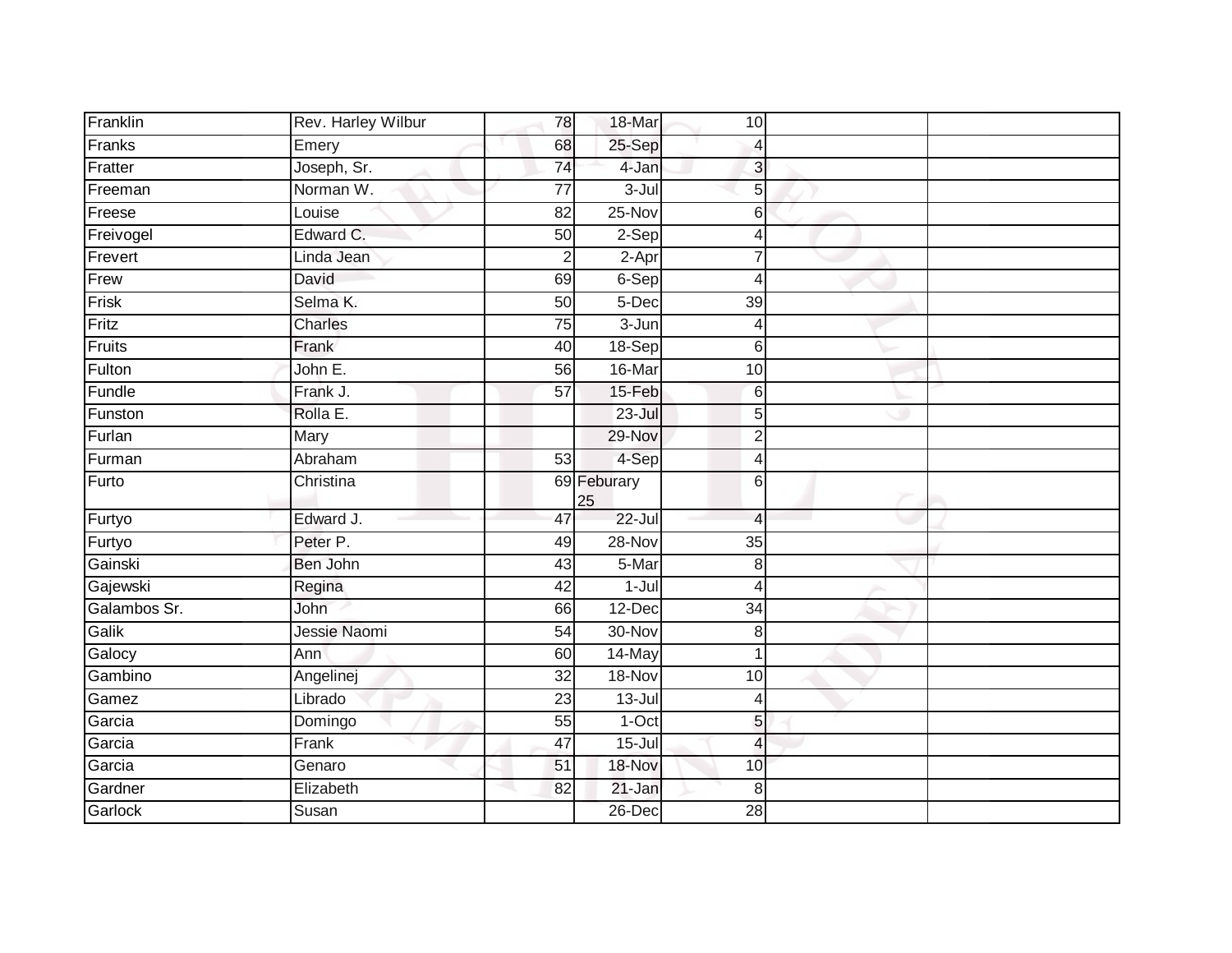| Geffe        | Walter F.       | 43              | 8-Apr      | 10             |            |  |
|--------------|-----------------|-----------------|------------|----------------|------------|--|
| Geiger       | Eugene          | 75              | 7-May      | 5              |            |  |
| Geisen       | Wilhelmina      | $\overline{77}$ | 19-Dec     | 37             |            |  |
| Gelice       | Katerine        | 75              | 3-May      | 4              |            |  |
| Genisauski   | Petronella      | 73              | 4-Nov      | $\overline{2}$ |            |  |
| Gentry       | M/Sgt Robert E. | 29              | 3-Jan      |                |            |  |
| Gergely      | Sarah           | $\overline{72}$ | 15-Mar     |                |            |  |
| Gerlach      | Joseph M.       | 74              | 24-Jul     | 3              |            |  |
| Gertrude     | <b>Buckle</b>   | 65              | $5-Aug$    | 12             |            |  |
| Gething      | Ward R.         | 49              | 28-Aug     | Δ              |            |  |
| Gettler      | Matilda         | 83              | 30-Dec     | 6              |            |  |
| Giese        | Edward J.       | 68              | 14-Mar     | 4              |            |  |
| Gifford      | Paul            |                 | 15-Mar     | 4              |            |  |
| Gigac        | Mary            | 61              | 18-Jun     | 3              |            |  |
| Gill         | <b>Bernice</b>  | $\overline{33}$ | $2-Jan$    |                | 3 Zurawski |  |
| Gill         | Lena $M$ .      | 50              | 24-Jul     | 3              |            |  |
| Gillespie    | Thomas B.       | 82              | $12$ -Jul  | $\mathbf{3}$   |            |  |
| Gledhill     | Levi            | 70              | 7-Mar      | 28             |            |  |
| <b>Gless</b> | May             | 17              | 9-Dec      | 10             |            |  |
| Glickman     | <b>Thllie</b>   | 55              | $2 -$ Jul  | 4              |            |  |
| Glow         | Mary            | 79              | 31-Dec     | 6              |            |  |
| Gnerlich     | Anna            | 83              | 5-Apr      | 10             |            |  |
| Goebel       | Matilda         | 78              | $20 - Jun$ | 44             |            |  |
| Gold         | James           | $\overline{58}$ | 17-Jun     | 12             |            |  |
| Golonka      | Julia           | 61              | 17-Jan     | 3              |            |  |
| Gonsiorowski | Jerome          |                 | 2-Dec      | $6 \,$         |            |  |
| Gontko       | Anna            | $\overline{57}$ | 19-Nov     | 3              |            |  |
| Goodman      | Joseph          | 70              | 28-Dec     | 26             |            |  |
| Gorby        | Gladys J.       | 56              | 15-Aug     | 9              |            |  |
| Gordon       | Madeline        | 39              | $16$ -Jul  | 3              |            |  |
| Gorny        | Alexander       | 67              | 4-Sep      | 4              |            |  |
| Gorski       | John A.         | 46              | $2-Feb$    | 8              |            |  |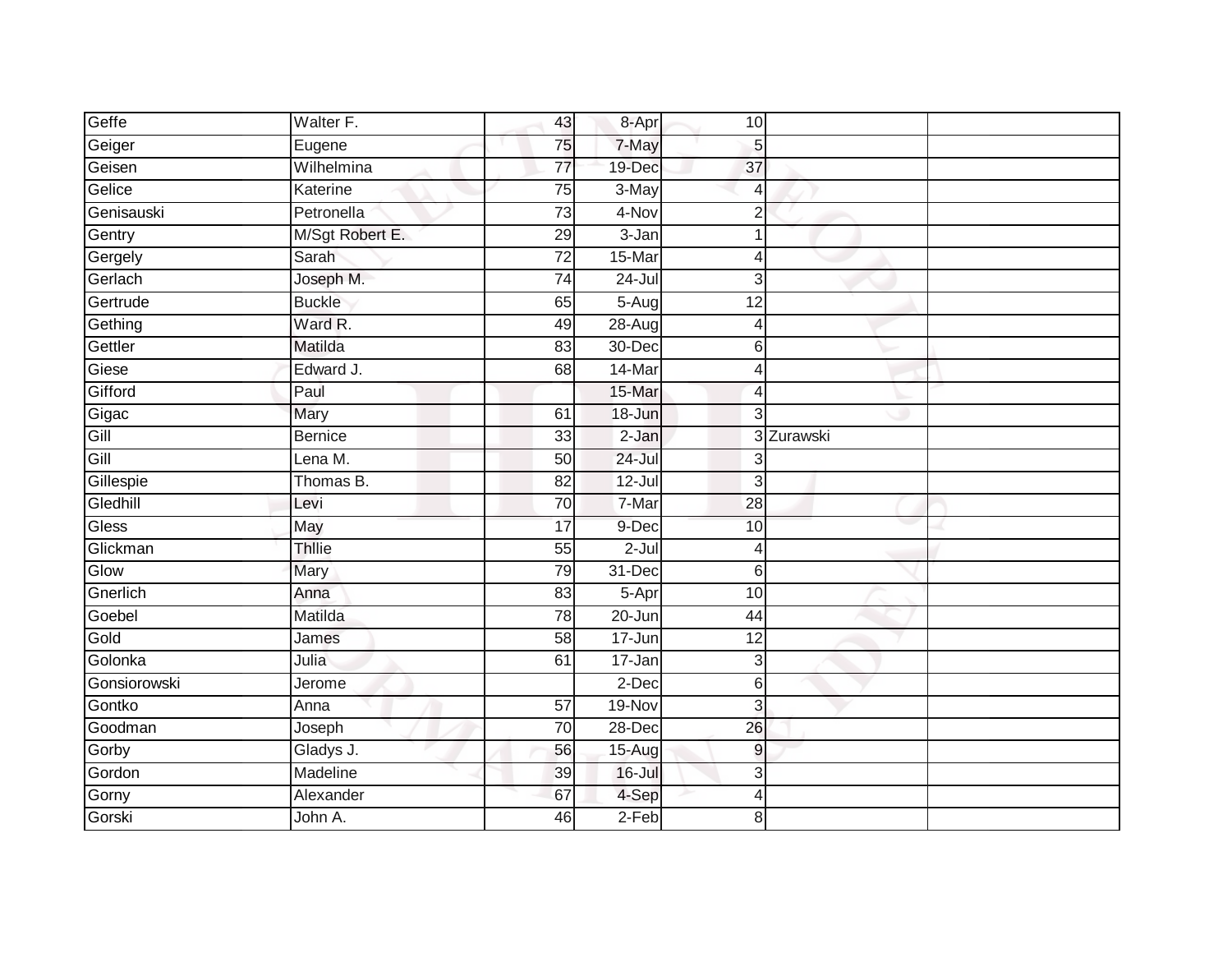| Govert       | George J.         | 56              | 4-Sep      | 4                        |                  |
|--------------|-------------------|-----------------|------------|--------------------------|------------------|
| Govert       | George J.         | 56              | 4-Sep      | $\overline{4}$           |                  |
| Grabski      | Josephine         | 58              | 18-Oct     | 3                        |                  |
| Graf         | Theodore          | 61              | 10-May     | 5                        |                  |
| Graham       | Winfred E.        | 68              | $12$ -Jul  | 3                        |                  |
| Grainger     | Mary Ann          | 78              | 30-Jan     | $\overline{7}$           |                  |
| Gratteau     | Minnie            | $\overline{77}$ | 10-Apr     | 6                        |                  |
| Gratton      | James Joseph      | 28              | 29-Nov     |                          |                  |
| Gravy        | Alphonsine        | 75              | 3-May      | 4                        |                  |
| Gray         | <b>Mrs Margie</b> | 16              | 11-Jan     | 4                        |                  |
| Grecu        | Clara             | 56              | $19 - Jun$ | 18                       |                  |
| Grenovich    | Patricia          | 9               | 12-Nov     | $\,8\,$                  |                  |
| Grey         | Rena              | 75              | 11-Feb     | 4                        |                  |
| Griffith     | Emma              | 87              | $1-J$ un   | 4                        |                  |
| Grigoras     | Mary              | 60              | 11-Jun     | 4                        |                  |
| Grills       | Minnie T.         | 61              | 27-Apr     | 9                        |                  |
| Groff        | Anna M.           | 76              | 31-May     | $\overline{27}$          |                  |
| Gross        | Gwendolyn         | 45              | $1-Jul$    | 4                        |                  |
| Gruener      | Frieda            | 87              | 24-Oct     | 20                       |                  |
| Gruszka      | <b>Ruth Marie</b> | 14              | 23-Dec     | 6                        |                  |
| Grzybowski   | Joseph J.         | 39              | $22-Oct$   | 1                        |                  |
| <b>Guess</b> | George W.         | $\overline{27}$ | 13-Mar     | $\,6$                    |                  |
| Guinn        | Clifford          | 45              | 30-Nov     | 8                        |                  |
| Guisen       | <b>Ruth</b>       | 41              | 19-Jan     | $\overline{28}$          |                  |
| Gulik        | Joseph            | $\overline{77}$ | 24-Sep     | 5                        |                  |
| Gulvas       | John              | 68              | 23-Sep     | 4                        |                  |
| Gurley       | Henry             | 86              | 13-Dec     | $\mathbf 1$              |                  |
| Guse         | Gust A.           | 75              | 2-Jul      | $\overline{\mathcal{L}}$ |                  |
| Gust         | Mathilda          | 85              | $27$ -May  | 6                        |                  |
| Gustaitis    | John A.           | 66              | 22-Oct     | 3                        | Picture included |
| Guthwski     | Thomas            | 59              | 5-Apr      | 10                       |                  |
| Gutzwiller   | Henry             | 59              | 6-Mar      | 14                       |                  |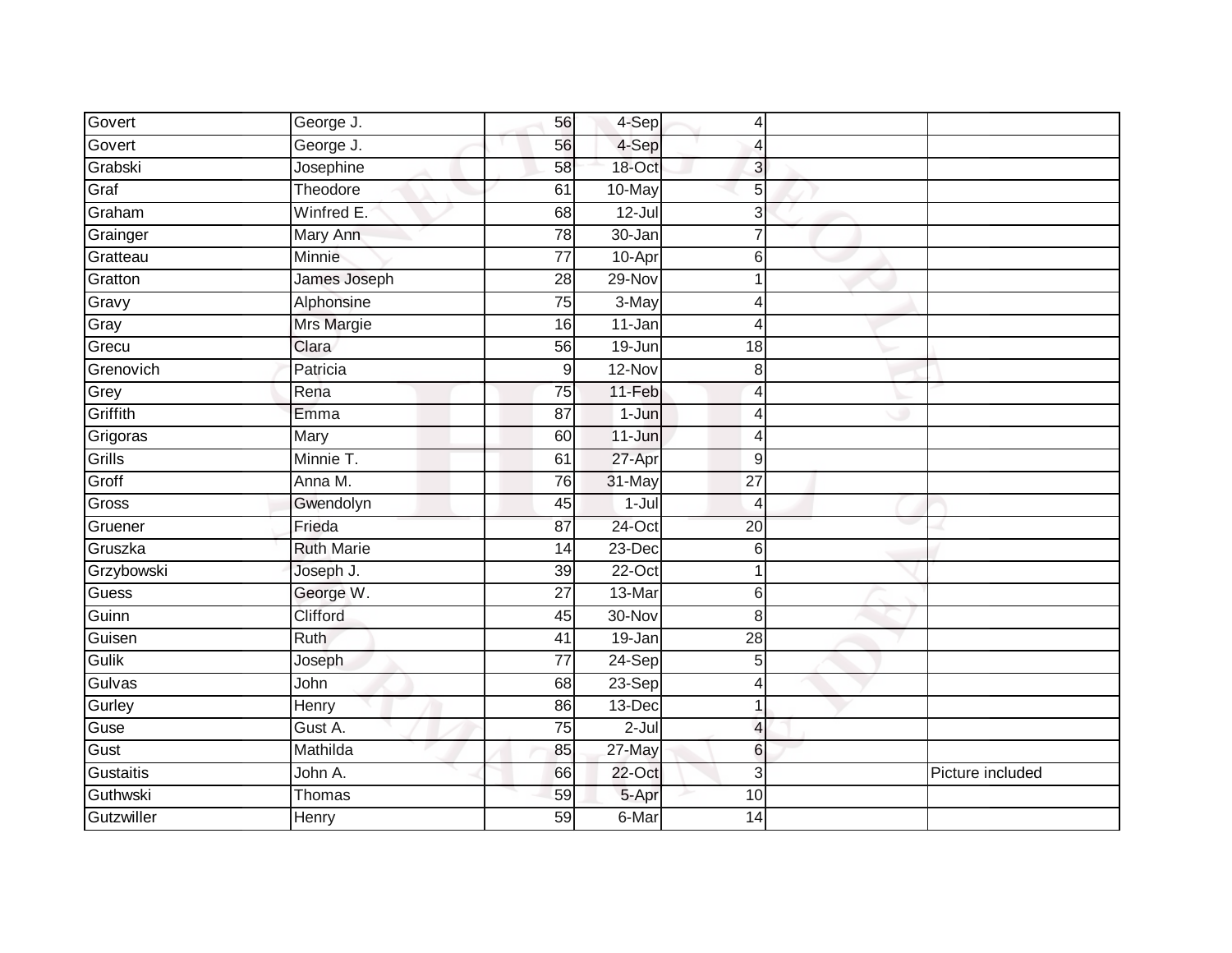| Guzek          | Anthony A.          | 57              | 29-Jan     | 5                |  |
|----------------|---------------------|-----------------|------------|------------------|--|
| Guzek          | Mary                | 65              | $1$ -Oct   | 5                |  |
| Guzman         | <b>Maria</b>        | $\overline{31}$ | 4-Jan      | $\overline{3}$   |  |
| Haeuser        | Hugao               |                 | 24-Oct     | 20               |  |
| Hagel          | Jacob               | $\overline{74}$ | $25 - Jun$ | $\overline{4}$   |  |
| Hagenmayer     | Rev. Joseph         | $\overline{71}$ | 17-Jun     | $\overline{12}$  |  |
| Hakos          | Michael             | $\overline{55}$ | 4-Nov      | $\overline{2}$   |  |
| Hall           | Ralph P.            | 46              | 18-Jan     | $\overline{4}$   |  |
| Halloway       | James E.            |                 | $5 -$ Jul  | 3                |  |
| Halloway       | Marsha Lynn         |                 | $16 -$ Jul | 3                |  |
| Hamacher       | Iva Nay             | 67              | $15-Aug$   | $\boldsymbol{9}$ |  |
| Hamilton       | Nellie              | 41              | $14$ -Oct  | $\overline{2}$   |  |
| Hamilton       | S. Ward             | $\overline{72}$ | 7-Nov      | 3                |  |
| Hammond        | <b>Charles</b>      | 46              | 12-Jul     | 3                |  |
| Hanchar        | John                | 64              | 29-Aug     | 8                |  |
| Hanchar, Sr.   | Andrew              | 74              | 12-Dec     | 34               |  |
| Haniford       | Thelma F.           | 35              | 19-Mar     | 5                |  |
| Hanlan         | Edna V.             | 55              | $31 -$ Jul | 3                |  |
| Hanlon         | Jerry               | 70              | 5-Augl     | 12               |  |
| Hanson         | Manut               | 61              | 8-Apr      | 10               |  |
| Hapak          | Walenty             | 48              | 16-Apr     | $\overline{4}$   |  |
| <b>Hardick</b> | George              | 59              | $23 - Jan$ | $\overline{4}$   |  |
| Harding        | John T.             | 87              | 4-Sep      | 4                |  |
| Harman         | Eugene              | $\overline{38}$ | 16-Sep     | 4                |  |
| Harper         | <b>Helen May</b>    | 36              | 16-Apr     | 4                |  |
| Harper         | Walber              | 58              | 4-Sep      | $\overline{4}$   |  |
| Harper         | Walter              | $\overline{58}$ | 4-Sep      | 4                |  |
| Harrigan       | John                | 82              | 24-Jan     | 10               |  |
| Harris         | Fred C.             | 59              | 31-Oct     | 14               |  |
| Harrison       | George W.           | 51              | $2-Jan$    | 3                |  |
| Harvey         | Dennis M.           | 54              | 22-Mar     | $\overline{4}$   |  |
| Harvey         | <b>Perry Arthur</b> | $\overline{68}$ | 11-May     | $\overline{12}$  |  |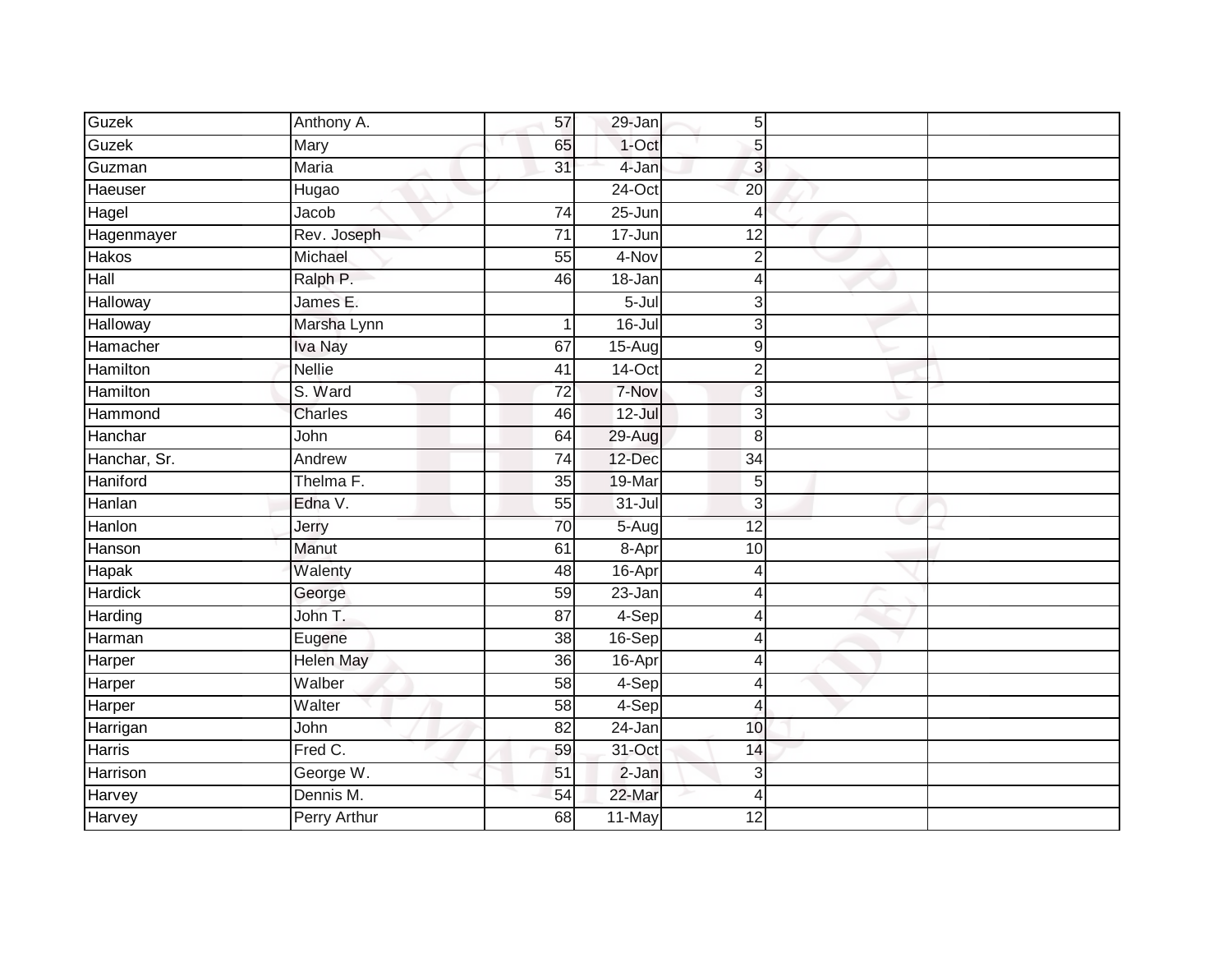| Hashu            | Nicholas    | 64              | 18-May     | $\,$ 6                   |           | Picture on May 20 |
|------------------|-------------|-----------------|------------|--------------------------|-----------|-------------------|
| <b>Haskins</b>   | Earl V.     | 62              | 11-Jan     | $\overline{4}$           |           |                   |
| Hasse            | Ida         | 75              | $25$ -Oct  | $\overline{2}$           |           |                   |
| Hasten           | John S.     | 67              | $16 -$ Jul | 3                        |           |                   |
| Haugner          | Elmer       | 63              | $26$ -Oct  | 8                        |           |                   |
| Hausler          | Anna        | 80              | 14-Jan     |                          | 8 Schultz |                   |
| Havling          | Orpha       | 71              | 5-Jan      | 8                        |           |                   |
| Havling          | Terrell     | $\overline{51}$ | 7-Jun      | 4                        |           |                   |
| Havran           | Mary        | 69              | 11-Dec     | 21                       |           |                   |
| <b>Hawkins</b>   | William J.  | 80              | 11-May     | $\overline{12}$          |           |                   |
| Hawver           | Samuel      | 85              | 29-Jul     | 9                        |           |                   |
| Hayes            | Benjamin F. | 91              | 7-Jan      | 8                        |           |                   |
| Hayes            | Gayle Marie | 3               | 19-Oct     | 15                       |           |                   |
| Haywood          | Suzana      | 69              | 12-Jan     | 6                        |           |                   |
| Heavy            | Lawrence    | $\overline{88}$ | 19-Apr     | 10                       |           | Cieszki           |
| Hebda            | Andrew      | 67              | $21 - Aug$ | 6                        |           |                   |
| <b>Hegedus</b>   | John        | $\overline{38}$ | 7-Nov      | 3                        |           |                   |
| Heggi            | Daniel Sr.  | 54              | 28-Jun     | 4                        |           |                   |
| Heichel          | William     | 68              | $3 -$ Jul  | 5                        |           |                   |
| Heide            | Herman      | $\overline{81}$ | 5-Feb      | $\overline{4}$           |           |                   |
| Heintz           | Anna        | 69              | 25-Mar     | 4                        |           |                   |
| Heintz           | Anna        | 68              | 5-Nov      | $\overline{2}$           |           |                   |
| Heintz           | Sophie      | 94              | $11-Oct$   | 10                       |           |                   |
| Helderman        | Jefe        | 78              | 10-Jun     | $\overline{4}$           |           |                   |
| Helding          | Lilly       | 60              | 10-May     | 5                        |           |                   |
| Helfer           | Arthur      | 48              | 16-Sep     | $\overline{1}$           |           |                   |
| Henderlong       | Arthur      | 61              | $27 - Aug$ | 6                        |           |                   |
| Henderson        | Frank       | 62              | 29-Jun     | $\overline{4}$           |           |                   |
| <b>Hendricks</b> | Adelia      | 79              | $23 - Jan$ | $\overline{\mathcal{L}}$ |           |                   |
| Hengstler        | Maggie Jane | 79              | 10-May     | 5                        |           |                   |
| Henrikson(Shade) | Nellie L.   | 55              | 11-Oct     | 10                       |           |                   |
| <b>Herbeck</b>   | David       | 20              | $18-Feb$   | $\overline{4}$           |           |                   |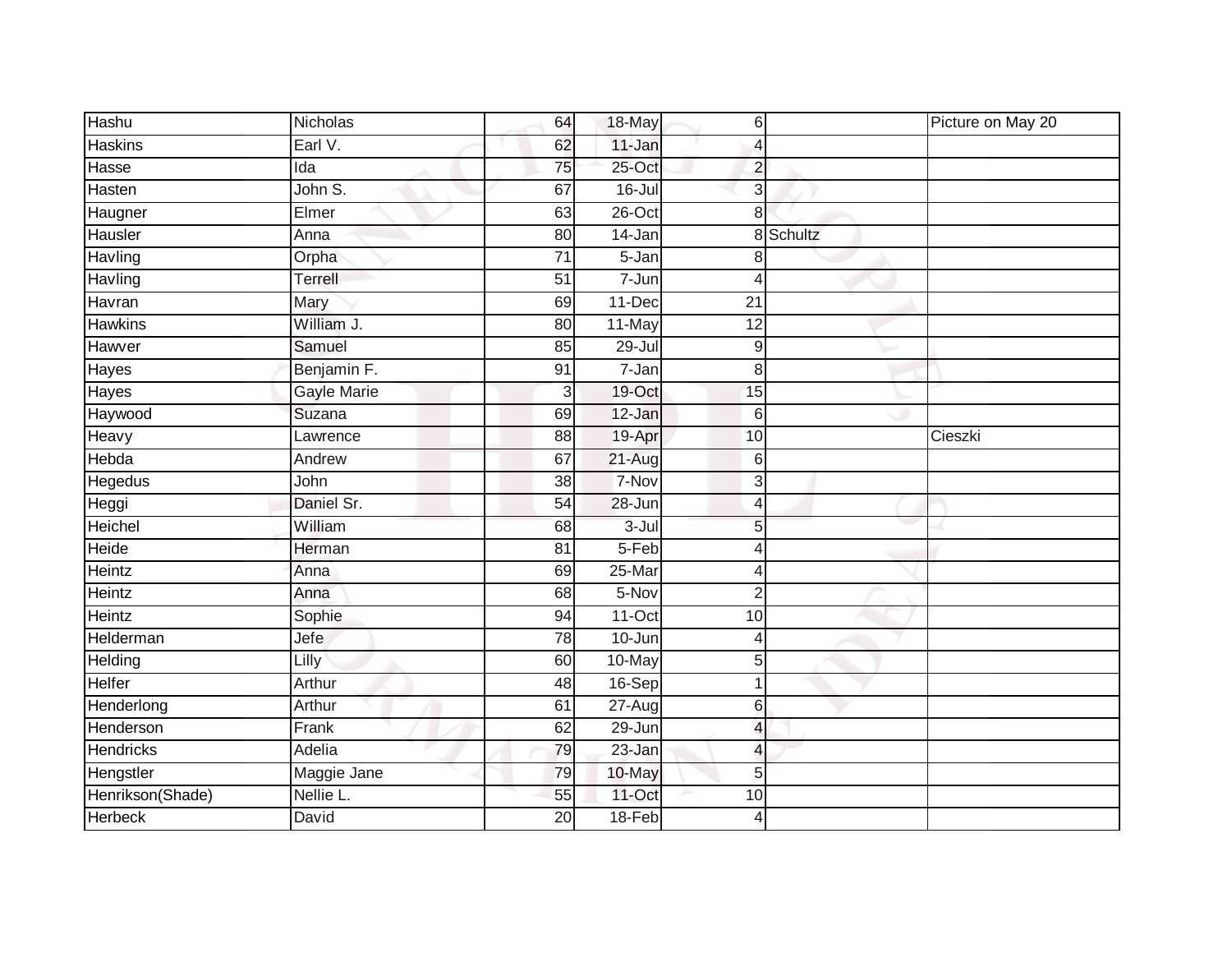| <b>Herbst</b>    | Ida                   | 86              | 21-Jan     | $\bf 8$          |        |                  |
|------------------|-----------------------|-----------------|------------|------------------|--------|------------------|
| Herebenyak       | Florence              | 35              | 25-Nov     | 6                |        |                  |
| Herian           | Anton                 | 57              | $26$ -Feb  | 5                |        |                  |
| Hernandez        | Francisco             | 48              | 6-Jul      | $6\phantom{1}6$  |        |                  |
| Hernandez        | <b>Gilbert Roland</b> | $\overline{18}$ | $7 - Jun$  | $\overline{25}$  |        |                  |
| <b>Hernstrom</b> | Ellis                 | 64              | 11-Jun     | 4                |        |                  |
| Hernstrom        | Ellis                 | 64              | 12-Jun     | 17               |        |                  |
| Herr             | Peter P.              | 46              | 31-Dec     | $6\phantom{1}6$  |        |                  |
| Hershman         | <b>Bessie</b>         | 73              | 16-Dec     | 14               |        |                  |
| <b>Hewitt</b>    | Eula                  | 53              | 26-Dec     | $\overline{28}$  |        |                  |
| <b>Hicks</b>     | Katie                 | $\overline{77}$ | 19-Feb     |                  | 4Brown |                  |
| <b>Hicks</b>     | Mary Catherine        | 58              | 21-Jan     | 8                |        |                  |
| Hildebranski     | Capt. Frank           | 52              | 25-Sep     | $\overline{4}$   |        | Picture included |
| Hilderbrandt     | Martha H.             | 53              | 6-May      | 6                |        |                  |
| Hill             | Chester               | $\overline{34}$ | 26-Jan     | 8                |        |                  |
| Hill             | Robert M.             | 39              | 12-Sep     | $\overline{4}$   |        |                  |
| <b>Hilliard</b>  | George S.             | 81              | $11-Nov$   | $\overline{20}$  |        |                  |
| <b>Hitson</b>    | Carl H.               | 64              | 15-Jun     | $\boldsymbol{9}$ |        |                  |
| <b>Hivley</b>    | Lizzie Jane           | 63              | 19-Sep     | 6                |        |                  |
| <b>Hlinka</b>    | Randal Joseph         | Infant          | $1-Nov$    | 3                |        |                  |
| Hluska           | John                  | 62              | 14-Mar     | 4                |        |                  |
| <b>Hluska</b>    | John, Sr.             | 62              | 15-Mar     | $\overline{4}$   |        |                  |
| Hmurovic         | Mary                  | 59              | 19-Jun     | 18               |        |                  |
| <b>Hobbs</b>     | <b>Betty</b>          | 62              | 4-Feb      | $\overline{4}$   |        |                  |
| Hodges           | Ernest                | 65              | 25-Mar     | $\overline{4}$   |        |                  |
| Hodor            | John S.               | 55              | $5-Oct$    | $\overline{4}$   |        |                  |
| <b>Hoek</b>      | Anna                  | 81              | $2-Feb$    | 8                |        |                  |
| Hoekstra         | Anna                  | 80              | 1-Apr      | 10               |        |                  |
| Hoekstra         | Samuel T.             | 67              | $31 -$ Jul | 3                |        |                  |
| Hoeppner         | Caroline              | 73              | 4-Jun      | 10               |        |                  |
| Hoffman          | George E.             | 56              | $26$ -Jul  | $\overline{4}$   |        |                  |
| Hoffman          | LeoJ.                 | 61              | 5-Nov      | $\overline{2}$   |        |                  |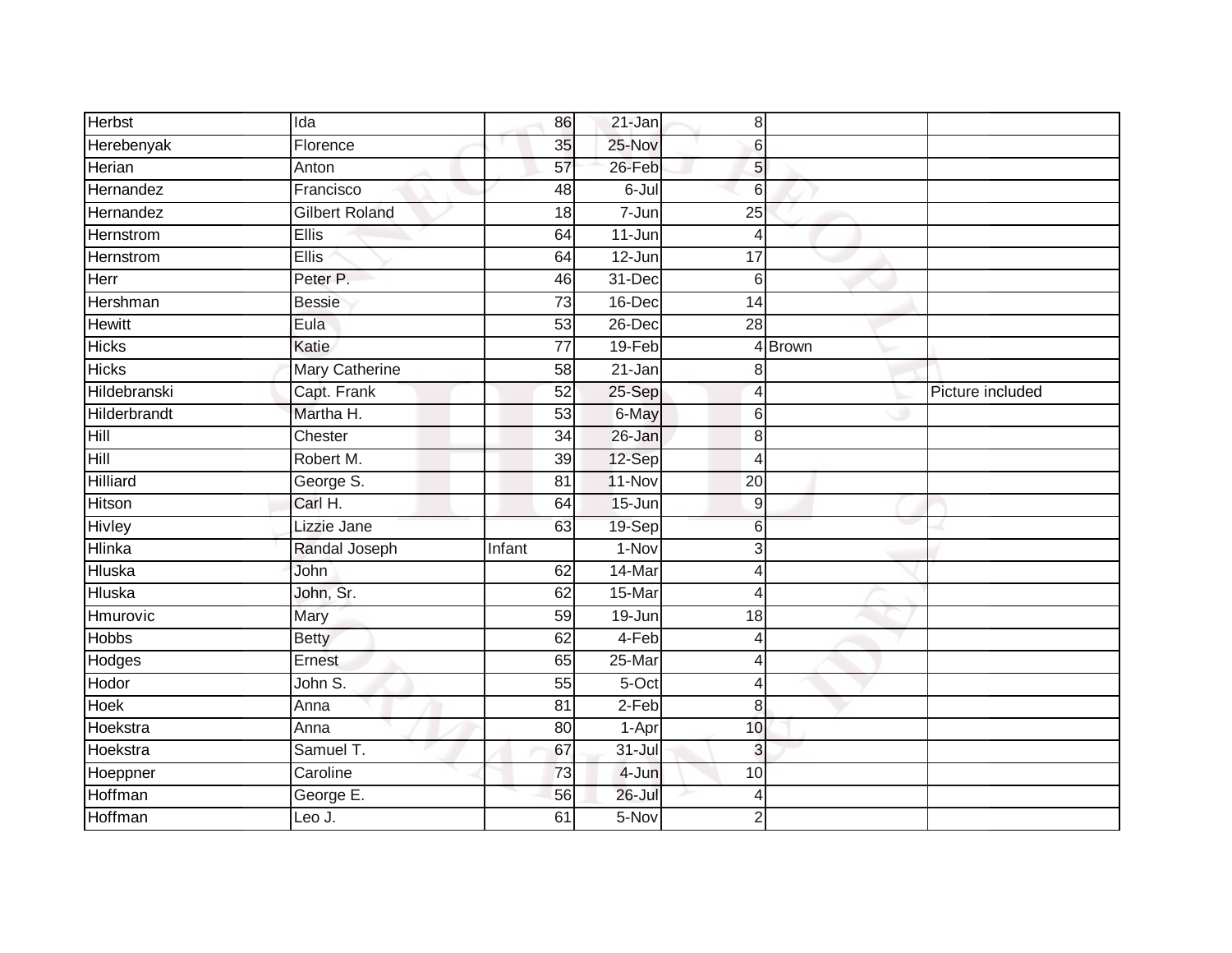| Hoffman        | Lucile Eleonora     |                 | 30-Aug     | 1               |  |
|----------------|---------------------|-----------------|------------|-----------------|--|
| Hoffman        | Wallace             | 62              | $10-Sep$   | 3               |  |
| Hohman         | Winifred            | 59              | $11 - Jun$ | 4               |  |
| Holcoffe       | Ernest              | 66              | $29$ -Oct  |                 |  |
| Holjevac       | Joseph              | 67              | $2-Jan$    | 3               |  |
| Holka          | Anna                | $\overline{72}$ | 8-Aug      | 10              |  |
| Holka          | Rose                | 33              | $11-Oct$   | 10              |  |
| Holland        | John T.             | 79              | 17-Oct     | $30\,$          |  |
| Holliday       | James H.            | $\overline{74}$ | $2-Apr$    | $\overline{7}$  |  |
| <b>Holmes</b>  | John T.             | infant          | $17-Cct$   | 10              |  |
| <b>Holoffe</b> | Ernest              | 66              | 30-Oct     | $\,6$           |  |
| Holt           | Jesse R.            | 78              | 9-Mar      | 40              |  |
| <b>Holtz</b>   | Friedericka         | 68              | 16-May     | 14              |  |
| Homan          | Winifred            | 59              | 12-Jun     | 3               |  |
| <b>Hooks</b>   | Elizabeth           | $\overline{71}$ | 19-Dec     | $\overline{37}$ |  |
| Hoover         | Guy R.              | $\overline{72}$ | 12-Aug     | 10              |  |
| Hoover         | <b>Kennith Carl</b> | 7 mons          | 23-Dec     | 6               |  |
| Hopp           | Albert G.           | 65              | 29-Mar     | 6               |  |
| Hoppe          | Otto H.             | 65              | 25-Nov     | 6               |  |
| Horkovich      | Anna                | 62              | 20-Apr     | 6               |  |
| Horlbeck       | Edward M.           | 59              | 1-Nov      | 3               |  |
| Horn           | Edward, Sr.         | 76              | 13-Jun     | 4               |  |
| Horn           | Grover C.           | 63              | 1-Aug      | 10              |  |
| Horn           | Mrs Buel E.         |                 | 4-Sep      | 4               |  |
| Horvath        | Anna                | 59              | 21-Jan     | 8               |  |
| Horvath        | Katy                | 69              | 28-Dec     | $\overline{26}$ |  |
| Horvath        | Rosalie             | 57              | $23-Feb$   | 9               |  |
| Hosier         | Charles E.          | 76              | 26-Dec     | 28              |  |
| Hotchkin       | Mary Ann            | 93              | 25-Apr     | 39              |  |
| Hough          | <b>Mary Ellen</b>   | 82              | 2-Nov      | 8               |  |
| Howard         | Alice               | 73              | 16-Oct     | 4               |  |
| Howard         | Catherine           | 62              | 30-Jan     | $\overline{7}$  |  |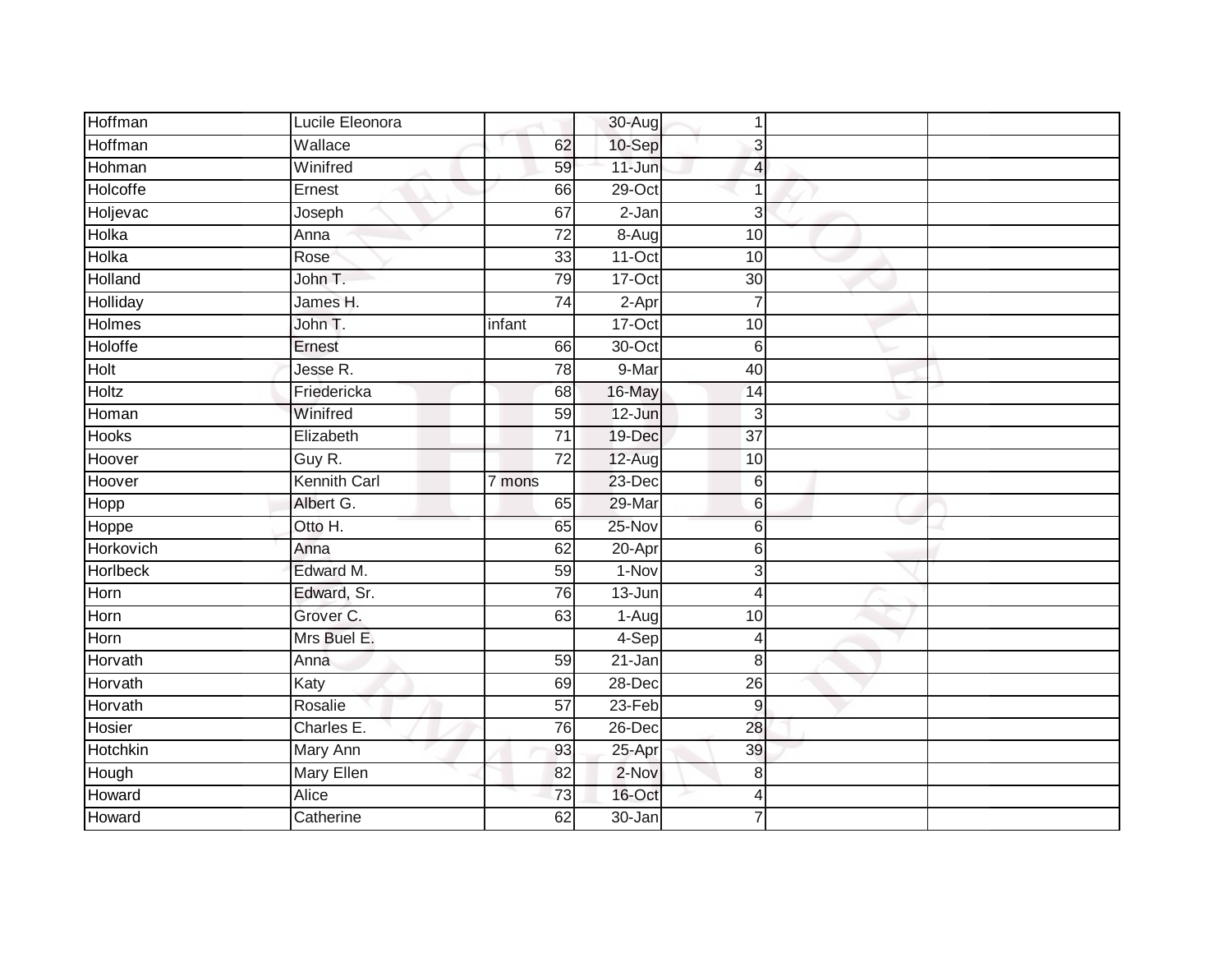| Howell          | Dora               | 78              | 27-Dec     | $\overline{2}$          |                  |
|-----------------|--------------------|-----------------|------------|-------------------------|------------------|
| Howmiller       | John               | 60              | $2$ -Jul   | 4                       |                  |
| Hreha           | Michael            | 58              | 7-Sep      | $6\phantom{.}$          |                  |
| <b>Hronis</b>   | Gust P.            | 63              | 2-Apr      | $\overline{7}$          |                  |
| Hubbard         | Charles W.         | 76              | 28-Nov     | $\overline{35}$         |                  |
| <b>Huff</b>     | Lydia              | $\overline{74}$ | 19-Jan     | $6 \,$                  |                  |
| <b>Hufford</b>  | Albert G.          | 72              | 22-May     | 4                       |                  |
| Huges           | Joel               | 69              | $30 - Aug$ | 4                       |                  |
| Huggins         | Sarah              | 65              | $11 -$ Jul | 4                       |                  |
| Hugonoft        | Julia              | 67              | $18 -$ Jul | $\overline{26}$         |                  |
| Hullinger       | B. Barbara         | 28              | 9-Dec      | 10                      |                  |
| Hummel          | Paul E.            | 23              | 31-Dec     | 6                       |                  |
| Humphrey        | Yvonne             | 42              | 14-May     | 5                       |                  |
| Hunt            | Anna M.            | 96              | 18-Sep     | $\,6$                   | Picture Included |
| <b>Hunt</b>     | Lawrence D.        | $\overline{57}$ | $1-Apr$    | $\overline{10}$         | Picture included |
| Hunter          | Morton T.          | 70              | 17-Aug     | $9\,$                   |                  |
| Huppenthal      | Mary               | 65              | $21$ -Oct  | 10                      |                  |
| <b>Hutchens</b> | Anna               | 61              | 15-Oct     | 4                       |                  |
| Huycke          | Wallace            | 40              | $11-Oct$   | 10                      |                  |
| Ilgenfritz      | <b>Pearl Ellen</b> | 62              | $21$ -May  | 5                       |                  |
| Imbor           | Catherine          | 60              | $23 - Aug$ | 4                       |                  |
| Ingram          | Elinor             | 16              | $10 -$ Jul | $\overline{7}$          |                  |
| Irczak          | Joseph             | 62              | 23-Aug     | $\overline{4}$          |                  |
| Ivanovich       | Mary               | 65              | 3-Apr      | $\overline{7}$          |                  |
| Jackson         | Ray                | 58              | 12-Nov     | 11                      |                  |
| Jacobs          | Dora C.            | 71              | $26$ -Feb  | 5                       |                  |
| Jacobs          | John               | 45              | 7-Aug      | 9                       |                  |
| Jaeger          | Celia              | 54              | 11-Dec     | 21                      |                  |
| Jakubowski      | Katherine          |                 | 13-Feb     | $\overline{\mathbf{4}}$ |                  |
| Jallo           | John               | 62              | 17-Oct     | 10                      |                  |
| Janek           | Stephen, Sr.       |                 | 5-Sep      | 12                      |                  |
| Janicina        | Andrew             | $\overline{77}$ | $12 -$ Jul | 3                       |                  |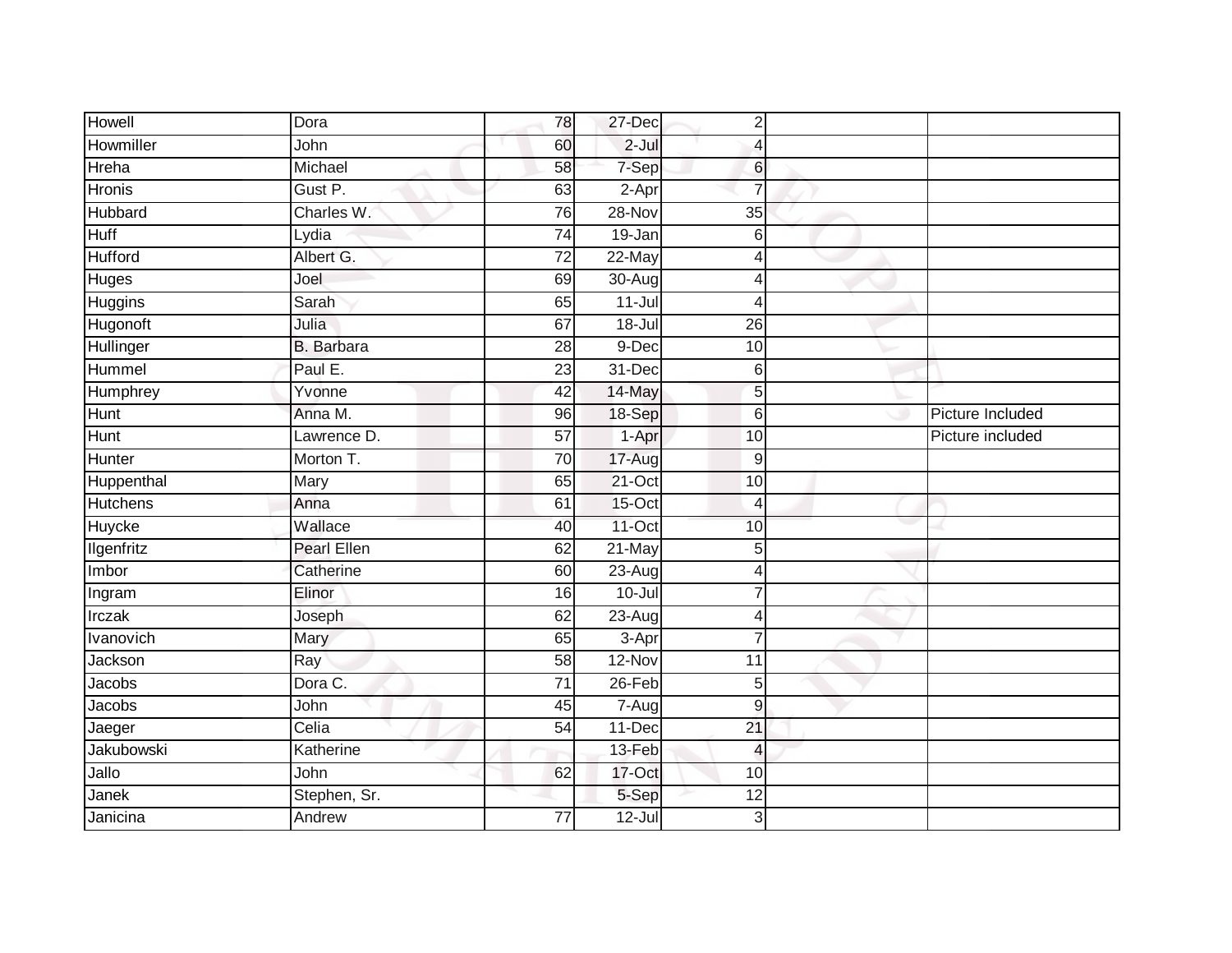| Janik    | Andrew Joseph   | 36              | 19-Sep     | $\,$ 6         |                  |
|----------|-----------------|-----------------|------------|----------------|------------------|
| Janik    | Anna            | 63              | 26-Jan     | 8              |                  |
| Janowski | I. John         | 59              | 7-Nov      | $\overline{3}$ |                  |
| Jaques   | Archie S.       | 69              | 19-Oct     | 15             |                  |
| Jasiak   | Albert          | 64              | 28-Aug     | $\overline{4}$ |                  |
| Jay      | W. Ferris       | 52              | $21$ -Mar  | 4              |                  |
| Jendreas | Duane J.        | 15              | 5-Nov      | $\overline{2}$ |                  |
| Jenkinds | Pfc. Donald C.  | 23              | 5-Mar      | 8              |                  |
| Jenks    | Eva D.          | 75              | $28 - Feb$ | 10             |                  |
| Jensen   | <b>Charles</b>  | Infant          | 10-Apr     | 6              |                  |
| Jensen   | Wendla          | 74              | 28-Jan     | 6              |                  |
| Jermyn   | Prisccilia Kay  |                 | 20-Dec     | 19             |                  |
| Jevyak   | Pauline         | 49              | 7-Jun      | 4              |                  |
| Jez      | Joseph          | 61              | 24-Jun     | $\overline{4}$ |                  |
| Jezyk    | Simko           | 63              | 3-Jan      | $\overline{4}$ |                  |
| Jimenez  | Delfino         |                 | 24-Oct     | 20             |                  |
| John     | Christ          | 60              | $2$ -Dec   | $6\,$          |                  |
| Johnson  | Alton E.        | 61              | 6-Aug      | 5              |                  |
| Johnson  | Donna K.        | 14-months       | 20-Dec     | 19             |                  |
| Johnson  | Donna K.        | 14-months       | $21-Dec$   | 36             |                  |
| Johnson  | Frank J.        | 68              | 14-May     | 5              |                  |
| Johnson  | Hazel           | $\overline{33}$ | 10-Jun     | $\overline{4}$ |                  |
| Johnson  | Joel E.         |                 | $26 -$ Jul | 4              |                  |
| Johnson  | Silvert         | $\overline{72}$ | 1-Apr      | 10             |                  |
| Johnston | Mary            |                 | 5-Feb      | 4              |                  |
| Jones    | Aaron           | 48              | $20 -$ Jul | 1              |                  |
| Jones    | Alfred          | 65              | 30-Dec     | 1              | Picture included |
| Jones    | Alvah           |                 | 30-Jan     | $\overline{7}$ |                  |
| Jones    | Claude Ray, Jr. | 21              | 28-May     | 1              |                  |
| Jones    | Elizabeth F.    |                 | 31-Aug     | $\overline{4}$ |                  |
| Jones    | Jennie          | 64              | 8-May      | 8              |                  |
| Jongsma  | Sadie           | 57              | $23-Nov$   | 10             |                  |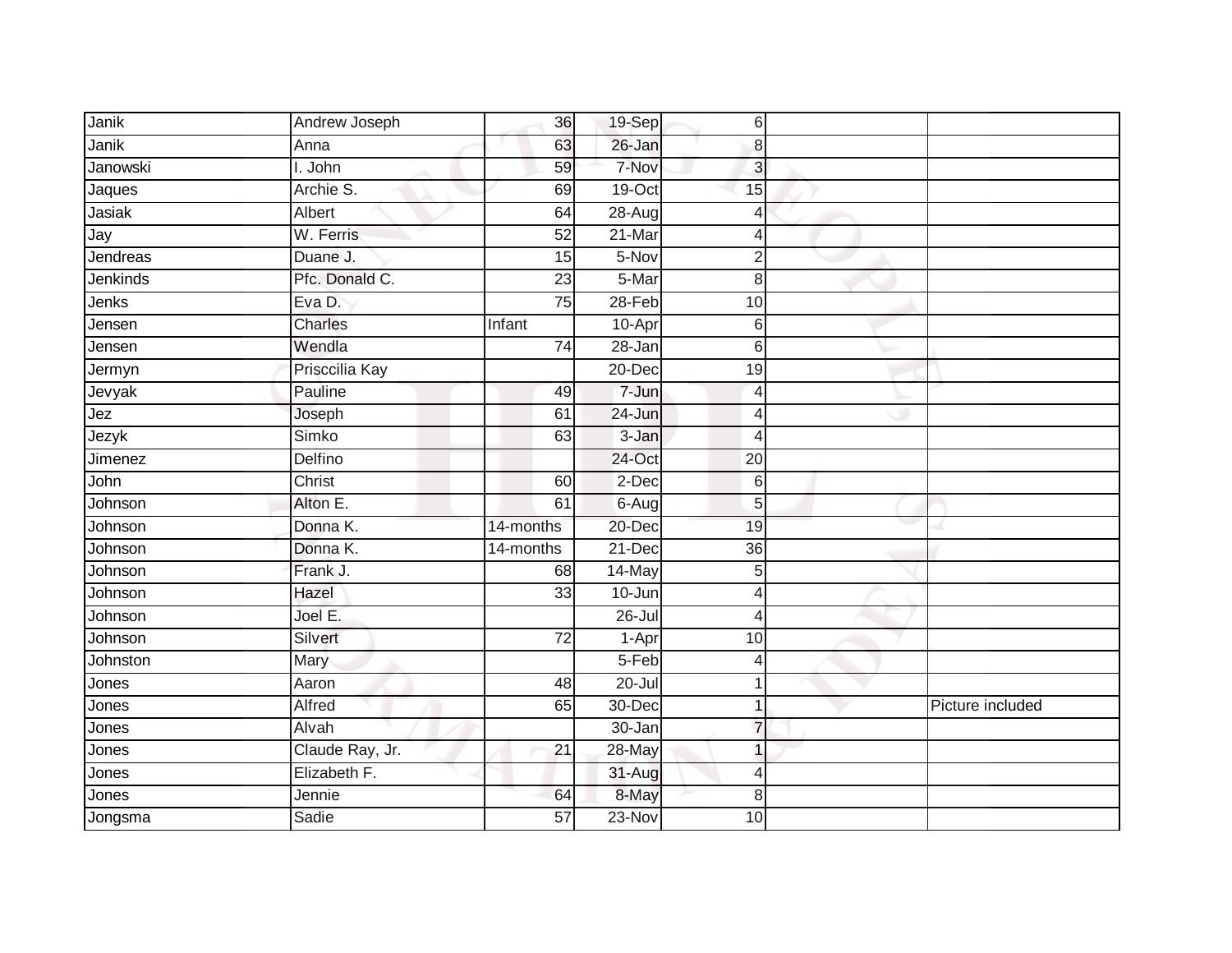| Jorgensen | Augusta            | 78              | 26-Jul              | $\overline{4}$  |          |  |
|-----------|--------------------|-----------------|---------------------|-----------------|----------|--|
| Jurczak   | Estelle            | 34              | 29-Aug              | 8               |          |  |
| Jurewicz  | Charlotte (Jurvis) | 78              | 2-Nov               | 8               |          |  |
| Juriga    | Anna               | 76              | $20 - Jun$          | 44              |          |  |
| Jury      | Roland J.          | 60              | 4-Nov               | $\overline{2}$  |          |  |
| Kaegebein | <b>Fred Otto</b>   | 48              | 24-Jun              | 4               |          |  |
| Kaegebein | Henry              | 62              | $\overline{9}$ -Jan | Δ               |          |  |
| Kajdi     | Paul               | 59              | 11-Sep              | 11              |          |  |
| Kaleta    | Frank              | 67              | 22-Feb              | 4               |          |  |
| Kalincak  | Andrew             | 67              | $10 - Jan$          | 8               |          |  |
| Kallies   | Emma Gaedtke       | 63              | 3-Jun               | Δ               |          |  |
| Kalsham   | Margaret           | 24              | 25-Jan              |                 | 25 Vargo |  |
| Kaluf     | Clara              | 85              | $23$ -Oct           |                 |          |  |
| Kalwa     | Tillie             | 51              | 23-Oct              | 4               |          |  |
| Kanach    | Anna               | 64              | 2-Sep               | 4               |          |  |
| Kane      | James              | 63              | 5-Mar               | 14              |          |  |
| Kania     | Joseph             | $\overline{51}$ | 9-Mar               | 40              |          |  |
| Kansfield | Anna C.            | 64              | 6-Mar               | 14              |          |  |
| Kansfield | William            | 65              | 25-Apr              | 39              |          |  |
| Kapitan   | Louis              | 68              | 19-Nov              | 3               |          |  |
| Kaprocki  | Helen              | $\overline{42}$ | 2-Sep               | 4               |          |  |
| Kaprocki  | Theresa            | $\overline{77}$ | $26$ -Mar           | 5               |          |  |
| Kara      | <b>Nick</b>        | 59              | $10-Sep$            | 3               |          |  |
| Karner    | Joseph             | 68              | 9-Dec               | 10              |          |  |
| Karoed    | Abraham            | 64              | 22-Jun              | 14              |          |  |
| Karras    | William            | $\overline{72}$ | 17-Sep              | 8               |          |  |
| Kartz     | Jacob              | 60              | 16-Dec              | $\overline{14}$ |          |  |
| Kasten    | Elizabeth          | 86              | 17-Jul              | 3               |          |  |
| Kats      | David              | 59              | 26-Sep              | 4               |          |  |
| Kats      | George Sr.         | 63              | 11-Feb              | 4               |          |  |
| Katzbach  | Johanna H.         | 86              | 30-Mar              | 6               |          |  |
| Kay       | Virginia S.        | 35              | 30-Mar              | 6               |          |  |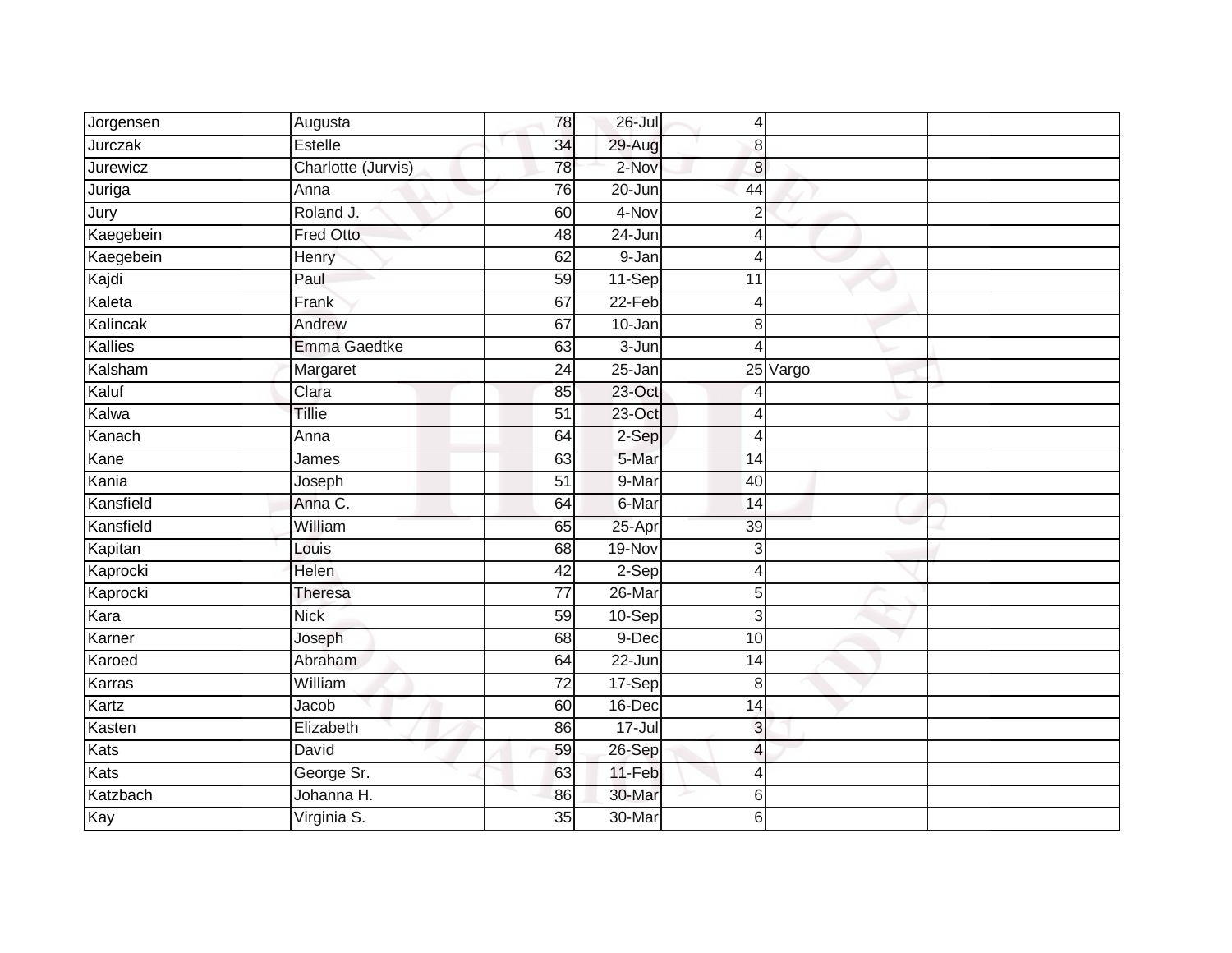| Kazmierczak   | Adam                | 68              | 14-Feb      | 4                |          |  |
|---------------|---------------------|-----------------|-------------|------------------|----------|--|
| Keckich       | Anna                | 71              | 13-Aug      | 11               |          |  |
| Keeling       | Lloyd Z.            | 55              | 19-Aug      | 4                |          |  |
| Keessen       | Henry               | 70              | 25-Nov      | 6                |          |  |
| Keilman       | Clarence H.         | 45              | 6-Dec       | $\overline{31}$  |          |  |
| Keilman       | Joseph              | 70              | 6-Dec       | $\overline{31}$  |          |  |
| Keis          | William B.          |                 | 30-Dec      | 6                |          |  |
| <b>Kekich</b> | Anna                | $\overline{71}$ | 14-Aug      | 4                |          |  |
| Kelderman     | Martha M.           | 55              | $21 - Jun$  | 12               |          |  |
| Keller        | Charles W.          | 85              | $11-Sep$    | 11               |          |  |
| Keller        | Jennie C.           | 80              | 1-May       | $\overline{20}$  |          |  |
| Kelley        | Dennie              | 79              | $24-Apr$    | 9                |          |  |
| Kelly         | Viola D.            |                 | 10-Jun      | 4                |          |  |
| Kelman        | Arie (Sunny)        | 39              | 31-Jul      | 3                |          |  |
| Kennedy       | Harry S.            |                 | 66 Apriil 6 | 4                |          |  |
| Kennett       | Grover W.           | 64              | 7-Feb       | 3                |          |  |
| Keri          | Frank               | 66              | 26-Oct      | 8                |          |  |
| Keunecke      | Henry               | $\overline{71}$ | 26-Mar      | 5                |          |  |
| Kiatkowski    | Margaret            | $\overline{74}$ | 5-Feb       | $\overline{4}$   |          |  |
| Kieckhaefer   | Henry F.            | 67              | 16-Mar      | 10               |          |  |
| Kieckhaefer   | Henry F.            | 67              | 18-Mar      | 10               |          |  |
| Kijowski      | Julius              | 58              | 17-May      | $\overline{13}$  |          |  |
| Kilmartin     | <b>Bernard</b>      | 18              | 9-Dec       | 10               |          |  |
| Kimitriadis   | <b>John</b>         | 56              | 28-Dec      | $\overline{26}$  |          |  |
| Kinas         | Antoinette          |                 | 9-Mar       | 40               |          |  |
| King          | Janet               | $\overline{73}$ | 7-Sep       | 1                |          |  |
| Kippin        | Robert John         | 58              | $27$ -May   | $6 \overline{6}$ |          |  |
| Kirk          | <b>Etta Lavelle</b> | 18              | 30-Aug      |                  | 4 Knight |  |
| Kirkpatrick   | Ralph P.            | 66              | $11 - Jun$  |                  |          |  |
| Kish          | Charles             | 61              | 9-Apr       | 5                |          |  |
| Kish          | John                | 63              | 23-Dec      | 6                |          |  |
| Kish          | <b>Mike</b>         | 60              | 11-Apr      | 6                |          |  |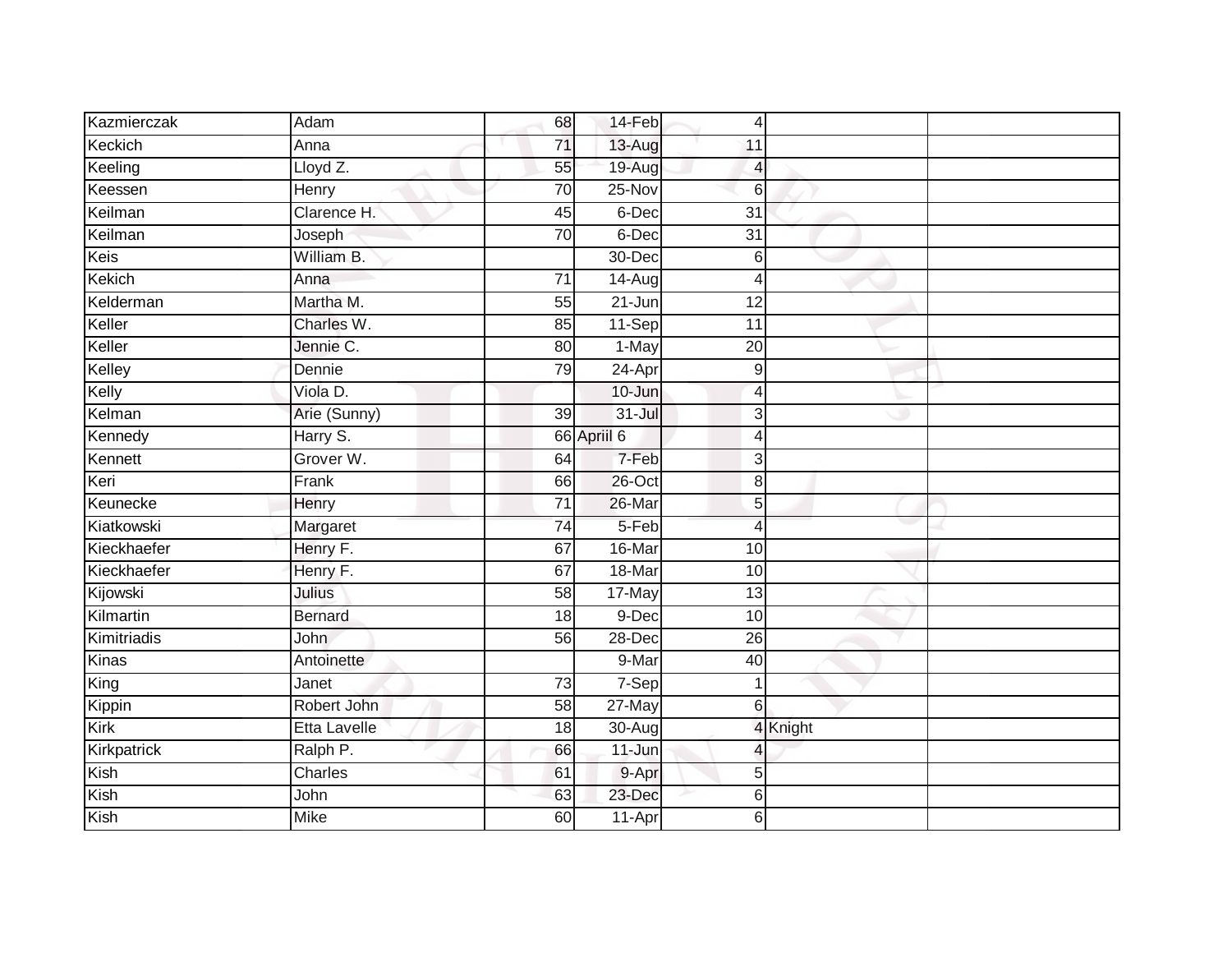| Kistler       | Oliver A.         | 56              | 20-Aug               | 5               | "Batts" |
|---------------|-------------------|-----------------|----------------------|-----------------|---------|
| Klage         | William           | 73              | $26 -$ Jul           | $\overline{4}$  |         |
| Klark         | Leo               | 44              | 16-Sep               | $\overline{4}$  |         |
| Klawitter     | Mary              | 81              | 28-Nov               | 35              |         |
| Kleihege      | William           | $\overline{82}$ | 4-Nov                | $\overline{2}$  |         |
| Klein         | Lawrence M.       | 50              | 1-Oct                | 5               |         |
| Kleinschmidt  | Charles           | 62              | 19-Mar               | 5               |         |
| Klekot        | John              | 65              | 9-Sep                | 4               |         |
| Klemm         | Louis E.          | 55              | 16-Aug               | $\overline{4}$  |         |
| Kline         | Minnie Orr        |                 | 5-Feb                | $\overline{4}$  |         |
| Klingensm'ith | Sadie M.          | 67              | $2-Aug$              | 3               |         |
| Klingspor     | Katherine         | $\overline{70}$ | $6 -$ Jul            | 6               |         |
| Klobuchar     | Andrew            | 66              | 21-Aug               | $6\phantom{1}6$ |         |
| Klucker       | Harry             | 33              | 22-Jan               | $\overline{4}$  |         |
| Kmetz         | Andrew, Sr.       | $\overline{57}$ | $23$ -Oct            | $\overline{4}$  |         |
| Knapik        | Alice             | 16              | 2-Jan                | 3               |         |
| Knepper       | <b>Doris</b>      | $\overline{38}$ | 9-Dec                | 10              |         |
| Knerr         | Joseph            | 77              | 9-Mar                | 40              |         |
| Knerr         | Philomina         |                 | 12-Mar               | 3               |         |
| Knesek        | Edmond E.         | 64              | 30-Apr               | 5               |         |
| Knopf         | George H.         | 59              | 18-Jan               | $\overline{4}$  |         |
| Knott         | George Robert     | $\overline{78}$ | 18-Mar               | 10              |         |
| Knust         | Rose              | 78              | $22 -$ Jul           | $\overline{4}$  |         |
| Kochis        | James S.          | 19              | $\overline{2}$ 3-Aug | 4               |         |
| Kocur         | Sophie            |                 | 23-Sep               | $\overline{4}$  |         |
| Kohler        | Anita Longenecker | 30              | $17 -$ Jul           | 3               |         |
| Kohlscheen    | Fred              | 89              | $25$ -Mar            | 4               |         |
| <b>Kohrs</b>  | Pfc John          | 20              | 27-May               | $\overline{2}$  |         |
| Kolacia       | George            | $\overline{71}$ | 23-Dec               | 6               |         |
| Koleff        | Marion            | 26              | 26-Dec               | 28              |         |
| Kolisz        | Walter            | 41              | 11-Jan               | 4               |         |
| Kolodziej     | Patricia          | 15              | $25-Apr$             | 25              |         |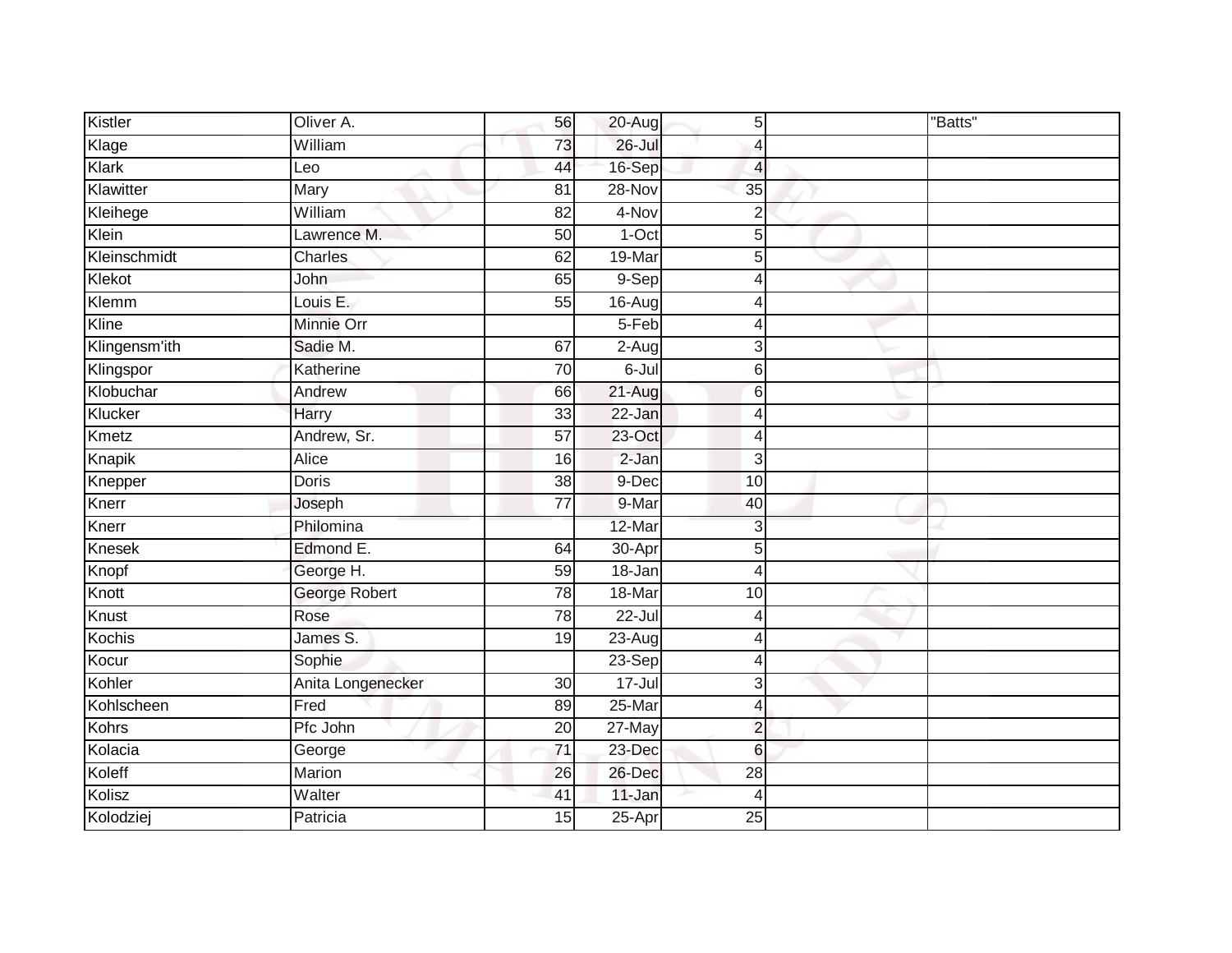| Komorowski    | Caroline          |                 | 25-Apr     | 39              |                |                |
|---------------|-------------------|-----------------|------------|-----------------|----------------|----------------|
| Konya         | George            |                 | 31-May     | $\overline{27}$ |                |                |
| Koors         | Rebecca           |                 | 13-May     | $6 \,$          |                |                |
| Kooy          | John              | 11 days         | 10-Dec     | 4               |                |                |
| Kordula       | Emma              | 38              | 9-Nov      | $\overline{30}$ |                |                |
| Korem         | George R.         | 35              | 18-Nov     | 10              |                | Korean Veteran |
| Korem         | Pfc. George R.    | 35              | $18$ -Oct  |                 |                | Korean Veteran |
| Korotkoff     | John              | 75              | 23-Jan     | Δ               |                |                |
| Kortenhoven   | Nicholas          | 81              | 25-Nov     | 6               |                |                |
| Kortokrax     | Everett           | $\overline{22}$ | $29 - Jun$ |                 |                |                |
| Koschnick     | Minnie            | $\overline{88}$ | 21-May     | 5               |                |                |
| Koscielny     | Andrew            | 57              | 12-Mar     | 3               |                |                |
| Kosic         | <b>Stanley</b>    | 59              | 20-May     | 16              |                |                |
| Kosinski      | Mary              | 60              | 11-Feb     | 4               |                |                |
| Kostur        | Coem              | 62              | 17-Apr     | 4               |                |                |
| Kotvasz       | Andrew, Sr.       | 82              | 14-Aug     | 4               |                |                |
| Kotynsky      | Anastazy S.       | 63              | 27-Feb     | 4               |                |                |
| Kovecsi       | Martin            | 63              | 16-Apr     | Δ               |                |                |
| Kowach        | Elmer Z.          | 39              | 26-Apr     | 4               |                |                |
| Kowal         | John              | 59              | 18-Sep     | 6               |                |                |
| Kowalczyk     | George            | 63              | 18-Oct     | 3               |                |                |
| Kowalczyk     | Margaret          | 65              | $24$ -Jan  |                 | 10 Macielewicz |                |
| Kraft         | Dan               | 72              | 14-Oct     | 10              |                |                |
| Krahn         | George V.         | 79              | 27-Nov     | 17              |                |                |
| Kranjcec      | George            | 49              | 16-Jul     | 3               |                |                |
| <b>Krause</b> | Michael (Sharkey) | $\overline{52}$ | 18-Feb     | 4               |                |                |
| Krawczyk      | Maryann           | $\overline{81}$ | 19-Oct     | 15              |                |                |
| Kreiger       | Edward C.         | 51              | $29$ -Oct  | 3               |                |                |
| <b>Kress</b>  | Joseph            |                 | 22-Mar     | 4               |                |                |
| Kroczky       | Louise M.         | 46              | 29-Nov     | $\overline{2}$  |                |                |
| Krofos        | Andrew            | 64              | 17-Dec     | 17              |                |                |
| Kromgols      | Peter             | 60              | $1-Aug$    | 10              |                |                |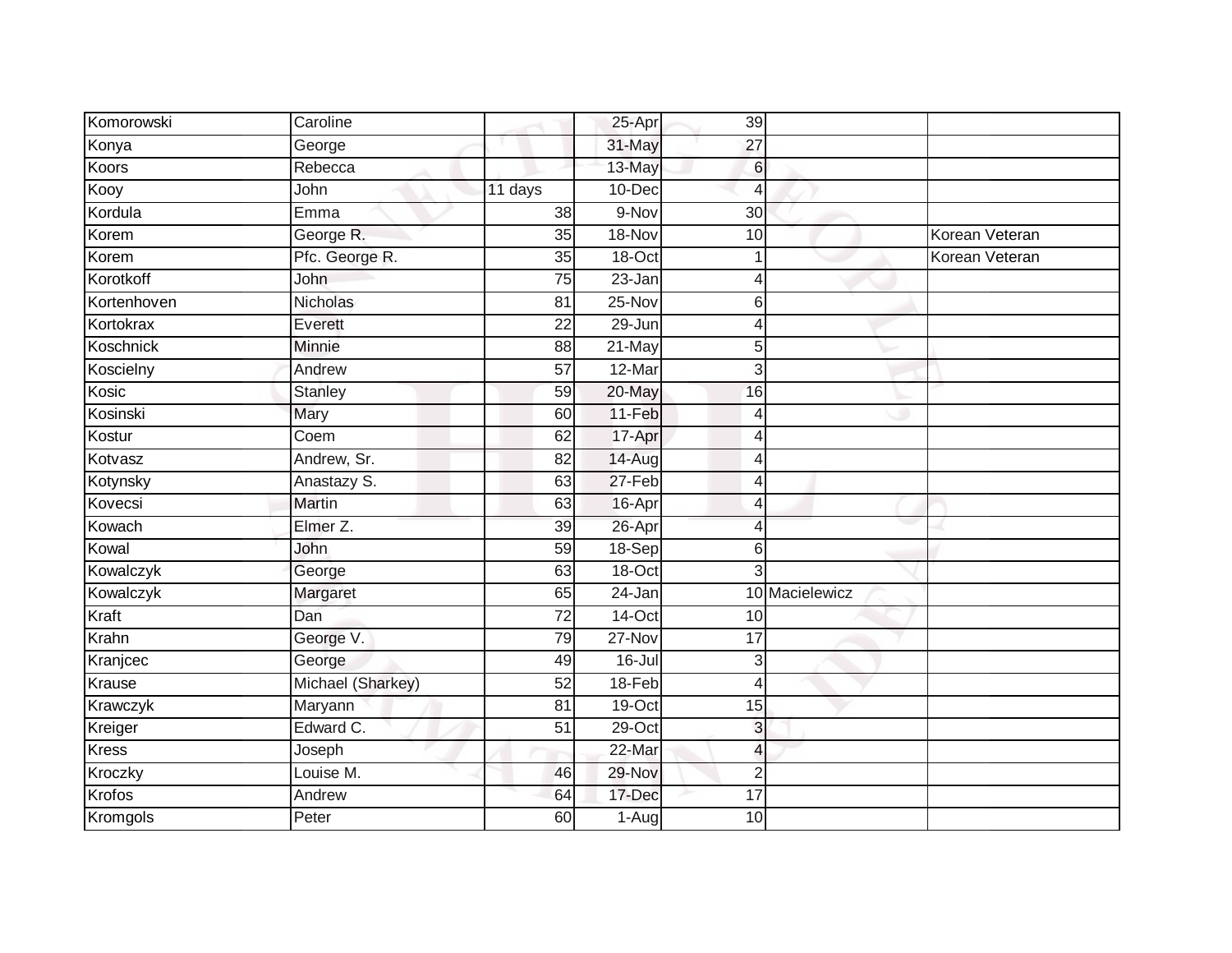| Kruczek     | Stanley P.          | 67              | 5-Dec     | 39              |          |  |
|-------------|---------------------|-----------------|-----------|-----------------|----------|--|
| Kruse       | Eleanor             | 74              | 17-Oct    | 10              |          |  |
| Krzyston    | Mary                | 60              | 5-Dec     | 39              |          |  |
| Kuaine      | Jack                | 58              | 11-Feb    | 4               |          |  |
| Kubacki     | Anton               |                 | $22-Oct$  | 3               |          |  |
| Kucer       | <b>Maria</b>        | 60              | $19-Feb$  | 4               |          |  |
| Kudla       | Angeline            | 36              | 8-Aug     | 10              |          |  |
| Kudlac      | <b>Bernice</b>      | 30              | 27-Sep    | $\overline{2}$  |          |  |
| Kuehl       | Henrietta M.        | 76              | 27-Dec    | $\overline{2}$  |          |  |
| Kuga        | <b>Bruce Arnold</b> | 3 months        | $24-Apr$  | 9               |          |  |
| Kuhlman     | Cora                | 55              | 17-Oct    | 10              |          |  |
| Kuhn        | Mrs W. M.           | 63              | $28-Nov$  | $\overline{35}$ |          |  |
| Kukoda      | Joseph              | 64              | 4-Feb     | $\overline{4}$  |          |  |
| Kunow       | Augusta             | 67              | 9-Apr     | 5               |          |  |
| <b>Kuns</b> | Mary E.             | 73              | 12-Sep    | 4               |          |  |
| Kurdzinski  | Stephen             | 78              | 5-Apr     | 10              |          |  |
| Kus         | Mary A.             | 66              | $8-Aug$   | 10              |          |  |
| Kush        | Michael             | $\overline{72}$ | 20-Jun    | 44              |          |  |
| Kust        | Mary                | 79              | 1-Apr     | 10              |          |  |
| Kustra      | Joseph              | 62              | $22-Oct$  | 3               |          |  |
| Kuzdrorian  | Marie               | 65              | 18-Mar    |                 | 10 Gaber |  |
| Kwasny      | Jacenty             | 67              | $1-Nov$   | 3               |          |  |
| Kwiatek     | John                |                 | $29$ -Oct | 3               |          |  |
| Kwiatkowski | Margaret            | 74              | 6-Feb     | 4               |          |  |
| Kyle        | Vernon              | 81              | 9-Mar     | 6               |          |  |
| La Brecque  | Rose E.             | $\overline{80}$ | $1-Jun$   | $\overline{35}$ |          |  |
| Labotka     | Karol               | 62              | $24$ -May | 8               |          |  |
| LaBounty    | <b>Bertha</b>       | 83              | 15-Apr    | 4               |          |  |
| Lackman     | Donald B.           | 40              | 14-Jan    | 8               |          |  |
| Lagish      | Sophie              | 70              | 11-Nov    | 20              |          |  |
| LaMaster    | Earl B.             | 54              | 5-Jan     | 8               |          |  |
| Lamb        | Katie               | 66              | 6-Apr     | 4               |          |  |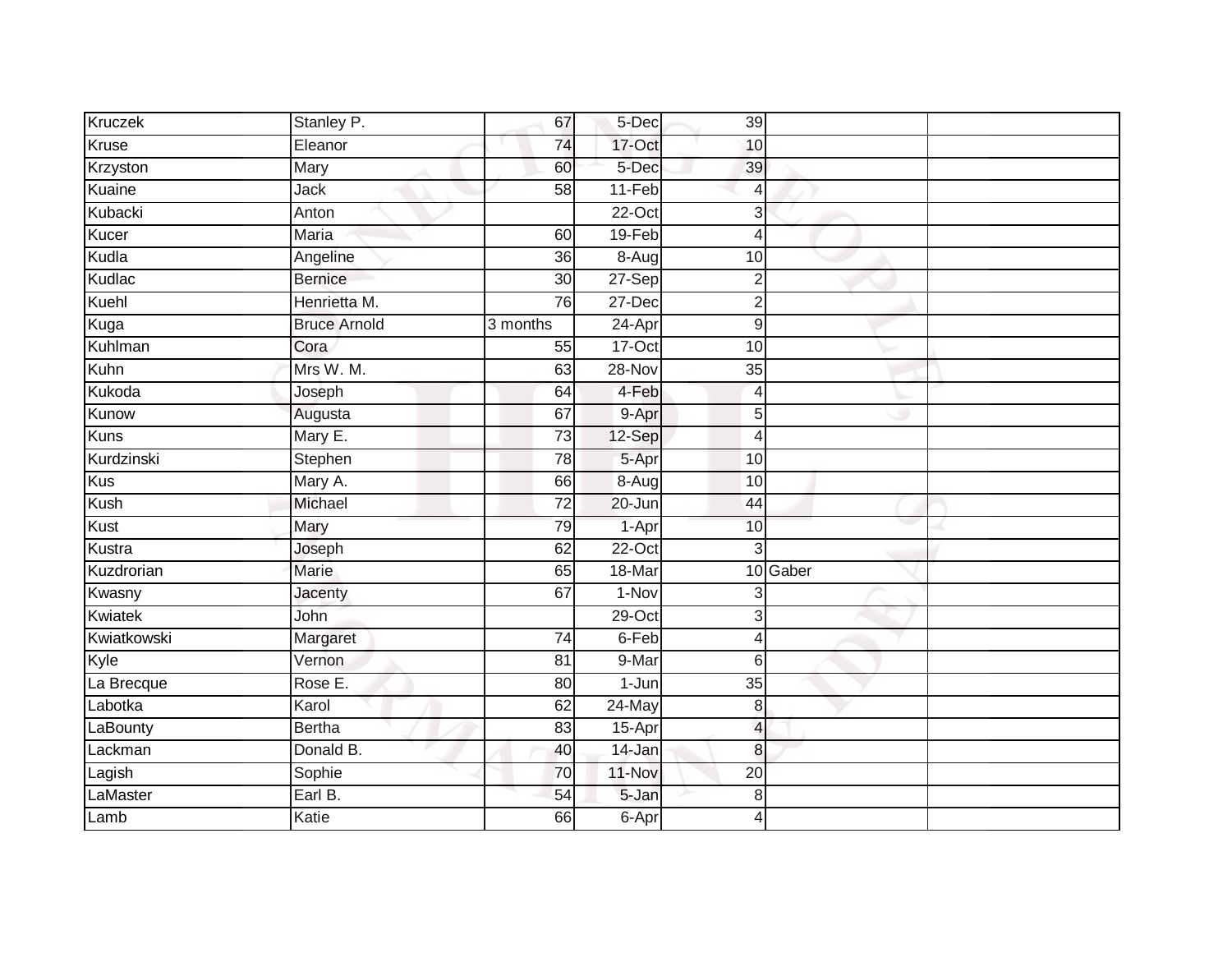| Lambas   | William              | 61              | 10-Oct     | 10              |           |  |
|----------|----------------------|-----------------|------------|-----------------|-----------|--|
| Lamberg  | Anton                | 68              | 8-Feb      | $\sqrt{5}$      |           |  |
| Lambert  | <b>Stella Mabel</b>  | 65              | 15-Mar     | 4               |           |  |
| Lambing  | Alice May            | 58              | 6-Dec      | $\overline{31}$ |           |  |
| Lamski   | Mary                 | 68              | $9 - Jan$  | $\overline{4}$  |           |  |
| Lamtz    | Fred                 | 76              | $12-Sep$   | $\overline{4}$  |           |  |
| Landeck  | <b>Elmer Louis</b>   | 38              | 10-Jan     | 8               |           |  |
| Lane     | Mary E.              | 71              | $12-Feb$   | 5               |           |  |
| Lang     | Charles F.           | 69              | 4-Nov      | $\overline{2}$  |           |  |
| Langohr  | Fred C.              | $\overline{34}$ | 19-Mar     | $\overline{5}$  |           |  |
| Langreen | Maude                | 64              | 28-Dec     | $\overline{26}$ |           |  |
| Lannholm | <b>Pearl Francis</b> | 66              | 6-Dec      | $\overline{31}$ |           |  |
| Lanove   | George               | 67              | $16 -$ Jul | 3               |           |  |
| Lape     | John H. Sr.          | 83              | 19-Feb     | $\overline{4}$  |           |  |
| Larson   | George F.            | $\overline{73}$ | $1$ -Oct   | 5               |           |  |
| Larson   | Ruth                 | 46              | 20-May     | $\mathbf 1$     |           |  |
|          |                      |                 |            |                 |           |  |
| Laskey   | Timothy J.           | 2 wks old       | 16-Sep     | $\overline{4}$  |           |  |
| Latch    | Susan A.             | 89              | 12-Apr     | $\overline{4}$  |           |  |
| Latia    | Leon                 | 67              | 11-Feb     | $\overline{4}$  |           |  |
| Lator    | Donald William.      | 3 wk old        | 29-Sep     | $\overline{9}$  |           |  |
| Lauber   | Mary S.              | 68              | 12-Feb     |                 | 5 Scherer |  |
| Lauerman | Anthony              | $\overline{74}$ | 4-Sep      | $\overline{4}$  |           |  |
| Lawrence | Veronica             | 77              | 4-Feb      | $\overline{4}$  |           |  |
| Lawson   | Joan                 |                 | 12-Sep     | $\overline{4}$  |           |  |
| Layer    | Harold L., Sr.       | $\overline{58}$ | 9-Mar      | $\overline{40}$ |           |  |
| Lazarus  | Crist                |                 | 1-Apr      | 10              |           |  |
| Lea      | <b>James Robert</b>  | 48              | 3-Dec      | $\overline{13}$ |           |  |
| _ease    | Joseph               | 40              | 9-Dec      | 10              |           |  |
| Leazenby | Catherine            | 72              | 20-Feb     | $6\phantom{1}6$ |           |  |
| Leboff   | Ida                  | 65              | 22-May     | $\overline{4}$  |           |  |
| effman   | Dave                 |                 | 5-Mar      | 8               |           |  |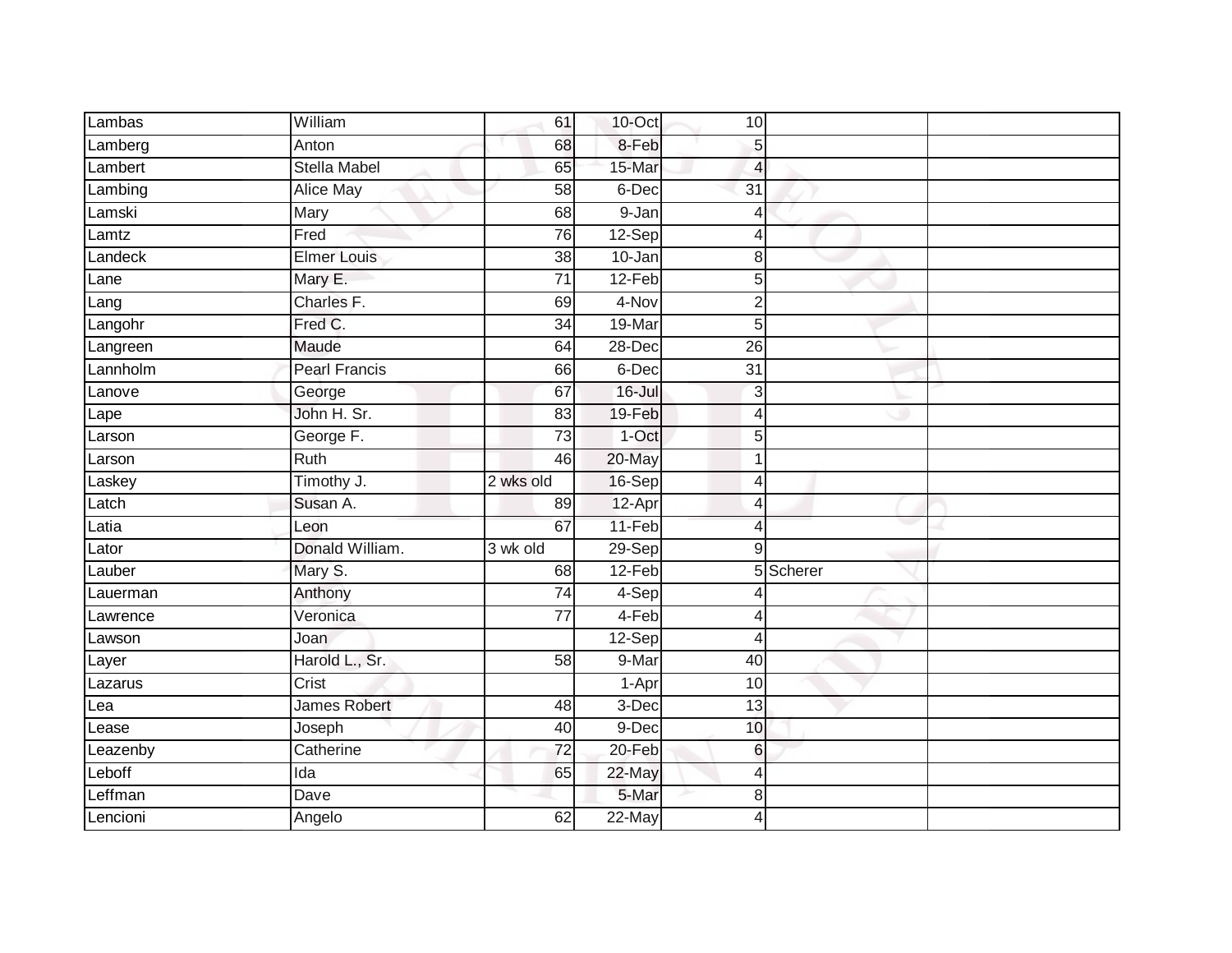| Lentvorszky | Irene            | 38              | $23-Aug$             | 4               |             |
|-------------|------------------|-----------------|----------------------|-----------------|-------------|
| Lentvorszky | Mary             | 59              | 21-Dec               | 36              |             |
| Leonard     | Anthony          |                 | $13 -$ Jul           | 4               |             |
| Lettow      | Jennie           | 20              | 14-Nov               | $\overline{37}$ |             |
| Letz        | Francis C.       | $\overline{71}$ | 27-Apr               | $\overline{9}$  |             |
| Lewandowski | Micheal          | $\overline{52}$ | 9-Apr                | 5 <sup>1</sup>  |             |
| Lewandowski | Rose             | 33              | $22 - Jan$           | Δ               |             |
| Leward      | Michael J.       | $\overline{45}$ | 19-Mar               | 5               | Lewandowski |
| Lewis       | Sarah Ann        | 89              | 9-Mar                | 6               |             |
| Lewis       | Thomas H.        | 61              | 30-Apr               | 5               |             |
| Lewman      | Roy, Sr.         | $\overline{57}$ | $\overline{22}$ -Jun | 14              |             |
| Lightfoot   | Samuel A.        | 76              | $1-Feb$              | 4               |             |
| Linderholm  | Alma             | 64              | 5-Nov                | $\overline{c}$  |             |
| Linderholm  | Bror H.          | 67              | 2-Oct                | $6\phantom{1}6$ |             |
| Lindquist   | R.J.             | 48              | 8-May                | 8               |             |
| Ling        | Dr. Francis E.   | $\overline{73}$ | 4-Dec                | $\overline{27}$ |             |
| Linn        | Ethel            | 50              | 19-Nov               | 3               |             |
| Linn        | Frank L.         | 50              | $22$ -Oct            | 3               |             |
| Linsenmann  | Anna             | 78              | 13-Feb               | 4               |             |
| Lipay       | Mary             | 56              | $16$ -Oct            | 4               |             |
| Lipus       | Mary             | 75              | $21$ -Jun            | 12              |             |
| Liss        | Pauline          | 61              | $26$ -Feb            | 5               |             |
| Littlefield | Catharine        | 46              | 19-Nov               | 3               |             |
| Livitski    | Anthony          | 84              | 28-Jan               | 6               |             |
| Lloyd       | <b>Alva Hall</b> | 59              | 9-Nov                | $\overline{30}$ |             |
| Lloyd       | Martha           | $\overline{82}$ | $12$ -Oct            | 6               |             |
| Locke       | Linda Marie      | infant          | 14-Mar               | 4               |             |
| Loehrke     | Charles R.       | 49              | 2-Aug                | 3               |             |
| Loehrke     | Raymond C.       | 49              | 1-Aug                | 10              |             |
| Lohse       | William J.       | 74              | 9-Nov                | 30              |             |
| Long        | Sandra Joan      | $\overline{2}$  | 19-Aug               | 4               |             |
| Lonnquist   | Oscar            | 82              | 3-Dec                | 13              |             |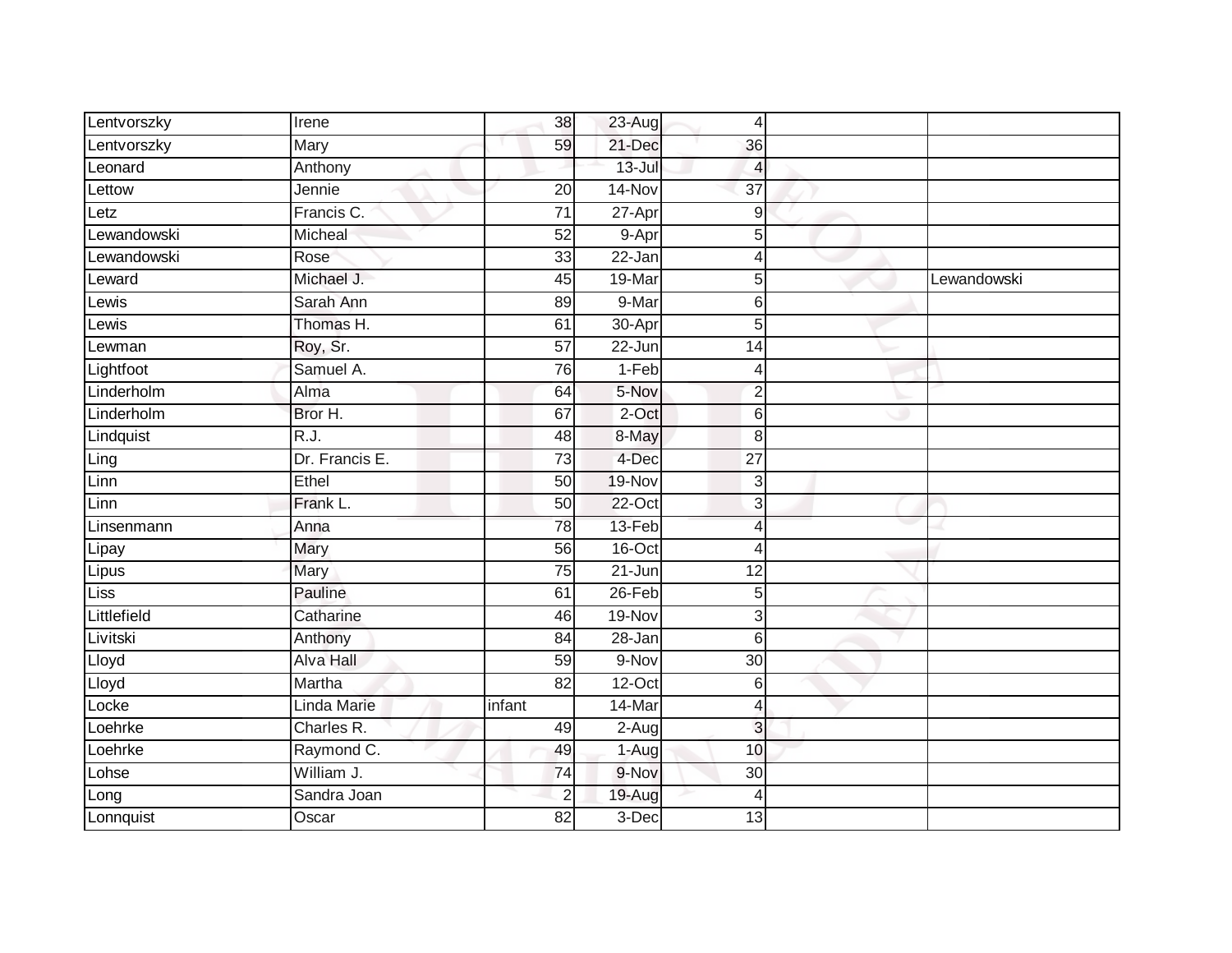| Loomis        | Bert H.            | 71 | 19-Dec     | 37             |                |
|---------------|--------------------|----|------------|----------------|----------------|
| Lorenz        | Fred               | 67 | $1-Jun$    | 35             |                |
| Love          | Harriett S.        |    | 26-Feb     | 5 <sub>l</sub> |                |
| Lowden        | Grace Olive        | 77 | 19-Nov     | 3              |                |
| Lowe          | Pfc. William R.    | 20 | 28-Dec     | 26             | Korean Veteran |
| Lukacsek, Sr. | Paul               | 63 | 4-Dec      | 27             |                |
| Luney         | <b>Frank Solon</b> |    | 21-May     | 5              |                |
| Luther        | Frank W.           | 73 | $3 -$ Jul  |                |                |
| Lyman         | Louise             | 74 | $31 -$ Jul | $\epsilon$     |                |
| Lyman         | Mary (Sherry)      |    | 2-Nov      | 8              |                |
| Lynch         | Opal Isabelle      | 42 | 23-Oct     |                |                |
| Lynch         | William J.         | 63 | 20-Mar     | 18             |                |
| Lynn          | Loyal              | 22 | 9-Dec      | 10             |                |
| Lyons         | Abagail            | 86 | 21-Jan     | 8              |                |
| Lyubas        | John               | 66 | 3-Oct      | 4              |                |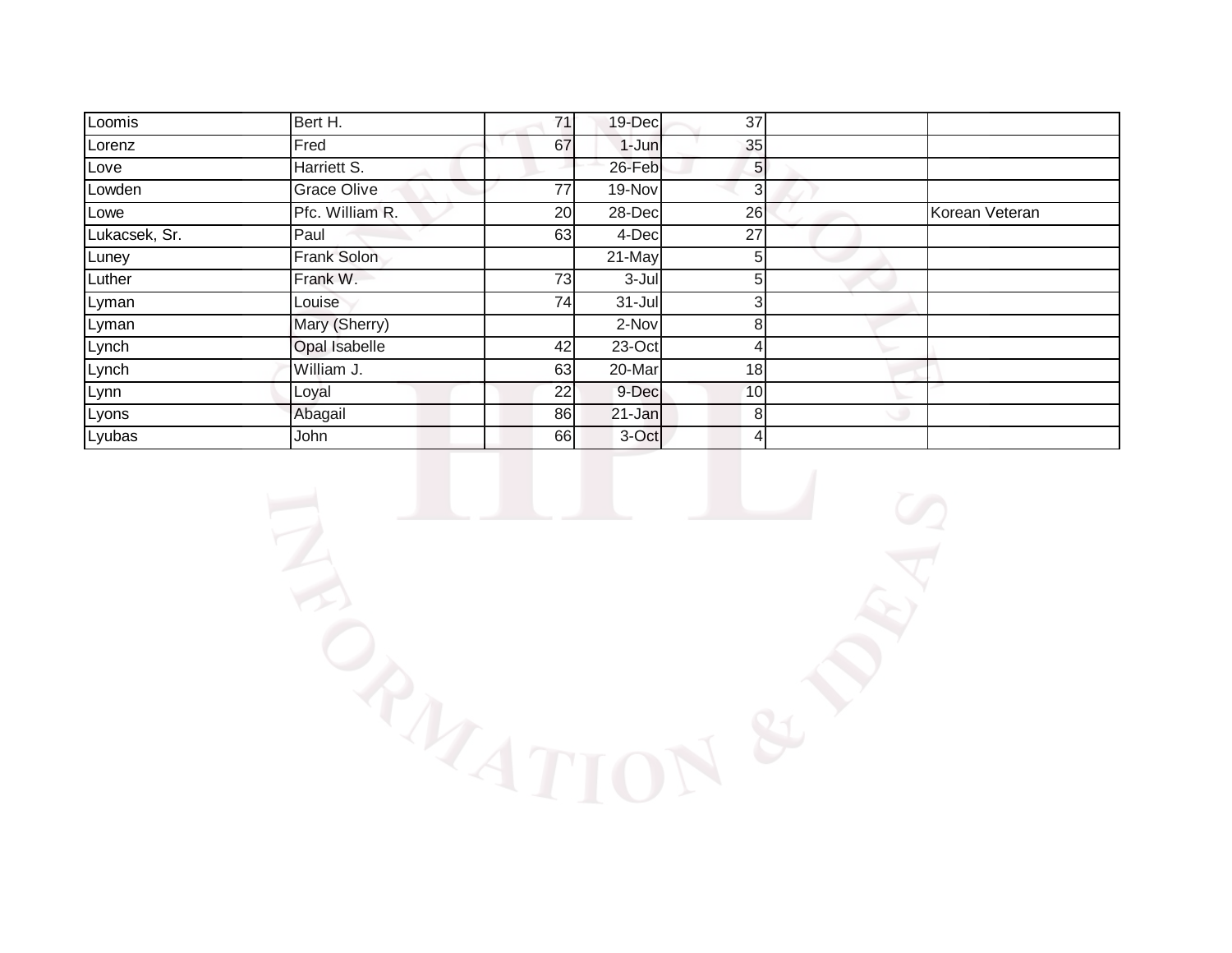| <b>Surname</b> | <b>Given</b>      | Age             | <b>Date</b> | Page            | <b>Maiden</b> | <b>Note</b> |
|----------------|-------------------|-----------------|-------------|-----------------|---------------|-------------|
| MacArthur      | William D.        | 42              | 13-Jun      | 4               |               |             |
| MacDonald      | Clara E.          | 49              | 16-Dec      | 14              |               |             |
| MacGregor      | Aganes            | 78              | 1-Apr       | 10              |               |             |
| Machnikowsil   | Frank             | $\overline{72}$ | 14-Nov      | $\overline{37}$ |               |             |
| Machota        | Frank             | 85              | 21-May      | 5               |               |             |
| MacKeigan      | Laura             | 77              | 29-Mar      | 6               |               |             |
| Mackoviak      | Ignatius (Mickey) | 55              | $21-Feb$    | 4               |               |             |
| Mackowiak      | Casimir           | 73              | 7-Nov       | 3               |               |             |
| Madden         | Veronica          | 84              | 5-Nov       | $\overline{2}$  |               |             |
| Magdelass      | Louise            |                 | 16-Mar      | 36              |               |             |
| Magdos         | Barbara Ann       | 1 day           | 17-May      | 13              |               |             |
| Magdziasz      | Louise            | 38              | 15-Mar      | 4               |               |             |
| Magila         | Urszula           | 63              | 4-Feb       | $\overline{4}$  | Piniak        |             |
| <b>Mahler</b>  | Lottie            | 59              | 24-Jun      | $\overline{4}$  |               |             |
| Majewski       | Frank             | 81              | 31-Oct      | 14              |               |             |
| <b>Makely</b>  | Robert C.         | $\overline{22}$ | $18 -$ Jul  | $\mathbf 1$     |               |             |
| Malkowski      | John M.           | 60              | 13-May      | $\,6$           |               |             |
| Malo           | Minnie            | 57              | 7-Mar       | 28              |               |             |
| Maloney        | <b>Charles</b>    | 58              | 4-Feb       | 4               |               |             |
| Maluchnik      | Theodora          |                 | 22-May      | 4               |               |             |
| Mamich         | George            | $\overline{32}$ | $2-Feb$     | $\,8\,$         |               |             |
| Mance          | <b>Izidore</b>    | 73              | $15-Aug$    | 9               |               |             |
| Mangiaracina   | Robert            | 4               | $2-Jan$     | 3               |               |             |
| Mann           | Perry J.          | 66              | $22-Oct$    | 3               |               |             |
| Mansell        | George H.         | 61              | 31-Aug      | 4               |               |             |
| Manteuffel     | Clara B.          | 59              | 30-Nov      | 8               |               |             |
| Manuszak       | Joseph A.         | 66              | 23-Jan      | $\overline{4}$  |               |             |
| Mardis         | Agnes             | 48              | 5-Aug       | 12              |               |             |
| <b>Marek</b>   | Tillie            | 55              | 20-Sep      | 3               |               |             |
| Margrave       | Dora              | 37              | 8-Mar       | 4               |               |             |
| <b>Markey</b>  | <b>Barbara</b>    | 21              | $8 - Jun$   | 4               |               |             |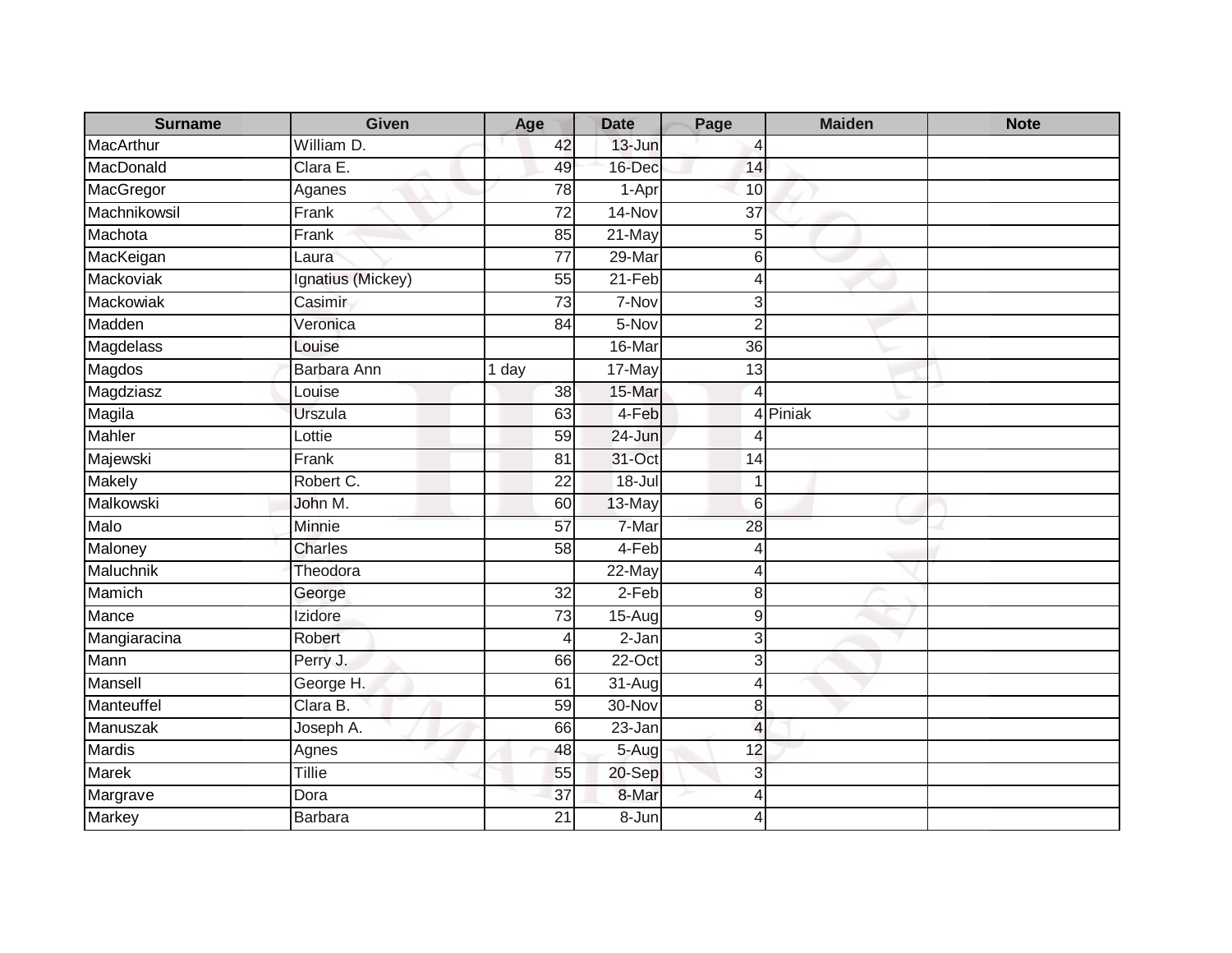| Marko           | John                |                 | 29-Nov              | $2\vert$                 |                        |
|-----------------|---------------------|-----------------|---------------------|--------------------------|------------------------|
| Markola         | John W.             | 59              | 18-May              | $6 \mid$                 |                        |
| Markovich       | <b>Walter James</b> | 3 months        | 6-Mar               | 14                       |                        |
| Markus          | Pfc. George J.      | 23              | 28-Dec              | 26                       | Picture/Korean Veteran |
| Maroe           | <b>Mary</b>         | 92              | 12-Mar              | $\overline{3}$           |                        |
| <b>Marsh</b>    | William Henry, Sr.  | 50              | 28-Dec              | $\overline{26}$          |                        |
| Marshall        | Lloyd I.            | 70              | $\overline{7}$ -Jan | 8 <sup>1</sup>           |                        |
| Martin          | Clayton W.          | 51              | 2-May               | 8 <sup>1</sup>           |                        |
| <b>Martin</b>   | Joe                 | $\overline{71}$ | 30-Oct              | $\blacktriangleleft$     |                        |
| <b>Martinez</b> | Edward              | 60              | 12-Sep              | 4                        |                        |
| Marton          | Alex                | 68              | $27 - Nov$          | 17                       |                        |
| Masarik         | Theresa             | $\overline{77}$ | 1-Jun               | 35                       |                        |
| <b>Masarik</b>  | Theresa             | $\overline{77}$ | 31-May              | 27                       |                        |
| Masoth          | Evalyn              |                 | 23-Feb              | $\overline{9}$           |                        |
| Massaro         | Lauretta            | 55              | 25-Jun              | $\overline{4}$           |                        |
| Massoth         | Eugene              | 51              | 28-May              | $6 \mid$                 |                        |
| <b>Mast</b>     | Otto G.             | 61              | $12 -$ Jul          | 3                        |                        |
| Masulovich      | Mary                | 45              | 31-May              | $\overline{27}$          |                        |
| <b>Masurak</b>  | <b>Steve</b>        | 75              | 10-Apr              | $6 \overline{6}$         |                        |
| Maszinski       | <b>Stella</b>       | 35              | 18-Dec              | $\overline{24}$          |                        |
| Matakovich      | Mary                | 55              | 14-Aug              | $\overline{4}$           |                        |
| <b>Matthews</b> | Della               | 30              | $16$ -Dec           | $\overline{14}$          |                        |
| <b>Matthews</b> | Della               | 67              | 17-Dec              | $\overline{17}$          |                        |
| <b>Matthews</b> | Dr. Harry           | 50              | 1-Apr               | $\overline{10}$          |                        |
| <b>Mattull</b>  | <b>Hattie</b>       | 56              | 28-Dec              | $\overline{26}$          |                        |
| Matuszak        | Katherine           | $\overline{74}$ | 8-Jul               | 8 <sup>1</sup>           |                        |
| Matyga          | Joseph              |                 | $15-Oct$            | 4                        |                        |
| Mauder          | Mary C.             | 91              | 9-Sep               | $\overline{\mathcal{L}}$ |                        |
| May             | Ellie M.            | 74              | $5-Aug$             | 12                       |                        |
| Mayhew          | Walter              | 46              | 23-Jan              | 17                       |                        |
| Maylor          | <b>Jack</b>         | 21              | 21-Jan              | 8                        |                        |
| Mazur           | John F.             | 73              | 12-Feb              | $\overline{5}$           |                        |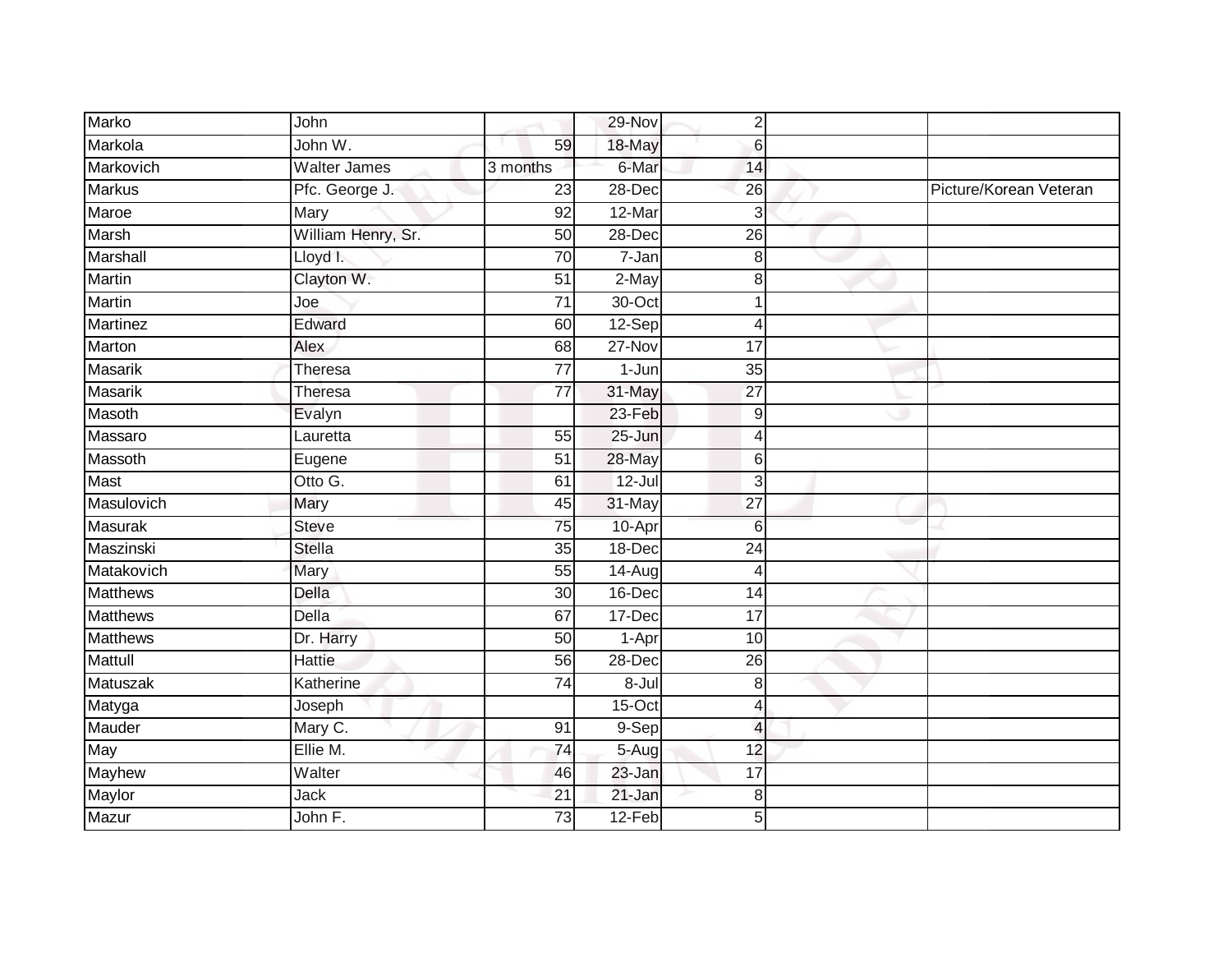| <b>McAfee</b>    | W. G.               | 86              | 30-Oct     | 6              |                  |
|------------------|---------------------|-----------------|------------|----------------|------------------|
| McArdle          | Peter               | 74              | 7-Nov      | 3              |                  |
| <b>McCaig</b>    | Mary                | 75              | 27-Nov     | 17             |                  |
| McCarthy         | George              | 50              | 27-Nov     | 17             |                  |
| <b>McCarthy</b>  | Margaret            |                 | 6-Mar      | 14             |                  |
| McCartney        | Joseph C.           | $\overline{72}$ | 25-Apr     | 39             |                  |
| McClellan        | Anna M.             | 55              | 6-Nov      | $\overline{2}$ |                  |
| McCready         | Edward              | 88              | 11-Sep     | 11             |                  |
| McCurdy          | Mabel               | $\overline{87}$ | 5-Apr      | 10             |                  |
| McDaniel         | <b>Wayne Alfred</b> |                 | $10-Sep$   | 3              |                  |
| McDermott        | Clara               | 81              | 5-Feb      | 4              |                  |
| McElhatten       | Velma               | 63              | $2 -$ Jul  |                |                  |
| McFadden         | Rev. Rank D.        | 53              | $23 -$ Jul | 5              | Picture included |
| <b>McFarland</b> | William J.          | 78              | 12-Jun     | 3              |                  |
| <b>McGarry</b>   | John E.             | $\overline{72}$ | 8-Mar      | 4              |                  |
| McGuire          | Jerry               |                 | 2-Nov      | 8              |                  |
| McKern           | Margaret            | 35              | 26-Feb     | 5              |                  |
| McLaren          | Harry               | 64              | 28-Dec     | 26             |                  |
| McLean           | Howard M.           | 59              | 27-Apr     | 9              |                  |
| McMillan         | Nina B.             | 68              | 8-Feb      | 5              |                  |
| <b>McMills</b>   | Janes M.            | 63              | 15-Aug     | 9              |                  |
| <b>McNece</b>    | <b>Larry Lee</b>    | Infant          | $25 - Jan$ | 4              |                  |
| McVey            | Ralph C.            | 61              | 30-Apr     | 19             |                  |
| <b>Meadows</b>   | Anna                | 72              | $14$ -May  | 5              |                  |
| <b>Medaris</b>   | Ralph F.            | 61              | 14-Jan     | 8              |                  |
| Meding           | Ann                 | 44              | $27 - Jun$ | Δ              |                  |
| Medvecz          | Elizabeth           | 67              | $29-Nov$   | $\overline{2}$ |                  |
| Meehan           | Thomas J.           | 8               | 24-May     | $6 \,$         |                  |
| Meeker           | <b>Addie Louise</b> | $\overline{78}$ | 30-Nov     | $\bf{8}$       |                  |
| Meier            | Henry C.            | 96              | 10-Oct     | 10             |                  |
| Meier            | Otto P. Sr.         | 73              | 19-Feb     | 4              |                  |
| <b>Meisel</b>    | Frances             | 84              | $22-Feb$   | 4              |                  |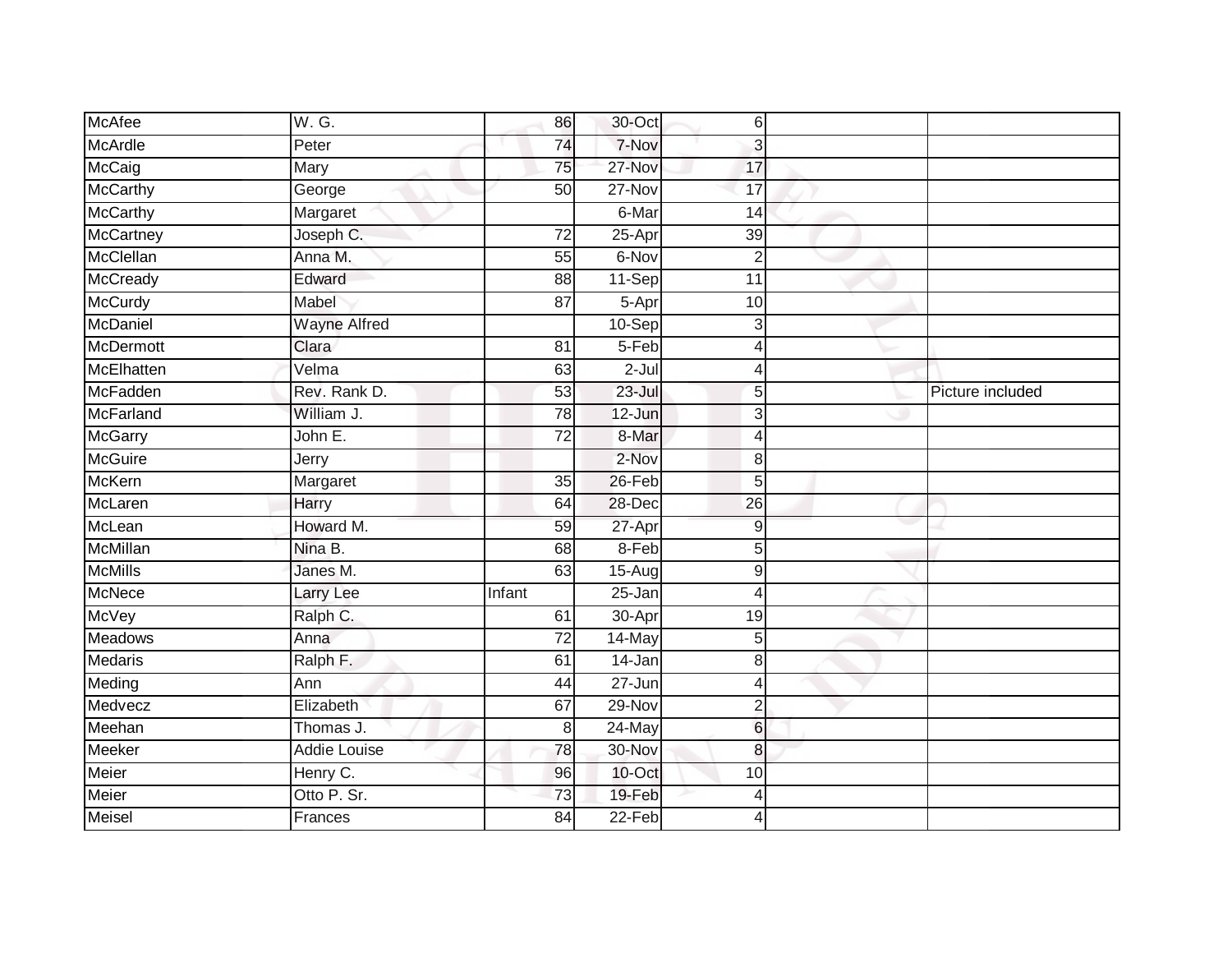| Melat          | Nancy A.            | 86              | 8-Oct      | 3                        |           |                   |
|----------------|---------------------|-----------------|------------|--------------------------|-----------|-------------------|
| Melcher        | John                | 78              | 27-May     | $\,6$                    |           |                   |
| <b>Meltz</b>   | Gregory W.          | 5 days          | 12-Aug     | 10                       |           |                   |
| Meng           | J. A. C.            | 83              | 27-Mar     | $\overline{4}$           |           |                   |
| Merry          | Alfred G.           | 61              | $27 - Nov$ | 17                       |           |                   |
| <b>Metrick</b> | Michael             | 67              | 9-Mar      | 40                       |           |                   |
| Metsch         | Jeanette Alice      | 13 months       | $22-Feb$   | 4                        |           |                   |
| Metten         | John Henry          | 73              | $29$ -Oct  | 3                        |           |                   |
| Meyer          | Henry J.            | 83              | 14-Jan     | 8                        |           |                   |
| Meyer          | Thelma              | 49              | 28-Mar     | 10                       |           |                   |
| Meyer          | Velma               | 49              | 29-Mar     | 6                        |           |                   |
| Meyerring      | <b>Tille Rose</b>   | 48              | 20-May     | 16                       |           |                   |
| <b>Meyers</b>  | Mary E.             | 32              | $3 -$ Jul  | 5                        |           |                   |
| Mezo           | Zigmond             | $\overline{77}$ | 12-Jan     | 6                        |           |                   |
| Michalak       | Terry J.            | 2 mon.          | 31-May     | $\overline{27}$          |           |                   |
| Michalewicz    | Susan               | 2 days          | 29-Apr     | 9                        |           |                   |
| Micheal        | Anna                | 71              | 21-Dec     | $\overline{36}$          |           |                   |
| Michlau        | Ida                 | 89              | 10-Dec     | $\overline{4}$           |           |                   |
| Michuda        | Joseph G.           | 61              | 3-Dec      | 13                       |           |                   |
| Michurski      | <b>Tillie</b>       | 83              | $2$ -Oct   | 6                        |           |                   |
| <b>Miculas</b> | John                | 67              | 16-Sep     | $\overline{4}$           |           |                   |
| Middleton      | <b>Joy Dean</b>     | $\overline{17}$ | 11-Sep     | $\overline{11}$          |           |                   |
| Mikolajczyk    | Otilla              | 67              | $4 - Jun$  |                          | 10 Mickel |                   |
| <b>Miksich</b> | John, Sr.           | 66              | $31-Aug$   |                          |           |                   |
| Milakovich     | Joseph              | 70              | 6-Feb      | $\overline{4}$           |           |                   |
| <b>Miles</b>   | Willie              | 59              | $31-Oct$   | 14                       |           |                   |
| <b>Miller</b>  | Anna                | 83              | $1-Oct$    | 5                        |           |                   |
| Miller         | Crystell            | 23              | $11-Jul$   | $\overline{\mathcal{L}}$ |           |                   |
| Miller         | <b>Frank Edward</b> | 64              | 22-Feb     | $\overline{4}$           |           |                   |
| Miller         | Frank John          | 54              | 17-May     | 13                       |           | Picture on May 20 |
| Miller         | John C.             | $\overline{37}$ | $11 -$ Jul | $\overline{4}$           |           |                   |
| <b>Miller</b>  | Marie Anne          | 67              | $18 -$ Jul | $\overline{26}$          |           |                   |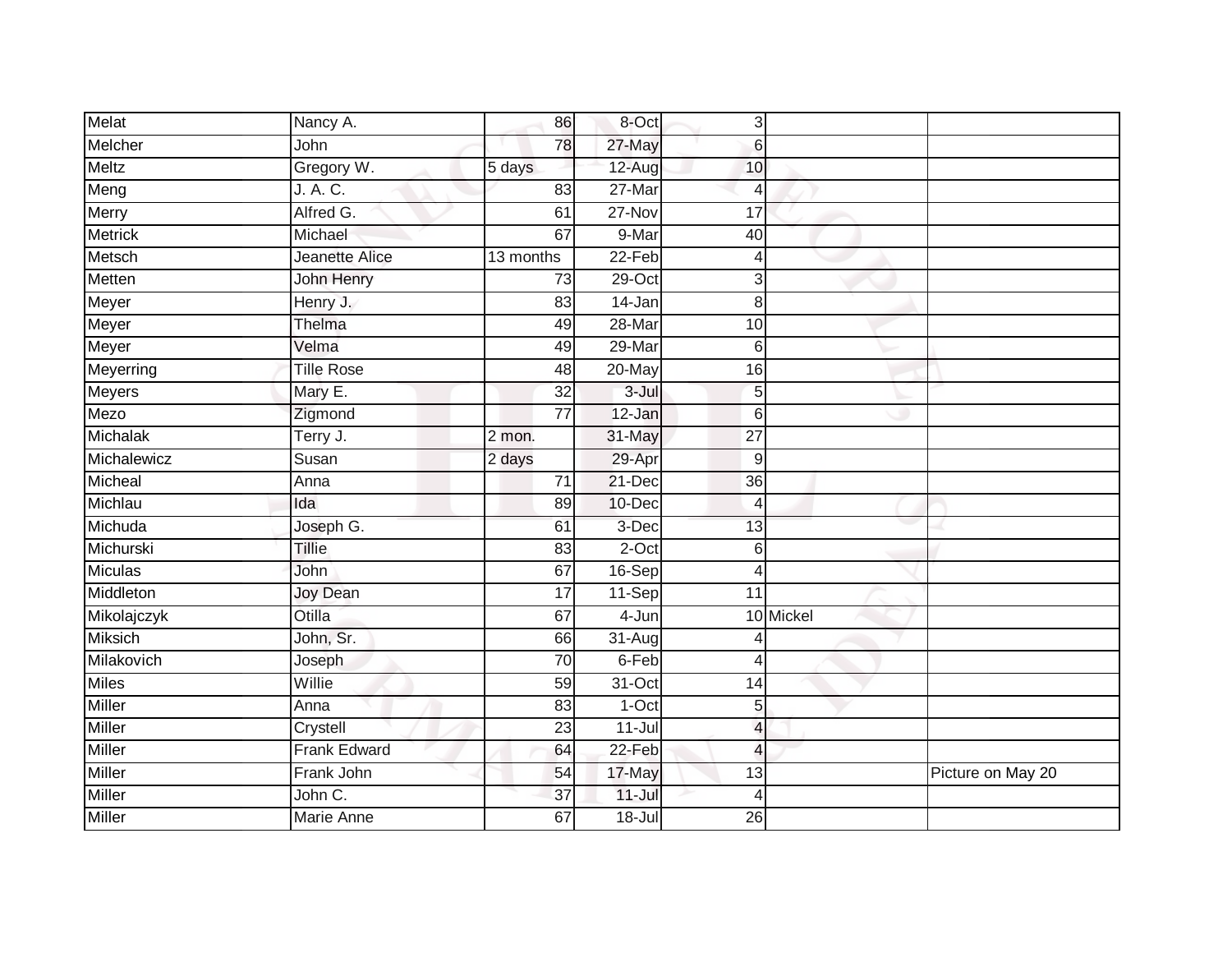| Miller        | Richmond     | 56              | 17-Jun     | 12              |  |
|---------------|--------------|-----------------|------------|-----------------|--|
| Miller        | Royal E.     | 51              | 12-Sep     | Δ               |  |
| <b>Miller</b> | Terry        | $\overline{7}$  | 12-Nov     |                 |  |
| Miller        | William R.   | 54              | 15-Mar     | 4               |  |
| Miloszewska   | Kathryn      | 64              | $25$ -Oct  | $\overline{2}$  |  |
| Minninger     | Emma         | 58              | 9-Nov      | 30              |  |
| Mirzalli      | Emam         | 52              | 8-Aug      | 10              |  |
| Mitchel       | Anna         | 71              | 23-Dec     | 6               |  |
| Mitchell      | Edward       | 49              | 21-May     | 5               |  |
| Miyamoto      | Clara        | $\overline{36}$ | $12-Aug$   | 10              |  |
| Mizo          | Mary A.      | $\overline{84}$ | $22-Oct$   | 3               |  |
| Mlinarek      | Joseph       | 58              | 20-May     | 16              |  |
| Mlynarcik     | Alex         | 55              | 14-Nov     | $\overline{37}$ |  |
| Modjeska      | Florence     | $\overline{72}$ | 18-Jun     | 3               |  |
| Modjeska      | Isidore I.   | 76              | 8-Nov      | $\overline{2}$  |  |
| Mohoi         | Anna         | 65              | $1-Jul$    | 4               |  |
| Mohr          | John         | 79              | $3-Dec$    | $\overline{13}$ |  |
| Mohr          | Ralph C.     | 69              | 18-Nov     | 10              |  |
| Moldenhauer   | Charles      | 65              | 15-Feb     | 6               |  |
| Molle         | Victoria     | $\overline{72}$ | 14-Mar     | 4               |  |
| Molnar        | John, Sr.    | 69              | 28-Feb     | 10              |  |
| Moloney       | Charles      | 56              | $4-Feb$    | $\overline{4}$  |  |
| Monczka       | Helen        | 61              | 7-Jun      | Δ               |  |
| Monnett       | Lotta Robins | 65              | 16-Oct     | 4               |  |
| Monteith      | William      | 78              | 18-Jan     | 4               |  |
| Montel        | Mary J.      | 86              | 5-Jul      | $\overline{3}$  |  |
| Moor          | Theodore     | $\overline{68}$ | 26-Jan     | 26              |  |
| Moore         | Stella F.    | 73              | 4-Oct      | $\overline{4}$  |  |
| Moore         | Willie       | 56              | 26-Aug     | 10              |  |
| Morales       | Epifanjo     |                 | 28-Jun     | 4               |  |
| Moran         | Daniel J.    | 21              | 16-Dec     | 14              |  |
| Moran         | John P.      | 63              | $28 - Aug$ | 4               |  |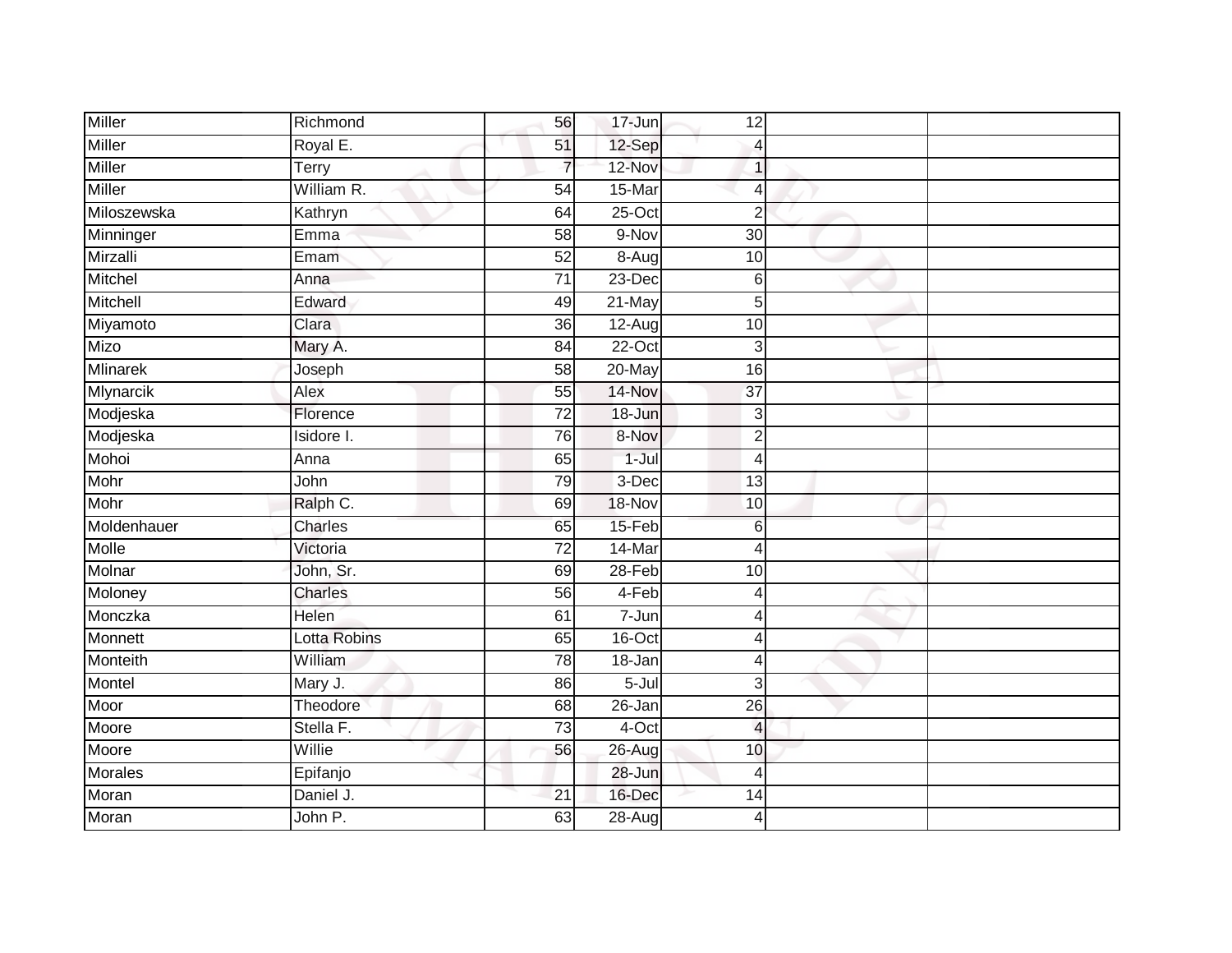| Mores            | John, Sr.              | 59              | 25-Jan     | $\overline{4}$ |                  |
|------------------|------------------------|-----------------|------------|----------------|------------------|
| Morgan           | William J.             | 73              | 10-Sep     | 3              |                  |
| <b>Morris</b>    | James H.               | $\overline{72}$ | 5-Oct      | $\overline{4}$ |                  |
| Morrison         | Frank                  | 49              | 20-Sep     | 3              |                  |
| Morrow           | Rachel A.              | 98              | 1-Apr      | 10             |                  |
| Moyer            | Lt. Col. James H., Jr. | $\overline{31}$ | $11-Oct$   | 10             | Picture included |
| Mravinac         | Michael                | 42              | 7-May      | 5              |                  |
| Mrozinski        | Rev. Francis A.        | 62              | 27-Mar     | $\overline{4}$ |                  |
| Mucha            | John                   | 65              | 27-Nov     | 17             |                  |
| Mudro            | Cora                   | 61              | $23-Aug$   | 4              |                  |
| Mudrovich        | Same                   | $\overline{77}$ | 18-Oct     | $\mathbf{3}$   |                  |
| Mueller          | Charles H.             | $\overline{81}$ | 7-May      | 5              |                  |
| Mueller          | John                   | 76              | 28-Mar     | 10             |                  |
| Muenich          | Alice                  | $\overline{87}$ | 29-Nov     | 2              |                  |
| Muhlstadt        | Ernest                 | 59              | 29-Aug     | 8              |                  |
| Mulligan         | Robert J.              | 30 <sup>°</sup> | $11 - Jun$ | 4              |                  |
| <b>Mulvihill</b> | Cecelia Ellen          | 74              | 18-May     | 6              |                  |
| Munier           | Joseph, Jr.            | 23              | $25$ -Oct  | $\overline{2}$ | Korean Veteran   |
| Muri             | Christian              | 83              | $21 - Jun$ | 12             |                  |
| Murphy           | <b>John</b>            | 68              | 14-Mar     | $\overline{4}$ |                  |
| Murphy           | John R.                | 78              | $30 -$ Jul | $6 \,$         |                  |
| Murphy           | John X.                | 68              | 16-Mar     | 36             |                  |
| Murphy           | Leslie                 | 67              | $20 -$ Jul | 4              |                  |
| Murphy           | Ruth M.                | 58              | 13-May     | 6              |                  |
| <b>Murray</b>    | David T.               | 41              | 6-Jul      | $6 \,$         |                  |
| <b>Murray</b>    | James M.               | $\overline{51}$ | 14-Sep     | 4              |                  |
| Murray           | Ransom C.              | 50              | 11-Jun     | 4              |                  |
| Murray           | Ransom C.              | 50              | 12-Jun     | 3              |                  |
| Murray           | William G.             |                 | 1-Oct      | 5 <sub>l</sub> |                  |
| Murtha           | Mary                   | 72              | 19-Aug     | 4              |                  |
| Murzyn           | Joseph                 | 57              | 30-Jul     | $6 \,$         |                  |
| <b>Myers</b>     | Linda Sue              | $\overline{3}$  | 4-Nov      | $\overline{2}$ |                  |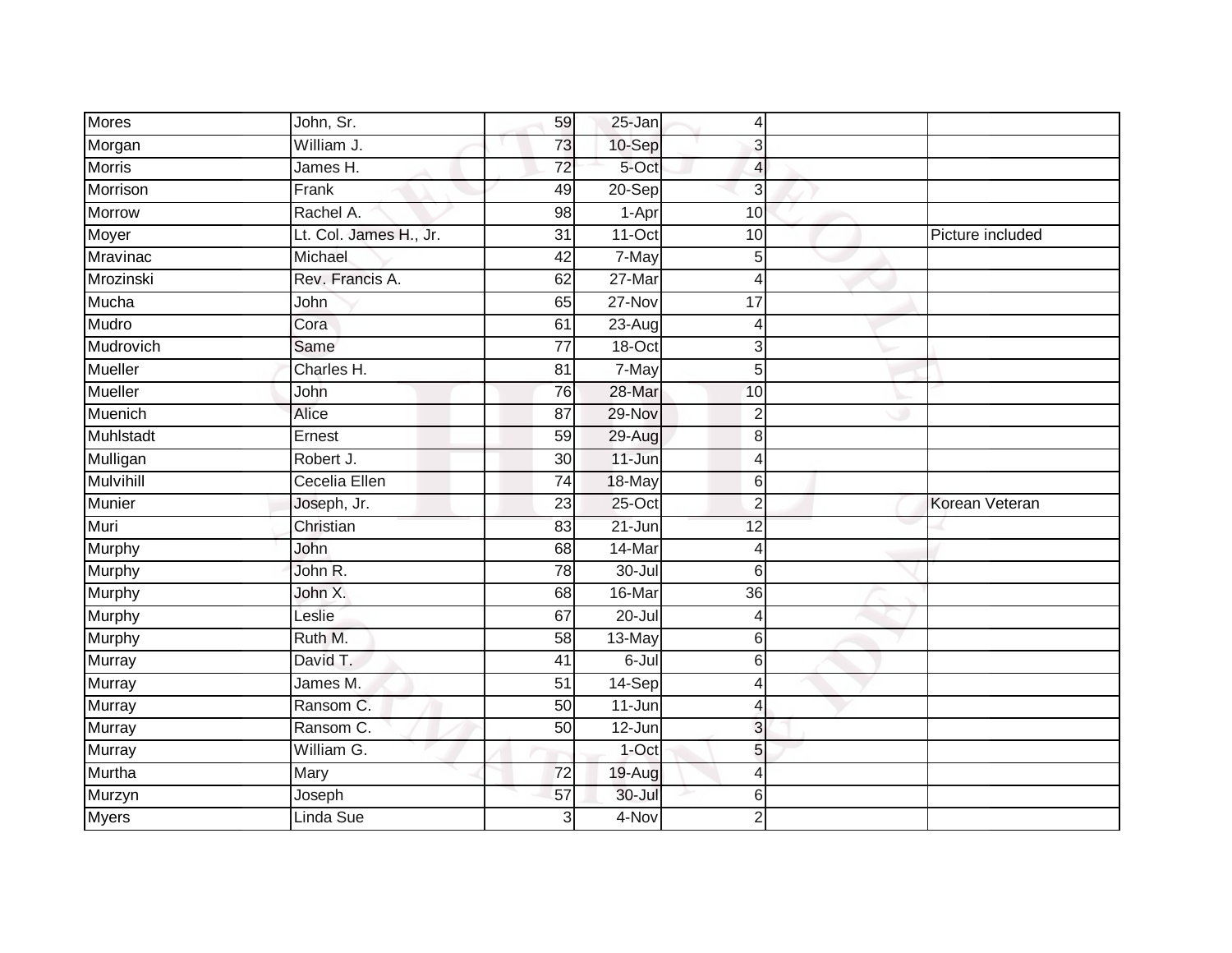| <b>Mygrants</b> | Virgil C.          | 59              | 18-Dec               | 24             |                  |
|-----------------|--------------------|-----------------|----------------------|----------------|------------------|
| <b>Mytich</b>   | Richard            | 11              | 21-Jun               |                |                  |
| Nagdeman        | Larry M.           |                 | 13-Nov               | 6              |                  |
| Naglich         | Ivan               | 74              | $2-Jul$              | 4              |                  |
| Nagy            | James              | $\overline{74}$ | $1-Oct$              | 5              |                  |
| Nakicenovich    | Sreto              | 65              | 30-Apr               | 5              |                  |
| Neal            | Eva J.             | 39              | 28-Feb               | 10             |                  |
| Neary           | Agnes              | 80              | $13 -$ Jul           | 4              |                  |
| Nelson          | Grace E.           | 57              | $27-Feb$             | 4              |                  |
| Nelson          | Hanna              | 86              | $26$ -Feb            | 5              |                  |
| Nemeth          | <b>Marie</b>       | 52              | $\overline{4}$ -Apr  | $\overline{4}$ |                  |
| Nemrava         | Anna               | 54              | 28-Dec               | 26             |                  |
| Neubauer        | Louis              | 66              | 16-Feb               | 8              |                  |
| Neuman          | Leon               | 87              | 5-Jan                | 8              |                  |
| Neunfeldt       | August             | 76              | 17-Aug               | 9              |                  |
| Newman          | Edward L.          | 79              | 29-Jun               | $\overline{4}$ |                  |
| Newman          | Oliver H.          | 54              | $23-Dec$             | 6              |                  |
| <b>Niblick</b>  | Dr. James Stewart  | 66              | 27-Dec               | 1              | Picture included |
| <b>Nichols</b>  | Benjamin R.        | 75              | $26$ -Aug            | 10             |                  |
| <b>Nichols</b>  | Dr. William Edward | 79              | $22 -$ Jul           | $\overline{4}$ | Picture included |
| Nichols         | Milford E.         | 83              | 7-Mar                | 10             |                  |
| Nichols         | Other L.           | $\overline{39}$ | $30 - Aug$           | 4              |                  |
| Nicksich        | Helen              | 59              | 10-Sep               | 3              |                  |
| Niewinski       | Elenore            | 56              | 14-Sep               | 4              |                  |
| Nordin          | Julia              |                 | 9-Sep                | $\overline{4}$ |                  |
| <b>Norkus</b>   | Charles            | 65              | 10-Apr               | 6              |                  |
| <b>Norris</b>   | John J.            | 61              | $1-Apr$              | 10             |                  |
| Notlar          | Joseph             | 76              | $9 - Apr$            | 5              |                  |
| Nowesnick       | Dororhy L.         | 33              | $5 - \overline{Aug}$ | 12             |                  |
| Nowicki         | William John       | 4               | $1-Feb$              | $\overline{4}$ |                  |
| Nowviskie       | John               |                 | 10-Jan               | 8              |                  |
| O'Brien         | Luke               | 50              | $13-Nov$             | 6              |                  |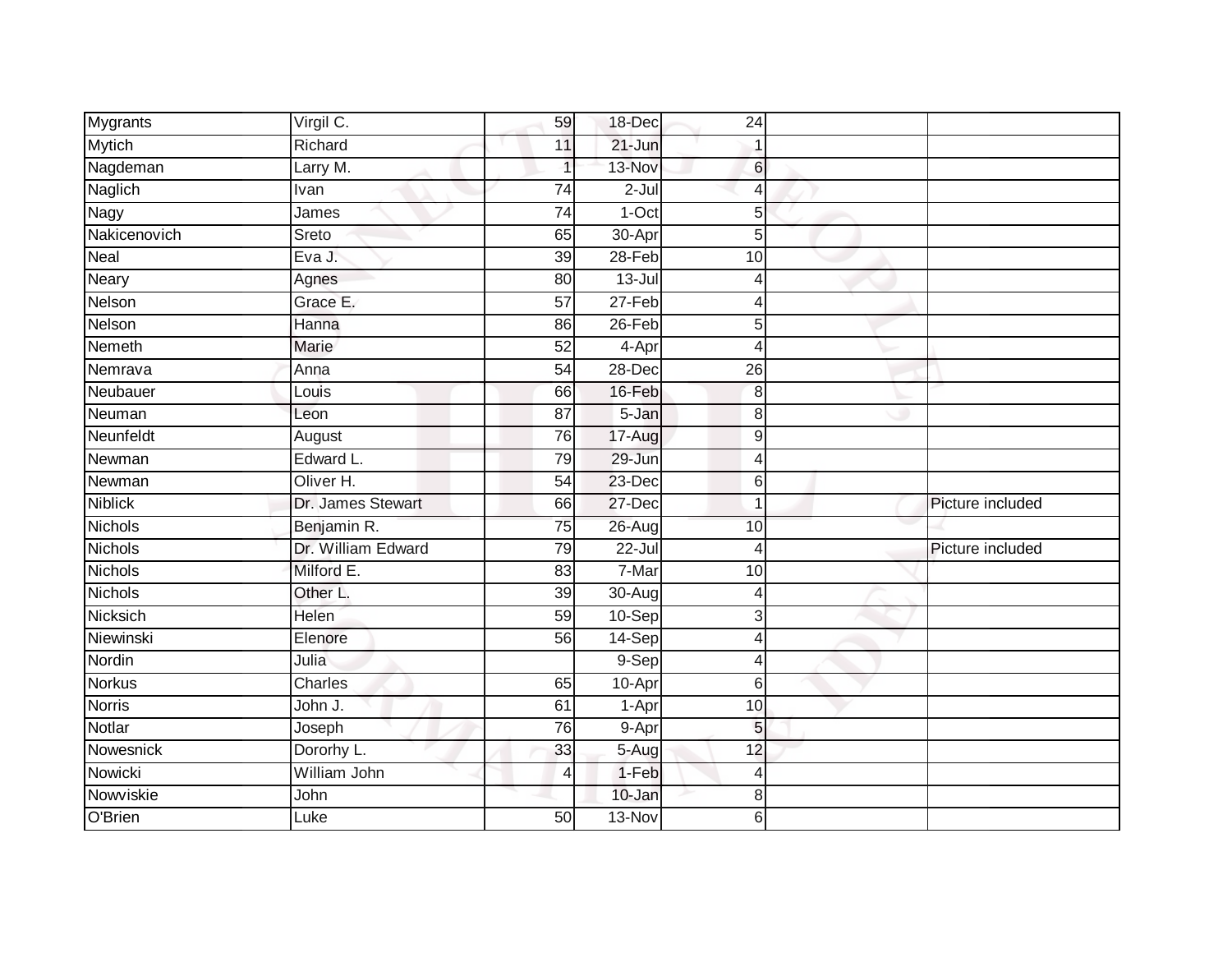| O'Brien      | Michael J.          | 48              | 14-Oct              | 10 <sub>1</sub> |                     |
|--------------|---------------------|-----------------|---------------------|-----------------|---------------------|
| O'Bryan      | Joseph              | 70              | 6-Nov               | $\overline{2}$  |                     |
| O'Connor     | Arthur B.           | 79              | $30 - Jan$          | $\overline{7}$  |                     |
| O'Connor     | Mary                |                 | 8-May               | 8               |                     |
| <b>Oates</b> | Longino             | 5               | 17-Sep              | $\overline{1}$  |                     |
| Obremski     | Julia               | 73              | 22-Jun              | 14              |                     |
| Oemich       | Charles F.          | $\overline{77}$ | $17 -$ Jul          | 3               |                     |
| Ohlechlagerr | Alvina              | 78              | 3-May               | $\overline{4}$  |                     |
| Ohr          | <b>Emil William</b> | 50              | 4-Jan               | 3               |                     |
| Olah         | Michael             | 79              | 5-Jun               | $\overline{21}$ |                     |
| Olds         | Clifford G.         | 59              | $5-Apr$             | 10              |                     |
| Olds         | Joseph E.           | 68              | $19 -$ Jul          | 3               |                     |
| Olson        | Alvar               | 41              | 31-Jan              | 11              |                     |
| Olson        | Catherine W.        | 67              | 5-Dec               | 39              |                     |
| Olson        | Eric                | $\overline{32}$ | 6-Jul               | $\,$ 6          |                     |
| Olson        | Rudoph C. "Rudy"    | 44              | $26 -$ Jul          | $\mathbf 1$     | Picture included    |
| Olszewski    | Josephine           | 60              | 21-May              | 5               |                     |
| Omczak       | Casimir T.          | 67              | 1-Nov               | $\mathbf{3}$    |                     |
| Oneal        | Melvina             | 91              | 6-Aug               | 5               |                     |
| Oneal        | Ruby E.             | 47              | 8-Oct               | 3               |                     |
| Opat SR.     | Michael             | 48              | $20-Sep$            | 3               |                     |
| Oprea        | Peter               | 63              | 9-Sep               | 4               |                     |
| Orlando      | Jenny               | 47              | $25 - Jun$          | $\overline{4}$  |                     |
| Orleff       | James               |                 | 25-Apr              | 25              | World War I Veteran |
| Orta         | Enrique             | 56              | 28-Mar              | 10              |                     |
| Ortez        | Julia               | 47              | 20-Sep              | 3               |                     |
| Ortiz        | Lena Garcia         | $\overline{54}$ | 29-Mar              | $\sqrt{6}$      |                     |
| Ortt         | Agnes               | 76              | $\overline{5}$ -Jan | 8               |                     |
| Osolinski    | Valentine           | 76              | $21 - Jun$          | 12              |                     |
| Osterberg    | Cecelia             | 61              | $3 - Jun$           | $\overline{4}$  |                     |
| Osterberg    | Cecelia             | 82              | 1-Jun               | 35              |                     |
| Osterberg    | Cecelia             | 62              | $1-Jun$             | $\overline{4}$  |                     |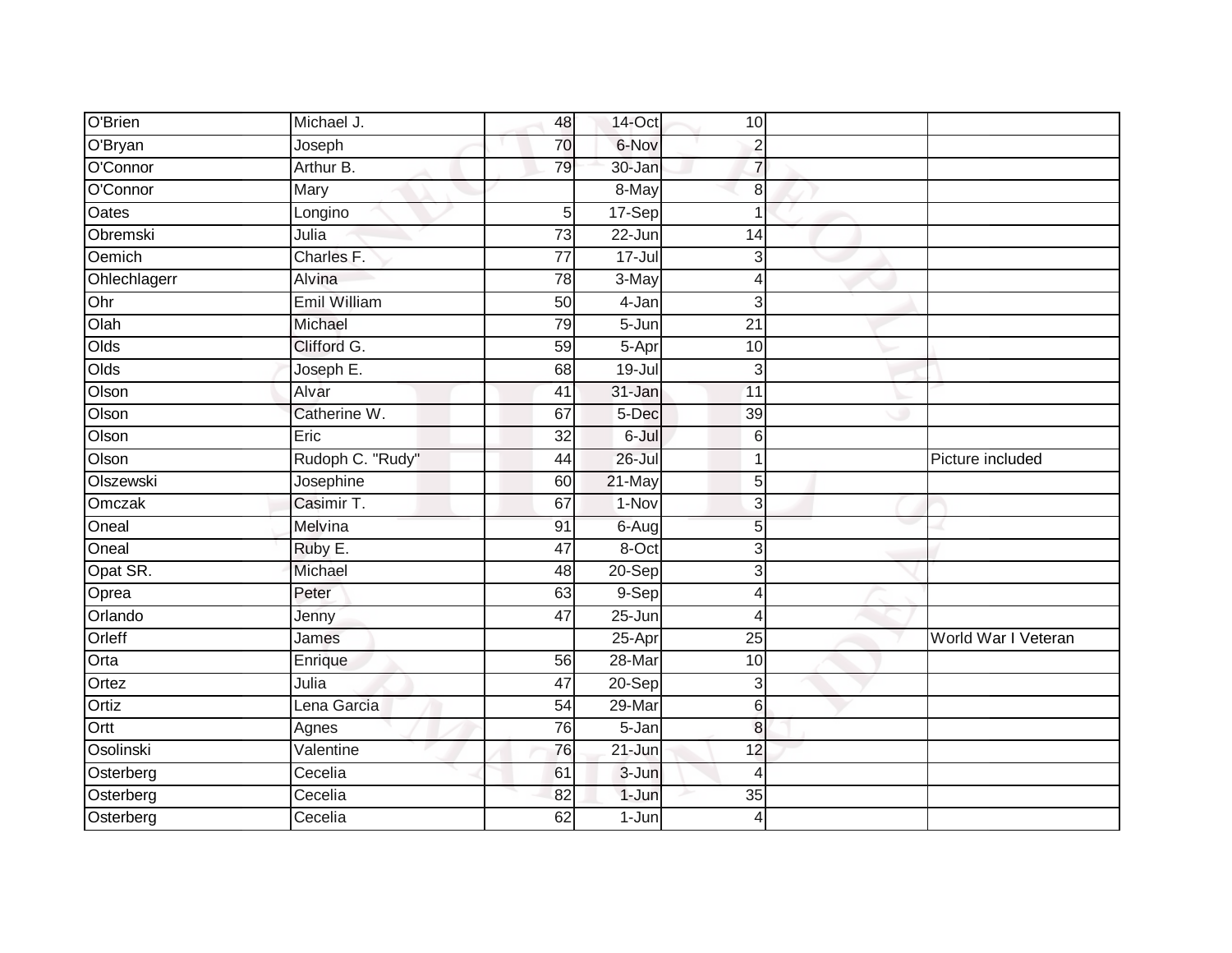| Ott       | Kate                | 84              | 4-Nov      | $\mathbf 2$    |                  |
|-----------|---------------------|-----------------|------------|----------------|------------------|
| Overmyer  | Mary                | 78              | 29-Oct     | 3              |                  |
| Owczarzak | <b>Stanley</b>      | 67              | 10-May     | 5              |                  |
| Owens     | Marjorie            | 33              | $21-Aug$   | 6              |                  |
| Paasch    | Lulu                | 67              | $20 - Nov$ | $\overline{2}$ |                  |
| Pack      | Carrie              | 68              | 26-Dec     | 28             |                  |
| Padjen    | John, Sr.           | 74              | 18-Apr     | $\overline{4}$ |                  |
| Pafco     | Leona               | 33              | 13-Feb     | 4              |                  |
| Pagurko   | John                | 51              | $21 - Nov$ | 8              |                  |
| Pajdzik   | Maryanna            | 57              | $6-Aug$    | 5              |                  |
| Pajor     | John A.             | 73              | $12$ -Oct  | 6              |                  |
| Palazzolo | John                | $\overline{71}$ | 12-Dec     | 34             |                  |
| Palikan   | Michael             | 82              | $12 -$ Jul | 3              |                  |
| Palmer    | William K.          | 61              | 19-Feb     | 4              |                  |
| Paluch    | John                | $\overline{72}$ | 4-May      | 8              |                  |
| Paluch    | Walter              | 56              | 19-Feb     | $\overline{4}$ |                  |
| Pandak    | Anna                | 69              | 13-May     | 6              |                  |
| Panko     | Susan               | 67              | 10-Sep     | 3              |                  |
| Papierz   | Anthony J.          |                 | 26-Apr     | $\overline{4}$ |                  |
| Paredes   | Encarnacion         | 62              | 1-Apr      | 10             |                  |
| Parker    | Theothilus "Scotty" | 64              | $15-Aug$   | 9              |                  |
| Parlor    | <b>PVT.Allen W</b>  | $\overline{26}$ | 20-Sep     | 3              |                  |
| Parre     | Louis S.            | $\overline{53}$ | 9-Apr      | 5              |                  |
| Parrish   | William E.          | 45              | $2$ -Oct   | 6              |                  |
| Paskwietz | David J., Sr.       | 70              | $30 - Aug$ | 1              | Picture included |
| Patrick   | Mary                | 60              | $18-Oct$   | 3              |                  |
| Paul      | Mary                | 84              | $1-Oct$    | 5              |                  |
| Pawlak    | Joseph              | 61              | 18-Nov     | 10             |                  |
| Paymaster | Margaret            | 40              | 13-Aug     | 11             |                  |
| Pearson   | Ernest              | 65              | 18-Oct     | 3              |                  |
| Peeples   | Clara A.            | $\overline{78}$ | 2-Apr      | $\overline{7}$ |                  |
| Pegg      | <b>Roy</b>          | 50              | $22 - Jan$ | 15             |                  |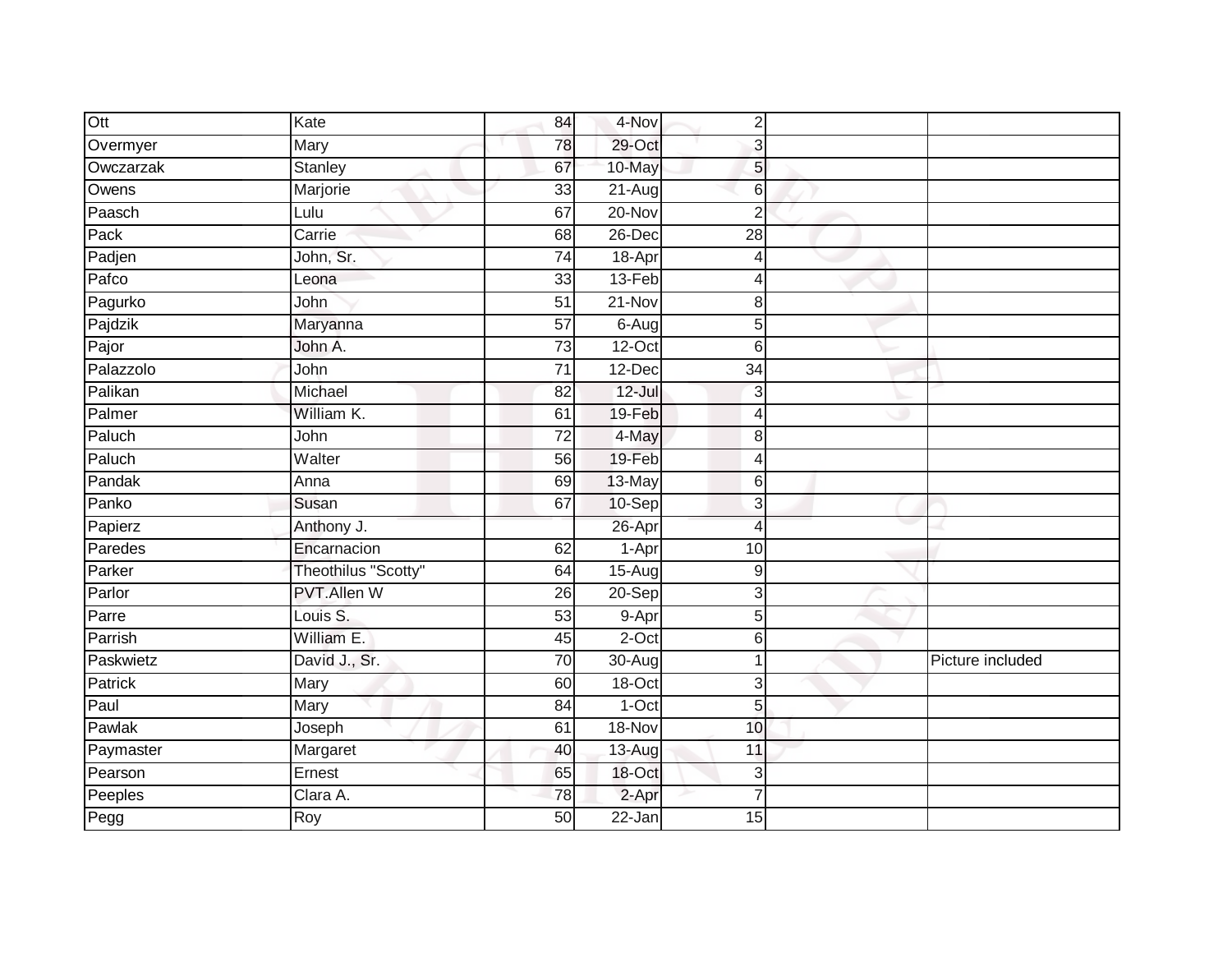| Pelke           | Herbert R.       | 52              | 9-Feb      | 10                       |  |
|-----------------|------------------|-----------------|------------|--------------------------|--|
| Pellar          | Mary             | 76              | 12-Apr     | 4                        |  |
| Pellet          | C. Howard        | 58              | 23-Apr     | 12                       |  |
|                 |                  | 62              |            |                          |  |
| Pepkowski       | Andrew           |                 | 13-May     | 6                        |  |
| Perez           | Amor             | 59              | $24-Sep$   | 5                        |  |
| Perez           | Fabroneo         | 30              | 28-Nov     | 35                       |  |
| Peris           | George           | $\overline{32}$ | 11-Feb     | 4                        |  |
| Perlik          | Mary             | 82              | $24 - Jun$ | Δ                        |  |
| Perniouaro      | Joseph           | $\overline{54}$ | 11-Nov     | 20                       |  |
| Perry           | Geddes C.        | $\overline{57}$ | $12$ -Dec  | $\overline{34}$          |  |
| Peters          | Dean             | 70              | 7-Jun      | 4                        |  |
| Peters          | John             | $\overline{71}$ | 14-Dec     | 48                       |  |
| Peters          | Minnie           | 80              | 24-Jun     | $\overline{4}$           |  |
| Peterson        | David Lind       | $\overline{3}$  | 14-Oct     | 10                       |  |
| Peterson        | George A.        | $\overline{54}$ | 9-Sep      | $\overline{\mathcal{A}}$ |  |
| Petricca        | Francess         | 55              | 15-Apr     | 4                        |  |
| Petrie          | Arthur L.        | 12              | 31-Jan     | $\overline{11}$          |  |
| Petro           | Mary             | 75              | 9-Mar      | 6                        |  |
| Petroskey       | Mary             | 70              | 7-Oct      | 10                       |  |
| Petterson       | Grace            | 75              | $21-Sep$   | 4                        |  |
| Pettit          | Catherine E.     | 52              | 25-May     | 8                        |  |
| Pfrommer        | Gottlieb         | 100             | $24 -$ Jul |                          |  |
| Phillips        | Charles N.       | 60              | 10-Apr     | 6                        |  |
| <b>Phillips</b> | George Ellsworth | 84              | 5-Mar      | 14                       |  |
| <b>Phillips</b> | Seabirder        | 45              | 18-Dec     | 24                       |  |
| Phlipo          | Julia A.         | 59              | 26-Feb     | 5                        |  |
| Piasecki        | Stanley          | 54              | 5-Jul      | 3                        |  |
| Piccolo         | Frank            | 20              | $24$ -Dec  | 1                        |  |
| Piech           | Magdalene        | 67              | $2-Jan$    | 3                        |  |
| Pierson         | Edward           | 64              | $15 -$ Jul | 4                        |  |
| Pietraszek      | Julianna         | 64              | 24-Sep     | 5                        |  |
| Pietraszek      | <b>Steve</b>     | 70              | 13-Sep     | 4                        |  |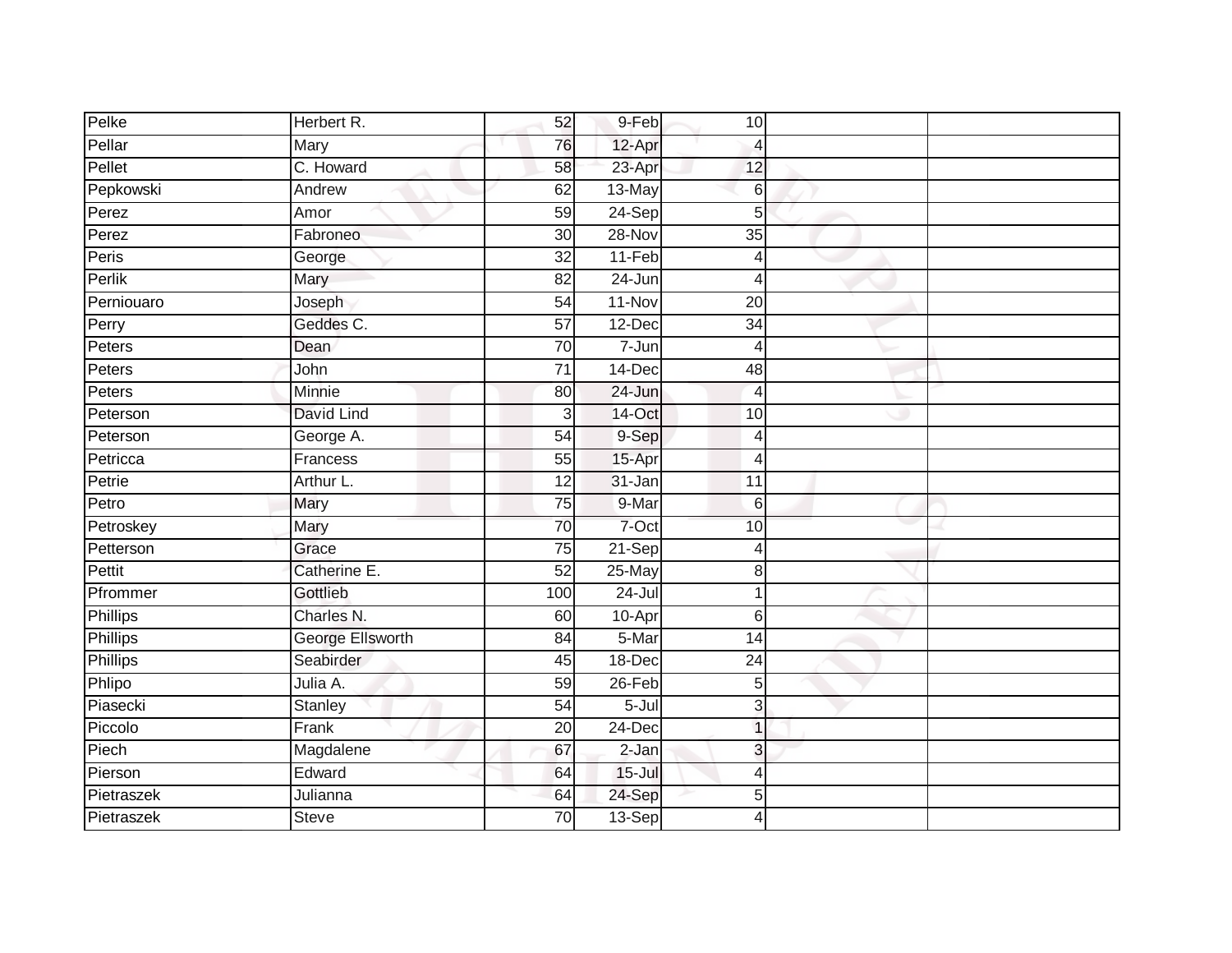| Pietroski   | Louis          | 60              | 9-Nov      | 30              |  |
|-------------|----------------|-----------------|------------|-----------------|--|
| Pikul       | Joseph         | 62              | 31-Dec     | $\,6$           |  |
| Pikula      | John T.        | 56              | 31-May     | 27              |  |
| Pirotte     | Adelina        | 82              | $2-Feb$    | 8               |  |
| Pitchios    | Charles        | 60              | $28 - Feb$ | $\overline{10}$ |  |
| Pivovarnik  | <b>Theresa</b> | $\overline{57}$ | 19-Mar     | $5\overline{)}$ |  |
| Pixley      | Chester P.     | 86              | 16-May     | 14              |  |
| Plamodon    | <b>Bessie</b>  | 78              | $21-Sep$   | 4               |  |
| Planer      | William F.     | 64              | 5-Mar      | 8               |  |
| Plants      | Howard         | 43              | 29-May     | $\overline{4}$  |  |
| Plesas      | Ceasar         | 58              | 4-Nov      | $\overline{2}$  |  |
| Pluciennick | Konstant S.    | 68              | $24$ -Oct  | 20              |  |
| Poleshuk    | Mary           | 50              | 25-Jun     | $\overline{4}$  |  |
| Polomarneko | Omelian        | 61              | 27-Dec     | $\overline{2}$  |  |
| Pommerening | Gustaf         | $\overline{76}$ | 31-Dec     | $6 \,$          |  |
| Ponton      | Emil           | 74              | 1-Oct      | 5               |  |
| Pooler      | Florence R.    | 50              | 6-May      | $6 \,$          |  |
| Popovich    | Sam            | 56              | 16-Augl    | $\overline{4}$  |  |
| Poppe       | Nicholas       | 84              | 4-Feb      | $\overline{4}$  |  |
| Poritt      | Irene          | 16              | 9-Dec      | 10              |  |
| Porte       | Joseph         | 70              | 4-Sep      | $\overline{4}$  |  |
| Posner      | David          | 57              | 19-Mar     | 5               |  |
| Posvenchuk  | <b>Nick</b>    | $\overline{71}$ | 1-May      | $\overline{20}$ |  |
| Potasnik    | Andrew         | 62              | 18-Jun     | $\mathbf{3}$    |  |
| Potts       | Etta           | 83              | 8-Oct      | 3               |  |
| Potts       | Janice Carol   | $\overline{2}$  | 31-May     | 1               |  |
| Potts       | Janice Carol   | $\mathbf 2$     | $1-Jun$    | 35              |  |
| Poulakis    | <b>Nick</b>    | 57              | 2-Dec      | $6\phantom{1}6$ |  |
| Powell      | Andrew         | 17              | 20-Jun     | 44              |  |
| Powell      | Raymond R.     | 81              | 2-Sep      | $\overline{4}$  |  |
| Pracky      | John K.        | $\overline{71}$ | 28-Jun     | 4               |  |
| Prepski     | Barbara        | $\overline{70}$ | $27 - Jun$ | 4               |  |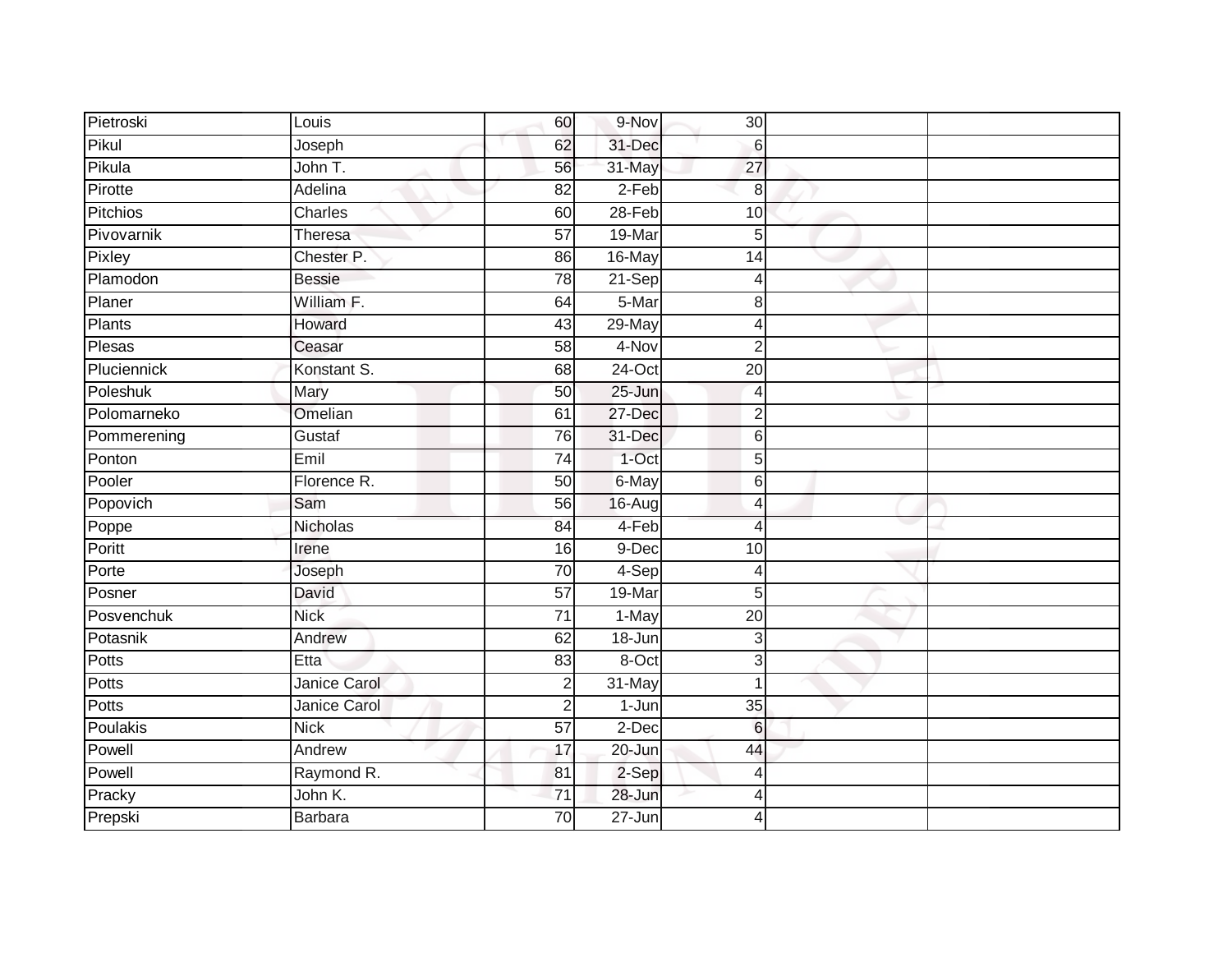| Proctor     | Daisy                  | 71              | 20-Apr     | 6               |  |
|-------------|------------------------|-----------------|------------|-----------------|--|
| Prohl       | Arthur J.              | 56              | 4-Sep      | 4               |  |
| Prohl       | Rosalie                | $\overline{77}$ | 9-Aug      | 4               |  |
| Protine     | Rose                   | 71              | 29-Nov     | $\overline{2}$  |  |
| Prucy       | <b>Phillip Edward</b>  | 8               | $26 - Aug$ | 43              |  |
| Prus        | Rose M.                | 33              | $21-Oct$   | 1               |  |
| Pruznak     | Andrew M.              | $\overline{74}$ | 19-Feb     | 4               |  |
| Prymula     | Anthony                | 67              | $17 -$ Jul | 3               |  |
| Psenak      | Paul                   | 29              | 16-Jan     | $\overline{4}$  |  |
| Puente      | Epafino                | 56              | 27-Sep     | $\overline{2}$  |  |
| Pulford     | <b>Rose Marie</b>      | 25              | 27-May     | $\overline{2}$  |  |
| Purchlo     | Walter                 | $\overline{57}$ | $2-Jan$    | 3               |  |
| Pykosz      | Michael                | $\overline{74}$ | 12-Nov     | 11              |  |
| Quandt      | Carl                   | 71              | 12-Aug     | 10              |  |
| Quigley     | Lulu L.                | 69              | 3-Dec      | $\overline{13}$ |  |
| Qunn        | Michael                | 71              | 19-Jan     | 6               |  |
| Radford     | George R.              | 63              | $26 - Nov$ | $\overline{4}$  |  |
| Radin       | Gina                   | 58              | 4-Nov      | $\overline{2}$  |  |
| Rahen       | Joseph John.           | 85              | 8-Oct      | 3               |  |
| Railey      | Mark L.                | 63              | 5-Mar      | 8               |  |
| Rasheta     | <b>Nick</b>            | 29              | 5-Feb      | 4               |  |
| Rathbun     | <b>Howard Dean</b>     | 4 days          | 21-May     | 5               |  |
| Ratkowski   | Paul                   | 56              | $27 - Dec$ | $\overline{2}$  |  |
| Recker      | Ahlrich                | 55              | $21 - Jun$ | $\overline{12}$ |  |
| Redepenning | Theresa E.             | 64              | 23-Nov     | 10              |  |
| Reed        | <b>Bessie</b>          | 80              | 4-May      | 8               |  |
| Reed        | Joseph S.              | $\overline{84}$ | $1-Feb$    | $\overline{4}$  |  |
| Reed        | Lester                 | 39              | 2-Apr      | $\overline{7}$  |  |
| Regnier     | Ozzie R.               | 39              | $1 -$ Jul  | $\overline{4}$  |  |
| Reilly      | <b>Francis Patrick</b> |                 | 23-Apr     | 12              |  |
| Reinhardt   | Arena                  | 51              | 7-Feb      | 3               |  |
| Reiplinger  | <b>Hertha</b>          | 57              | 16-Aug     | 4               |  |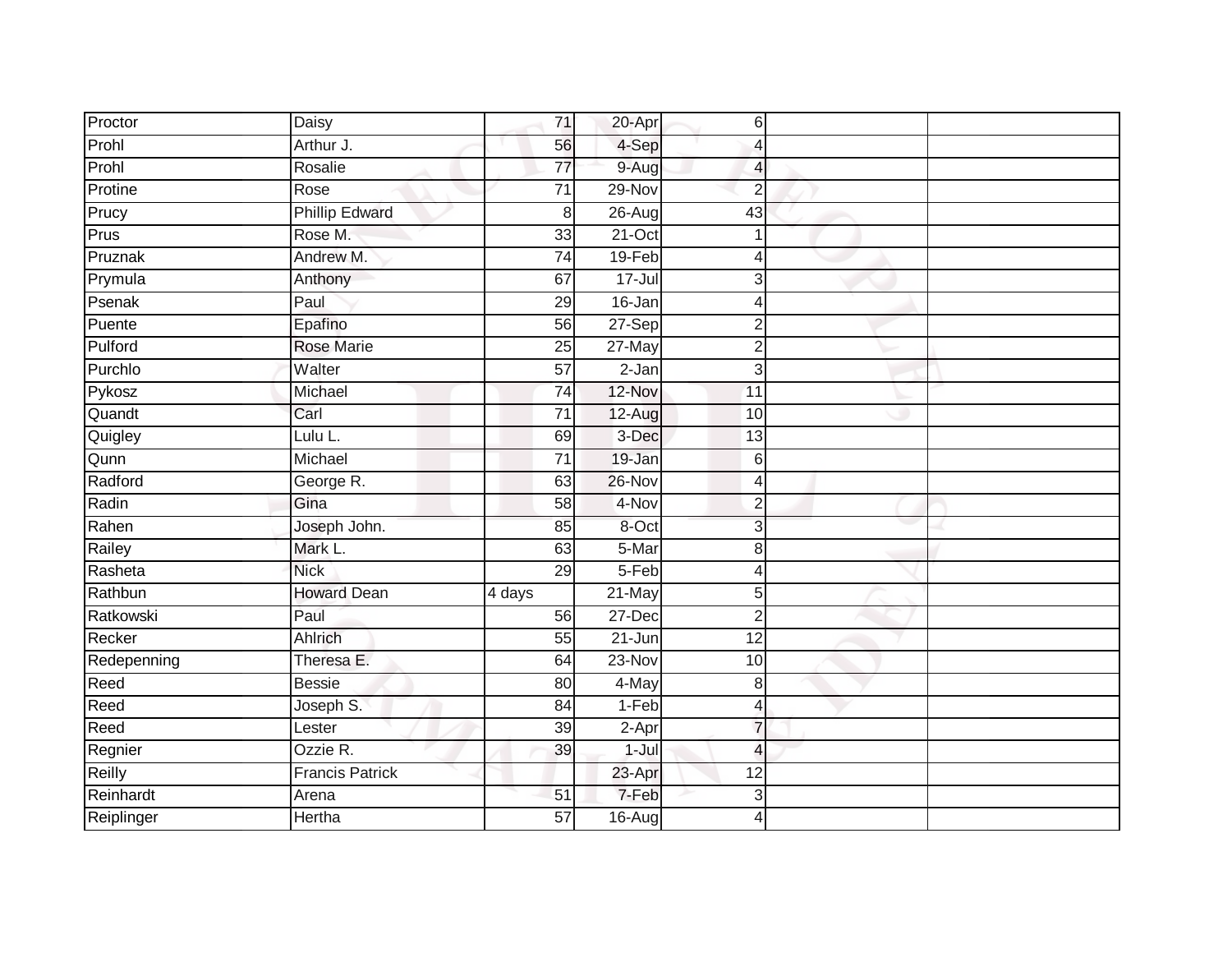| <b>Reiss</b>    | Julia                    | 75              | $22 -$ Jul | $\overline{4}$  |                  |
|-----------------|--------------------------|-----------------|------------|-----------------|------------------|
| Relinski        | Mary                     | 57              | 26-Dec     | 28              |                  |
| Relinski        | Theodore                 | 59              | $23$ -Oct  | 4               |                  |
| Replogle        | Burdella M.              | 79              | 28-Sep     | 6               |                  |
| Rex             | Joseph J.                | 52              | $11-Feb$   | $\overline{4}$  |                  |
| Rexboat         | Herbert B.               | $\overline{37}$ | $24 -$ Jul | 3               |                  |
| Reyes           | Jose                     | 63              | $13 - Jun$ | 4               |                  |
| Reynolds        | Frank, Sr.               | 57              | 11-Jun     | 4               |                  |
| Reynolds        | Harold H.                |                 | 26-Apr     | 4               |                  |
| Reynolds        | Jessie D.                | 21              | $10-Aug$   | 8               |                  |
| Rhodes          | <b>James Elmer</b>       | 79              | 14-May     | 5               |                  |
| Richard         | Charles                  | 62              | 31-Jan     | 11              |                  |
| Richards        | Emma                     | 73              | 11-Oct     | 10              |                  |
| Ridell          | <b>Eugene Francis</b>    | 30              | 21-May     | $\overline{1}$  |                  |
| <b>Riechers</b> | August C.                | 69              | 5-Nov      | $\overline{2}$  |                  |
| Riechers        | <b>Ida Glade</b>         | 64              | 15-Jan     | 5               |                  |
| <b>Riess</b>    | <b>Morris</b>            | 84              | 31-Aug     | $\overline{4}$  |                  |
| Riley           | Lester Lee               | 19              | 23-Mar     | 10              |                  |
| <b>Riley</b>    | Theresa                  | 68              | 10-Jan     | 8               |                  |
| Rinkenberger    | <b>Bernard</b>           | 59              | $17 - Apr$ | $\overline{4}$  |                  |
| Rinkovsky       | Michael                  | 69              | 8-Nov      | $\overline{2}$  |                  |
| Ritchter        | James W.                 | 68              | 28-Jun     | $\overline{4}$  |                  |
| Ritter          | Rose                     | $\overline{76}$ | $12 - Jan$ | 6               |                  |
| <b>Rizzo</b>    | <b>Doris</b>             | $\overline{39}$ | $23-Mar$   | 10              |                  |
| Roark           | John H.                  | 54              | 31-May     | 27              |                  |
| Robertson       | Margaret                 | 74              | 4-Jun      | 10              |                  |
| <b>Robins</b>   | Fred                     | 48              | 28-Dec     | 26              |                  |
| Robinson        | <b>Bernadine Erskine</b> | 60              | $22 -$ Jul | $\overline{a}$  | Picture included |
| Robinson        | Hannah                   | 95              | 31-Dec     | 6               |                  |
| Robinson        | Margaret                 | 74              | 4-Jun      | 10              |                  |
| Robinson        | Pauline M.               | 58              | 6-Nov      | $\overline{2}$  |                  |
| Rodriguez       | Bernardina               | 48              | $11-Nov$   | $\overline{20}$ |                  |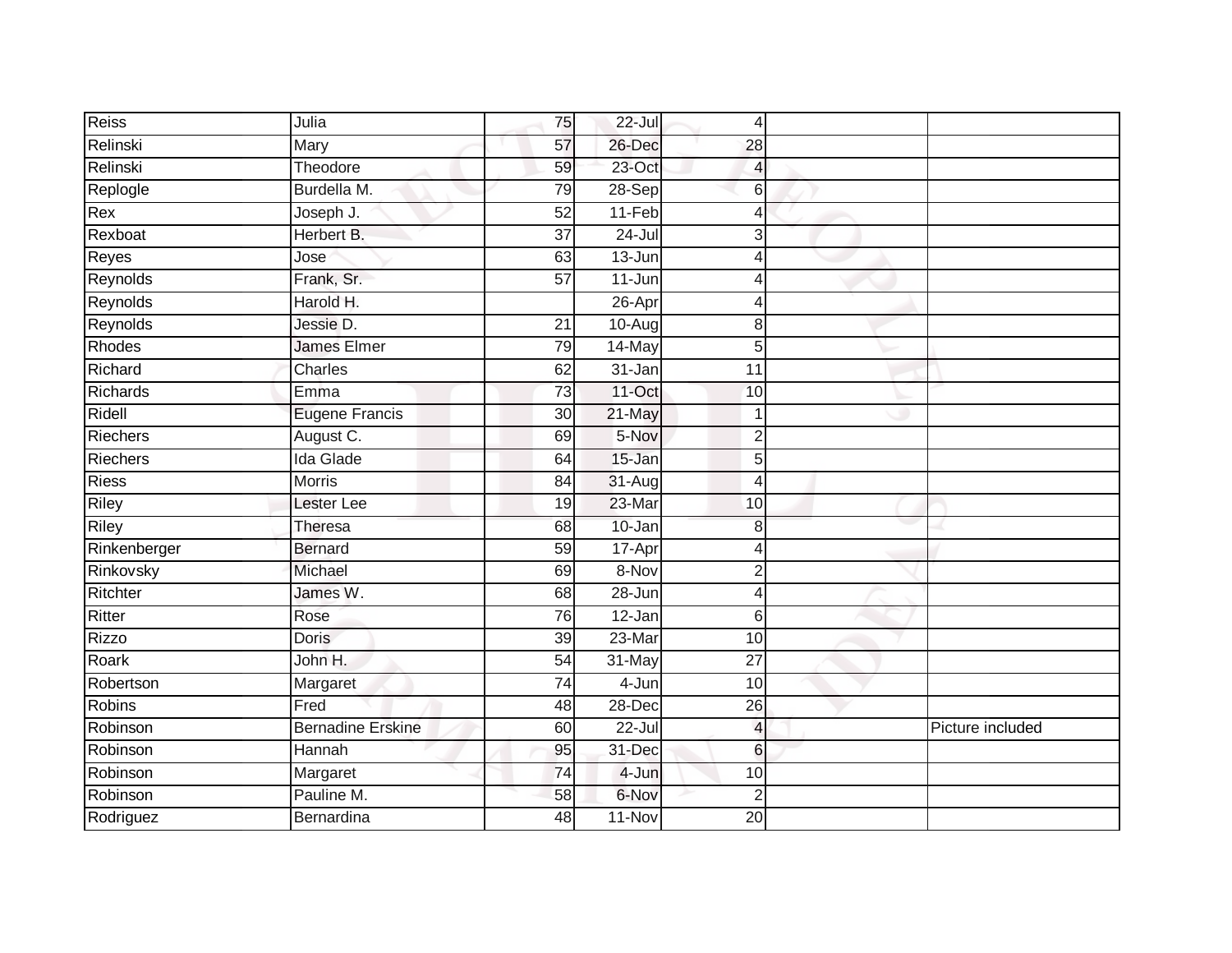| Rodriguez    | Jesus                | 65              | 19-Apr      | 10              |  |
|--------------|----------------------|-----------------|-------------|-----------------|--|
| Rodriguez    | Thomas               | 56              | 7-Oct       | 10              |  |
| Rogers       | Annie                | 60              | 24-Apr      | $\mathsf g$     |  |
| Rogowski     | Alexander            | 73              | $1-Oct$     | 5               |  |
| Rohde        | Ferdinand            | $\overline{93}$ | 7-Sep       | 6               |  |
| Romans       | Katerine             | 29              | 27-Aug      | 6               |  |
| Roper        | Luther               | 70              | 15-Apr      | 4               |  |
| Rosenwinkel  | Edward               | 62              | 9-Dec       | 10              |  |
| Rosinski     | Leo                  | 58              | 30-Mar      | 6               |  |
| Ross         | <b>Hiram Harry</b>   | 53              | $25-Nov$    | 6               |  |
| Ross         | Minnie               | 49              | 15-Oct      | 4               |  |
| Rossman      | Mayme                | 84              | 16-Sep      | 4               |  |
| Rowe         | Edgar P.             | 51              | 19-Apr      | 10              |  |
| Rucinski     | Sophie               | 52              | $13 - Jun$  | $\overline{4}$  |  |
| Rukavina     | Paul                 | $\overline{58}$ | 25-Mar      | 4               |  |
| Ruszowski    | Anna                 | $\overline{71}$ | $19 -$ Jul  | 3               |  |
| Rutkowski    | Mary                 | 76              | $30 -$ Jul  | 6               |  |
| Ryan         | Frank W.             | 78              | 31-Jan      | 11              |  |
| Ryan         | Timmy                | $\overline{4}$  | 2-May Front |                 |  |
| Ryba         | <b>George Fisher</b> | 96              | $19 - Jan$  | $6\phantom{1}6$ |  |
| Rykovich     | Mike M.              | 39              | 11-Oct      | 10              |  |
| Saager       | Herman               | 70              | $12-Aug$    | 10              |  |
| Saberniak    | Mary                 | 88              | 21-Mar      | 4               |  |
| Sacco        | Maria Antonia        | 67              | 18-May      | 6               |  |
| Sadelik      | Katherine            |                 | 26-Oct      | 8               |  |
| Sagat        | Pauline              | 61              | $13-Aug$    | $\overline{11}$ |  |
| Sagat        | Pauline              | 61              | 14-Aug      | 18              |  |
| Salczynski   | Anton, Sr.           | 76              | $28 - Aug$  | $\overline{4}$  |  |
| Salems       | <b>Edward Albert</b> | 58              | $7-Oct$     | 10              |  |
| Saliga       | J.W.                 | 50              | 15-Nov      | $\overline{31}$ |  |
| Saline       | Harrison             | 67              | 29-Mar      | 6               |  |
| <b>Salus</b> | John                 | 63              | 30-Jul      | 6               |  |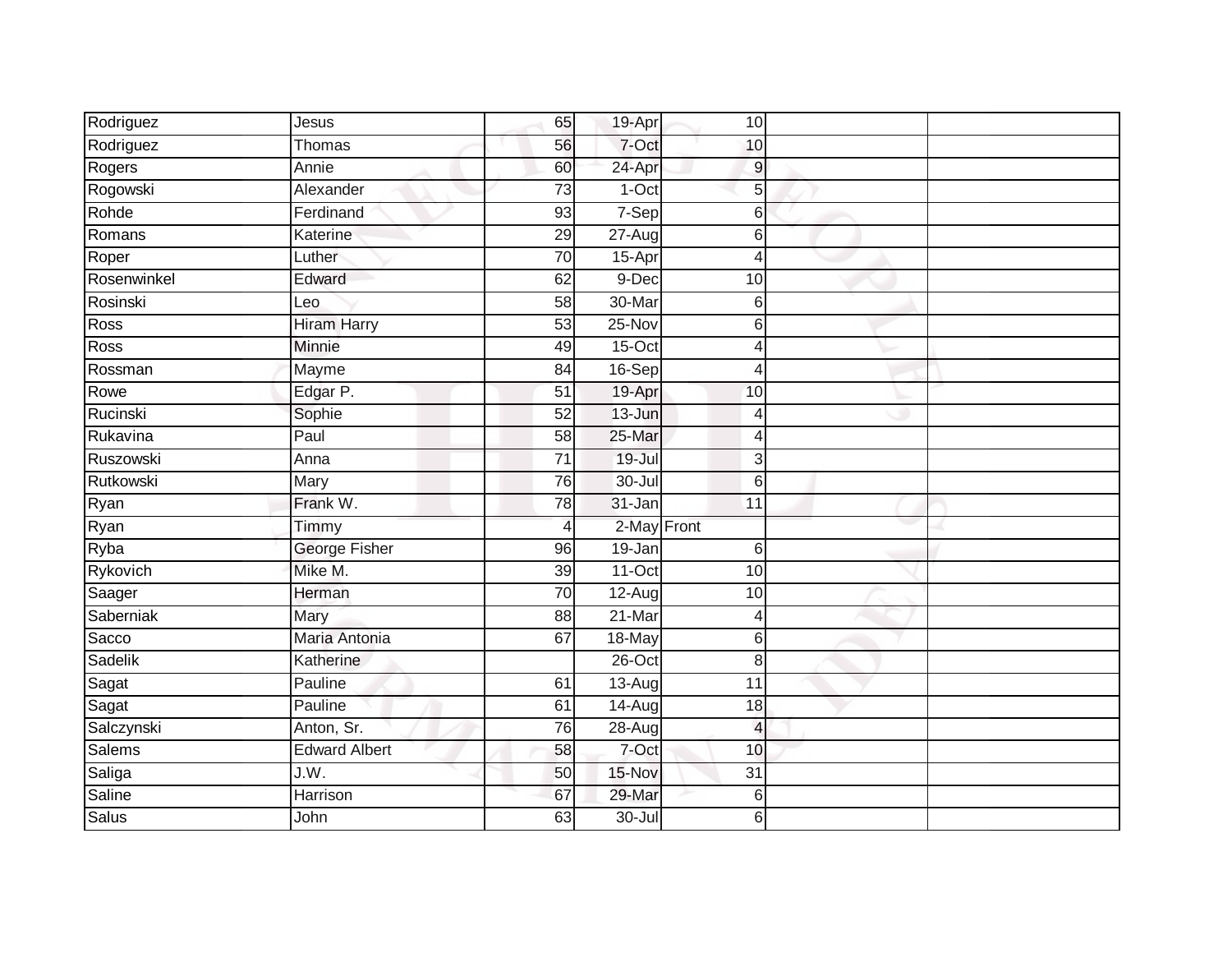| Samoska     | Anthony              | 60              | 11-Jan     | 4               |                                       |
|-------------|----------------------|-----------------|------------|-----------------|---------------------------------------|
| Sanger      | Hazel                |                 | 23-Mar     | 10              |                                       |
| Sangers     | David C.             | 7               | 6-Jul      | $6 \,$          |                                       |
| Sanusky     | Anton R.             | 74              | 30-Apr     | 5               |                                       |
| Sargent     | Carrie L.            | 58              | 23-Mar     | $\overline{10}$ |                                       |
| Sargent     | <b>Olive Lillian</b> | 58              | 18-Mar     | 10              |                                       |
| <b>Sass</b> | Fred                 | 66              | $16 -$ Jul | 3               |                                       |
| Sateros     | Kostantinos          | 58              | 8-Mar      | 4               |                                       |
| Satiros     | Thomas               | 68              | $15 - Jan$ | 5               |                                       |
| Sauls       | Thomas A.            | $\overline{57}$ | $20 - Feb$ | 6               |                                       |
| Sava        | <b>Steve</b>         | $\overline{73}$ | 26-Feb     | $\overline{5}$  |                                       |
| Savula      | Rudy                 | 62              | 5-Jan      | 8               |                                       |
| Schaefer    | Elida                | 77              | 9-Mar      | 6               |                                       |
| Schau       | Fred                 | 66              | 14-Aug     | $\overline{4}$  |                                       |
| Scheidt     | Cpl. Carl J.         | $\overline{23}$ | 19-Oct     |                 | Korean Veteran, Picture<br>October 20 |
| Scher       | Joseph               | $\overline{77}$ | 15-Jun     | $\overline{9}$  |                                       |
| Scherer     | Cpl. Donald          | 18              | 25-Sep     | $\overline{1}$  | Picture included                      |
| Scherer     | Donald E.            | 19              | 16-Dec     | 14              |                                       |
| Schilling   | Ruben A.             | 70              | 29-Jan     | 5               |                                       |
| Schirmer    | Agnes                | 84              | 10-May     | 5               |                                       |
| Schlarp     | Mary Irene           | 30              | 19-Nov     | $\mathbf{3}$    |                                       |
| Schlieker   | Dr. A.G.             | 83              | $16$ -Jul  |                 |                                       |
| Schmidt     | Eva                  | 43              | 31-Dec     | $6 \,$          |                                       |
| Schmidt     | Henry                | 41              | 24-Jun     | 4               |                                       |
| Schmidt     | Louise               | 60              | $27-Feb$   | $\overline{4}$  |                                       |
| Schmidt     | Max F.               | 70              | 22-Jun     | 14              |                                       |
| Schmidt     | Minnie E.            | 62              | 26-Feb     | 5               |                                       |
| Schmidt     | Raymond              | 35              | 1-Jun      | 35              |                                       |
| Schmidt     | Raymond E.           | 35              | 31-May     | 27              |                                       |
| Schmueser   | John                 | 76              | 13-Jun     | 4               |                                       |
| Schnell     | August J.            |                 | 29-May     | $\overline{4}$  |                                       |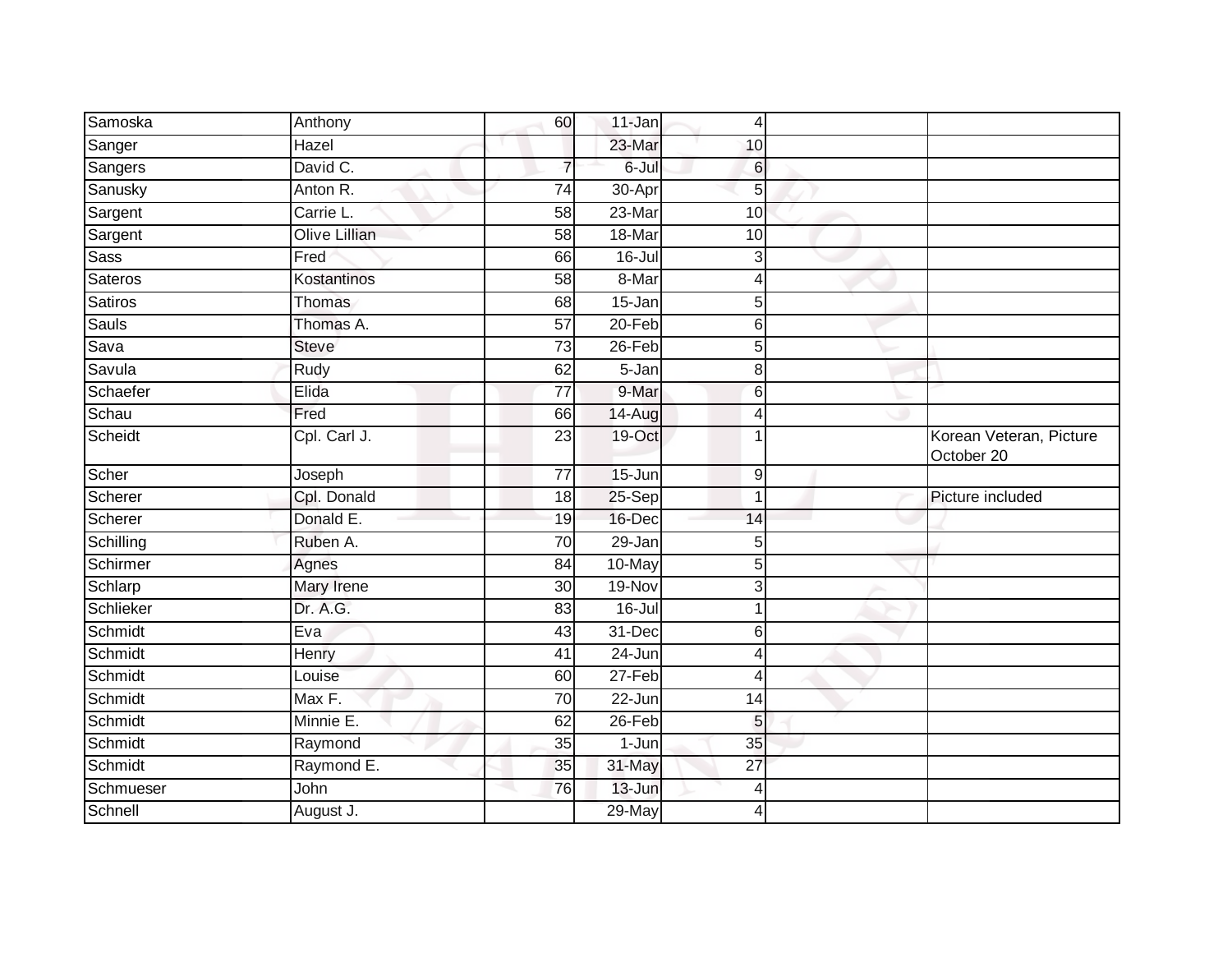| Schramm       | Phillip John   | 61              | 21-May              | 5               |                                     |
|---------------|----------------|-----------------|---------------------|-----------------|-------------------------------------|
| Schreiber     | Cindy L.       | $\overline{2}$  | 9-Jul               | 4               |                                     |
| Schreiber     | Emil C.        | 66              | $2-Jan$             | 3               |                                     |
| Schricker     | George William | $\overline{72}$ | 18-Jun              | 3               |                                     |
| SchritchField | Virgil R.      | $\overline{51}$ | 6-Apr               | $\overline{4}$  |                                     |
| Schroeder     | Charles        | 62              | 16-Dec              | 14              |                                     |
| Schroeder     | Mary E.        | 82              | 4-Apr               | 4               |                                     |
| Schroeder     | Peter          | 87              | $20 -$ Apr          | 6               |                                     |
| Schroeter     | Albert         | 67              | $16$ -Jul           | 3               |                                     |
| Schroeter     | Johanna        | 83              | 24-Sep              | 5               |                                     |
| Schuljak      | Catherine      | $\overline{37}$ | 2-May               | 8               |                                     |
| Schultz       | Emma J.        | 75              | 7-Jun               | 4               |                                     |
| Schultz       | Grace          | 57              | 30-Apr              | 5               |                                     |
| Schultz       | Graxe          | 57              | 1-May               | 20              |                                     |
| Schultz       | Henry A.       | 49              | 25-Feb              | 6               |                                     |
| Schultz       | Jeannie M.     | 57              | $7 - Jan$           | 8               |                                     |
| Schumacher    | Mary           | $\overline{87}$ | 15-Feb              | 6               |                                     |
| Schumacher    | Mary           | 87              | 14-Feb              | 4               |                                     |
| Schuster      | Edna           | 40              | 27-May              | 6               |                                     |
| Schuster      | Pfc. Eugene A. | 20              | $24$ -Oct           | $\overline{20}$ | Korean Veteran, Picture<br>included |
| Schuster      | Pfc. Eugene A. | 19              | $\overline{3}$ -Apr | 1               | Korean Veteran                      |
| Schutz        | <b>Barabra</b> | 74              | $31 -$ Jul          | 3               |                                     |
| Schutz        | Lillian        | 56              | $30 -$ Jul          | 6               |                                     |
| Schwandt      | Albert         | 54              | 15-Mar              | $\overline{4}$  |                                     |
| Schwant       | William        | 69              | 14-Aug              | 4               |                                     |
| Schwarz       | Alvera A.      | 38              | 5-Mar               | 8               |                                     |
| Schweitzer    | Joseph         | 68              | 15-May              | 15              |                                     |
| Scofield      | Elmer "Scotty" |                 | $17 -$ Jul          | 3               |                                     |
| Scrbacic      | Frances        | 66              | 22-Oct              | 3               |                                     |
| Scrbacic      | Frank          | 40              | 13-May              | 6               |                                     |
| Seberger Sr.  | Fred           | 58              | 11-Apr              | 6               |                                     |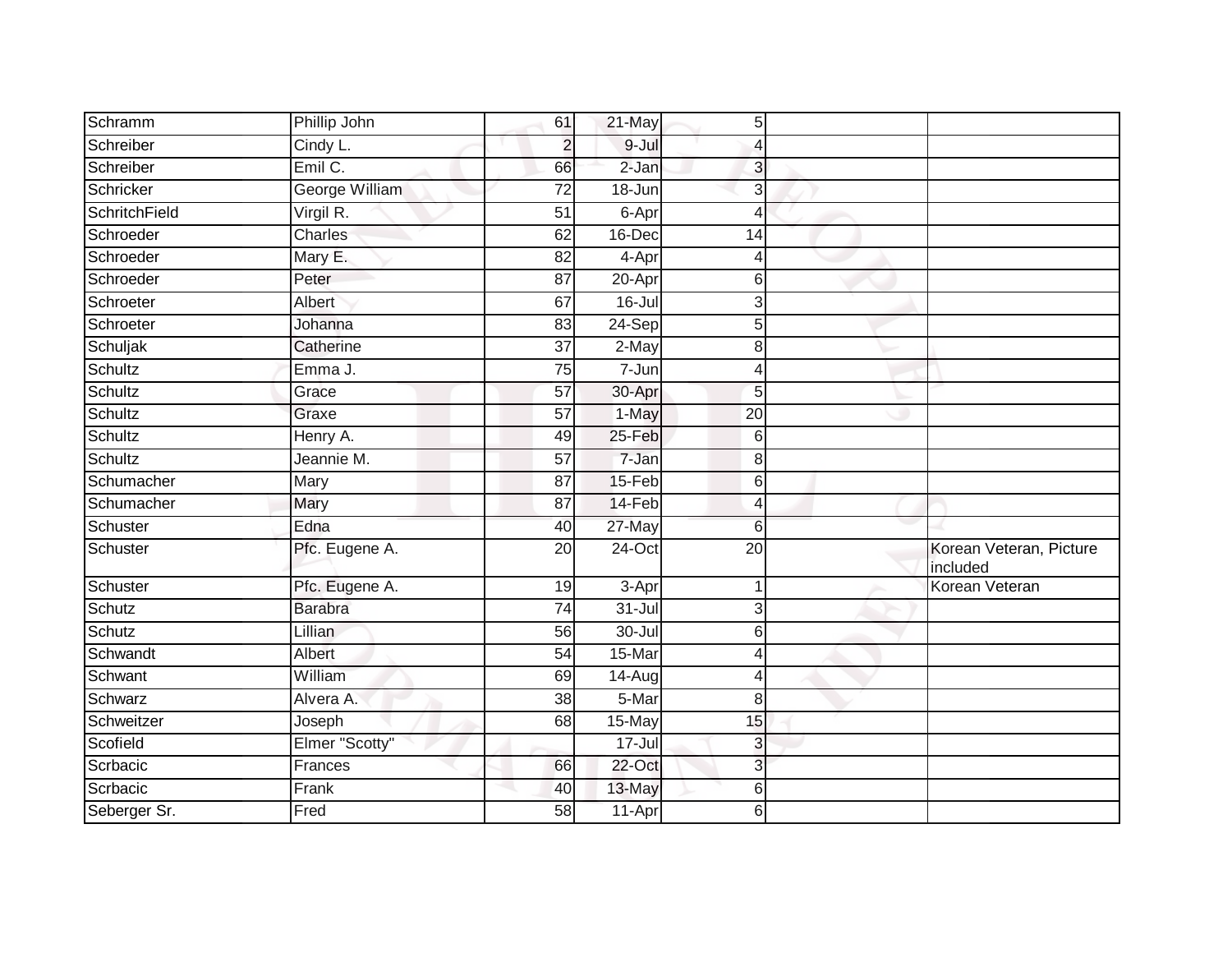| Seehausen  | Henry                |                 | 19-Aug     | 4               |  |
|------------|----------------------|-----------------|------------|-----------------|--|
| Seglin     | Max                  | 79              | $31 -$ Jul | 3               |  |
| Seifrig    | Dorothy              | $\overline{22}$ | 21-Dec     | 36              |  |
| Senchak    | George               |                 | 26-Dec     |                 |  |
| Sende      | Evdocia              | $\overline{57}$ | $1 - Jun$  | $\overline{35}$ |  |
| Serberger  | Fred, Sr.            | 58              | 12-Apr     | 4               |  |
| Serbon     | Peter                | $\overline{70}$ | 6-Feb      | 4               |  |
| Sertic     | Paul                 | 59              | $23-Mar$   | 10              |  |
| Shade      | William C.           | $\overline{73}$ | $13-Aug$   | 11              |  |
| Shahan     | John                 | $\overline{75}$ | 15-Mar     | 4               |  |
| Shankula   | Jacob W.             | 47              | 5-Nov      | $\overline{2}$  |  |
| Shapiro    | Sam                  | 80              | 11-Nov     | 20              |  |
| Shaw       | <b>Clara Belle</b>   | 59              | 14-Oct     | 10              |  |
| Shelton    | James                | 64              | $11-Oct$   | 10              |  |
| Sheppard   | Anthony              | 52              | 5-Mar      | 8               |  |
| Sherman    | <b>Charles Henry</b> | 70              | 25-May     | $\,8\,$         |  |
| Shewmaker  | H. Paul              | 45              | $5 - Jan$  | $\,8\,$         |  |
| Shine      | Frank J.             | 83              | 8-Oct      | 3               |  |
| Shoemaker  | Merle                | 60              | $1-Aug$    | 10              |  |
| Shortridge | <b>Misha</b>         | 76              | $22 - Aug$ | 4               |  |
| Shortsleve | Mary                 | 78              | 4-Jan      | 3               |  |
| Shroka     | Gertrude             |                 | 1-Oct      | 5               |  |
| Shropshire | William C.           | 65              | 7-Dec      | 35              |  |
| Siatta     | Margaret             | 82              | $28 - Oct$ | 10              |  |
| Siebert    | Mathilda             | 58              | 12-Nov     | 11              |  |
| Sifkovich  | Katrina              | 75              | 24-Jun     | $\overline{4}$  |  |
| Sikma      | Donald               | $\overline{24}$ | 5-Mar      | 14              |  |
| Sikora     | Johana P.            | 83              | $16$ -Jul  | 3               |  |
| Silling    | John                 | 69              | 3-May      | 4               |  |
| Simbalmos  | Steve                | 62              | $2-Aug$    | 3               |  |
| Simon      | Anna                 | 80              | 9-Nov      | 30              |  |
| Simpson    | Lochiel W. (Lochy)   | $\overline{76}$ | 9-Nov      | $\mathbf 1$     |  |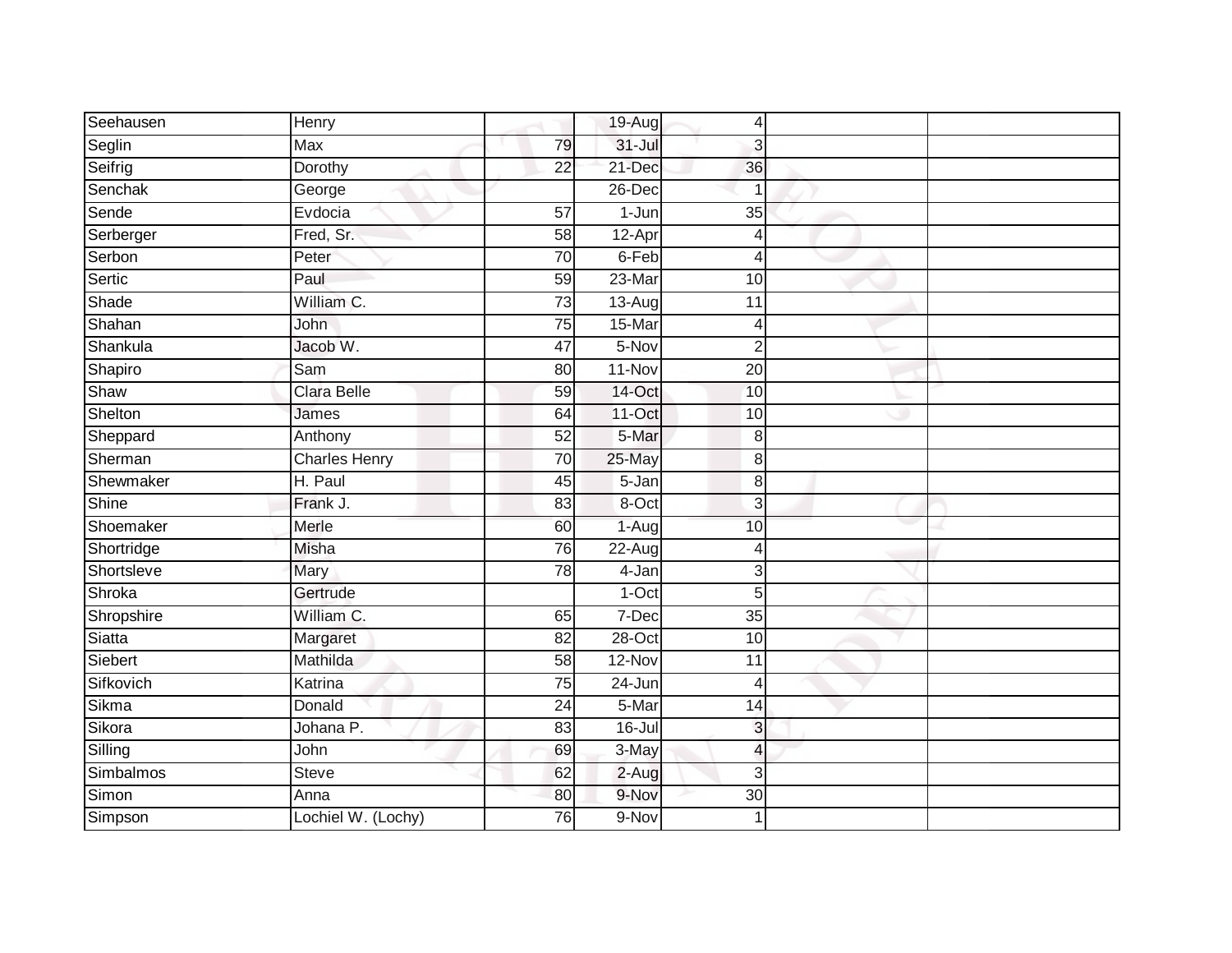| <b>Sims</b>  | Mary F.               | 64              | 6-Jul      | $6 \,$           |  |
|--------------|-----------------------|-----------------|------------|------------------|--|
| Sinal        | John                  | 58              | $13 - Jun$ | $\overline{4}$   |  |
| Singer       | Harry L.              | 76              | 23-Sep     | 4                |  |
| Sink         | Harry J.              | 41              | 4-Feb      | 4                |  |
| Sispovich    | Katrina               | $\overline{75}$ | 22-Jun     | $\overline{14}$  |  |
| Skalski      | Stephen               | 53              | $20 - Feb$ | $6 \overline{6}$ |  |
| Skarbek      | Sarah                 | $\overline{55}$ | $2-Feb$    | 8                |  |
| Skawinski    | Sophie                | 75              | 12-Apr     | 4                |  |
| <b>Skiba</b> | Peter                 | 75              | 5-Nov      | $\overline{c}$   |  |
| Skwiertz     | Tony                  | 58              | 30-Dec     | 6                |  |
| Slager       | Peter, Sr.            | 83              | $2-Jan$    | 3                |  |
| Slamkowski   | Leon                  | 66              | 3-Jun      | 4                |  |
| Slamkowski   | Thomas                | 60              | 8-Jul      | 8                |  |
| Slavick      | Dave                  | 57              | $25 -$ Jul | $\overline{4}$   |  |
| Sliger       | <b>Mary Katherine</b> | 93              | 28-Jan     | $\,6$            |  |
| Slussar      | Dolph                 | 60              | 11-Feb     | 4                |  |
| Sluzewski    | Stephen               | 62              | $21$ -May  | 5                |  |
| Smallman     | Issac F.              | 68              | 5-Oct      | 4                |  |
| Smiley       | Edward, Sr.           | 67              | 19-Jul     | 3                |  |
| Smith        | Anna                  |                 | $21-Oct$   | 10               |  |
| Smith        | Eugenia Maude         | 44              | $29 - Jan$ | 5                |  |
| Smith        | Minta J.              | $\overline{70}$ | 30-Dec     | 6                |  |
| Smith        | Oakie J.              | 68              | $28 - Dec$ | 26               |  |
| Smith        | Simeon G.             | 84              | $2-Jan$    | 3                |  |
| Smith        | Thomas A.             | 65              | $12-Aug$   | 10               |  |
| Smith        | Verna                 | 29              | $7-Oct$    | 10               |  |
| Smith        | William R.            | 44              | 7-May      | 5                |  |
| Smogolecki   | Stanislaw             | 86              | 16-Dec     | 14               |  |
| Smolen       | Thomas                | 62              | $24 -$ Jul | 3                |  |
| Smolich      | Michael               | 69              | 12-Apr     | 4                |  |
| Smolinski    | Elizabeth             | 62              | 14-May     | 5                |  |
| Smutniak     | John SR.              | $\overline{58}$ | 28-Sep     | 6                |  |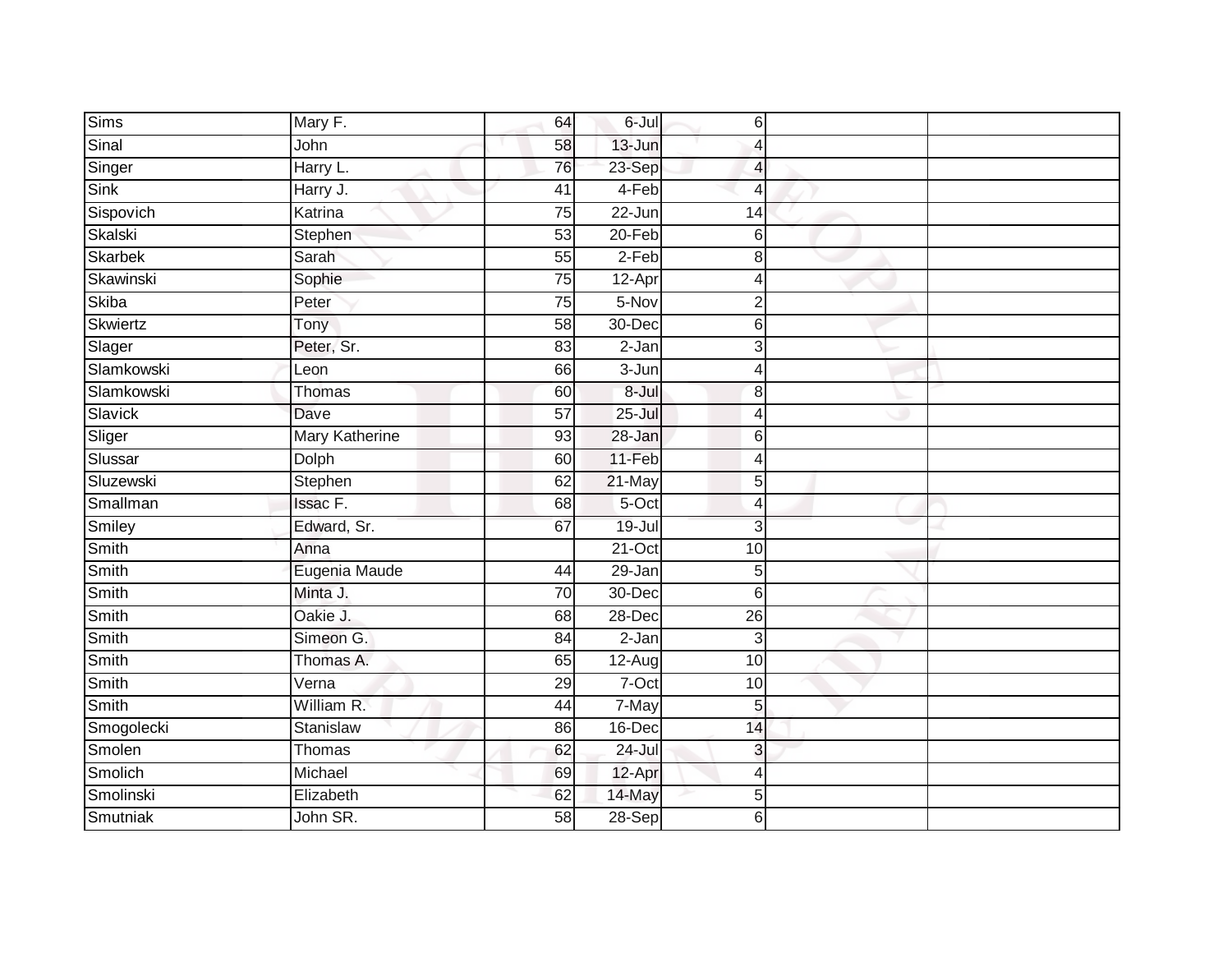| Snowe        | Veronica        | 64              | 23-Sep     | 4               |  |
|--------------|-----------------|-----------------|------------|-----------------|--|
| Snyder       | Nick C.         | 70              | 20-Dec     | 19              |  |
| Snydes       | Edna            |                 | 5-Feb      | 4               |  |
| Sobieske     | Harry F.        | 48              | 26-Feb     | 5               |  |
| Soelker      | Anna M.         | $\overline{87}$ | $19 - Jan$ | 6               |  |
| Soelker      | Anna M.         | 87              | 18-Jan     | $\overline{4}$  |  |
| Soiligan     | Michael         | 59              | $22-Mar$   | $\overline{4}$  |  |
| Solady       | Susanna         | 71              | $25$ -Oct  | $\overline{2}$  |  |
| Soley        | George          | 45              | $6 - Aug$  | $5\overline{)}$ |  |
| Sollors      | Phoebe          | 73              | 3-Jun      | $\overline{4}$  |  |
| Soltwedel    | John            | 85              | 12-Mar     | 3               |  |
| Solyom       | Elizabeth       | 82              | 25-Nov     | $6 \,$          |  |
| Sommers      | William F.      | 62              | $17 -$ Jul | 3               |  |
| Sopata       | Catherine       | 74              | $31 -$ Jul | 3               |  |
| Soria        | Carole E.       | $\overline{24}$ | 6-Aug      | 5               |  |
| Soteros      | Tom             | 68              | 16-Jan     | $\overline{4}$  |  |
| Sowa         | <b>Ben</b>      | 50              | 24-Jun     | $\overline{4}$  |  |
| Sowa         | Michael         | 75              | 16-Feb     | $\bf{8}$        |  |
| Spanier      | John            | 91              | 30-Dec     | $6\phantom{1}6$ |  |
| Spanjol      | <b>Nicholas</b> | 46              | $24$ -May  | 8               |  |
| Sparber      | Sarah           | $\overline{70}$ | $30$ -Oct  | $6 \,$          |  |
| Spear        | John Thomas     | 78              | 9-Mar      | 40              |  |
| Spieler      | Rose            | 86              | 18-Nov     | 10              |  |
| Spilewski    | Edward          | 40              | 5-Jun      | 21              |  |
| Sprague      | Maude           | 81              | 25-May     | 8               |  |
| Spudich      | Michael         | 64              | 17-Jun     | 12              |  |
| Spurrier     | LaVarie         | 81              | $25$ -Oct  | $\mathbf 2$     |  |
| Stachura     | <b>Stella</b>   | 57              | 23-Jan     | $\overline{a}$  |  |
| Stahl        | Luke            | 39              | 7-Nov      | 3               |  |
| Stallbohm    | Ada             |                 | 8-Aug      | 10              |  |
| Stankovich   | Joseph, Sr.     | 54              | 26-Feb     | 5               |  |
| <b>Stark</b> | Elizabeth       | $\overline{73}$ | $30 -$ Jul | 6               |  |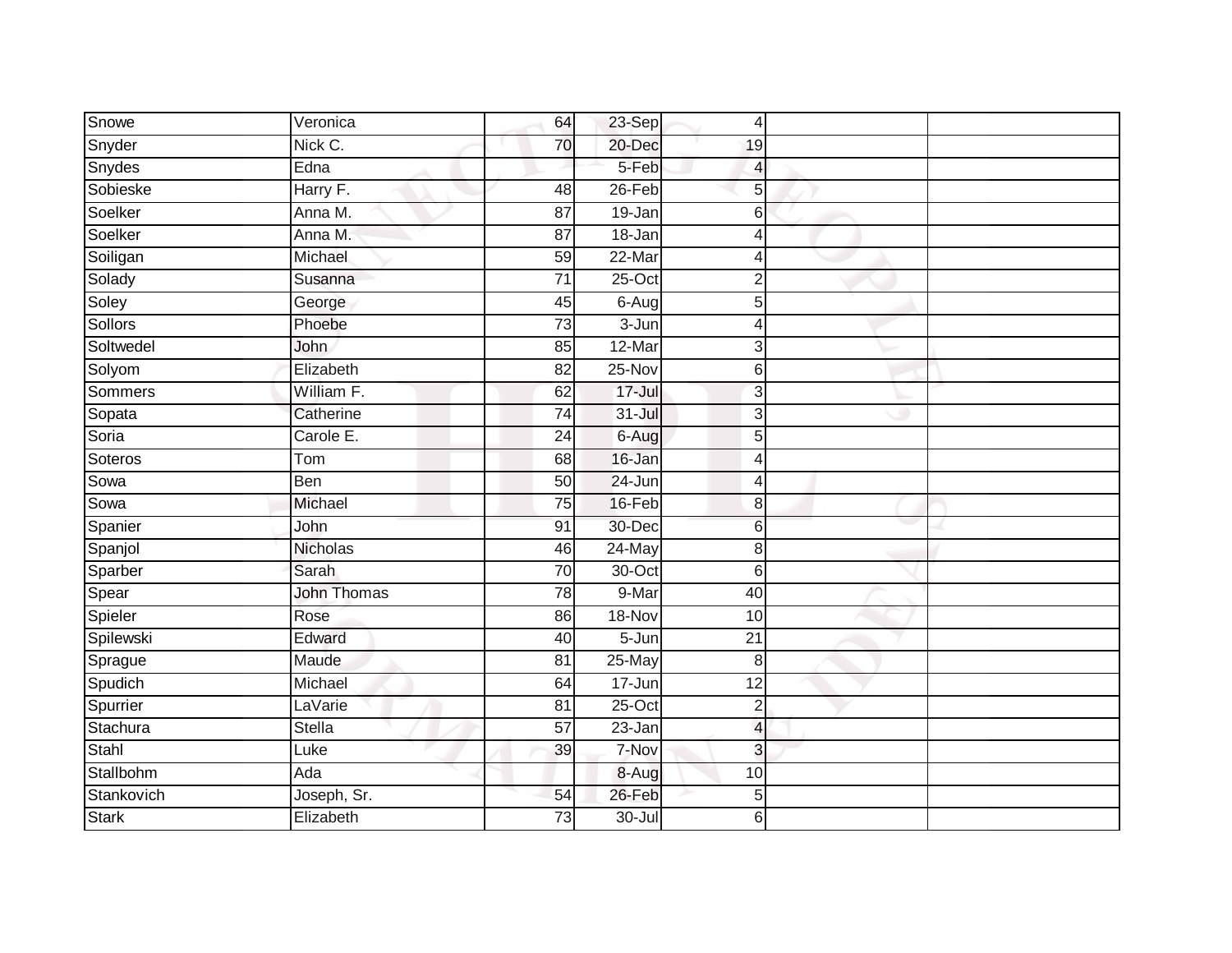| Startup        | Jermone F., Sr | 67              | 29-Aug     | 8               |      |  |
|----------------|----------------|-----------------|------------|-----------------|------|--|
| <b>Stech</b>   | Emmette M.     | 54              | 16-Jul     | 3               |      |  |
| Steeb          | Daniel         | 75              | 24-Jun     | 4               |      |  |
| Steecth        | Charles        | 62              | $10-Aug$   | 8               |      |  |
| <b>Steffel</b> | Mary H.        | $\overline{70}$ | 30-Dec     | 6               |      |  |
| Steif          | Anton          | 67              | $3 - Jun$  | 4               |      |  |
| Stemp          | Florence C.    | 32              | 10-Jul     |                 |      |  |
| Stengel        | Gary           | 20 mons         | $31 -$ Jul | 3               |      |  |
| Stephanson     | Rose           | 73              | 19-Jun     | 10              |      |  |
| Stepich        | John           | 67              | 7-Feb      | $\overline{3}$  |      |  |
| Stern          | Lena           | 74              | 11-Nov     | 20              |      |  |
| Stevens        | Jennie E.      | 73              | 23-Nov     | 10              |      |  |
| <b>Stevens</b> | Joe            | 61              | 4-Nov      | $\overline{2}$  |      |  |
| <b>Stewart</b> | Charles W.     | 45              | 13-Dec     |                 |      |  |
| <b>Stice</b>   | Mary           | 40              | 15-Feb     | 6               |      |  |
| Stillwel       | Elizabeth J.   | 35              | 9-Jul      | 4               |      |  |
| Stinson        | Mae E.         | $\overline{55}$ | 20-Mar     | Δ               |      |  |
| Stofcik        | Paul J.        | 41              | 22-Feb     | 4               |      |  |
| Stoia          | Octovian       | 57              | 18-Mar     | 10              |      |  |
| Stoll          | Norman Charles | 60              | $22-Oct$   | 3               |      |  |
| Stone          | James R.       | 26              | 16-Mar     | 10              |      |  |
| Strickland     | Frank          | $\overline{84}$ | $7 - Aug$  | 9               |      |  |
| Strodtbeck     | Lettie B.      | 69              | 29-Jun     |                 |      |  |
| <b>Strom</b>   | August         | 92              | 2-Jan      | 3               |      |  |
| Strug          | Minnie         | 39              | 9-May      | 8               |      |  |
| Struzas        | Steven         | 55              | 5-Mar      | 8 <sup>1</sup>  |      |  |
| Strzelecki     | Henry T.       | 23              | 6-Dec      | $\overline{31}$ | cpl. |  |
| Strzempka      | Anthony        | 64              | 25-Oct     | $\overline{2}$  |      |  |
| Studling       | <b>Stanley</b> | 63              | 17-Apr     | $\overline{4}$  |      |  |
| Stumpf         | Catherine A.   | 51              | 21-Aug     | 6               |      |  |
| Suchak         | John           | 60              | 27-Feb     | Δ               |      |  |
| Suchovsky      | Mrs Cleo       | 27              | $27$ -May  | $\overline{2}$  |      |  |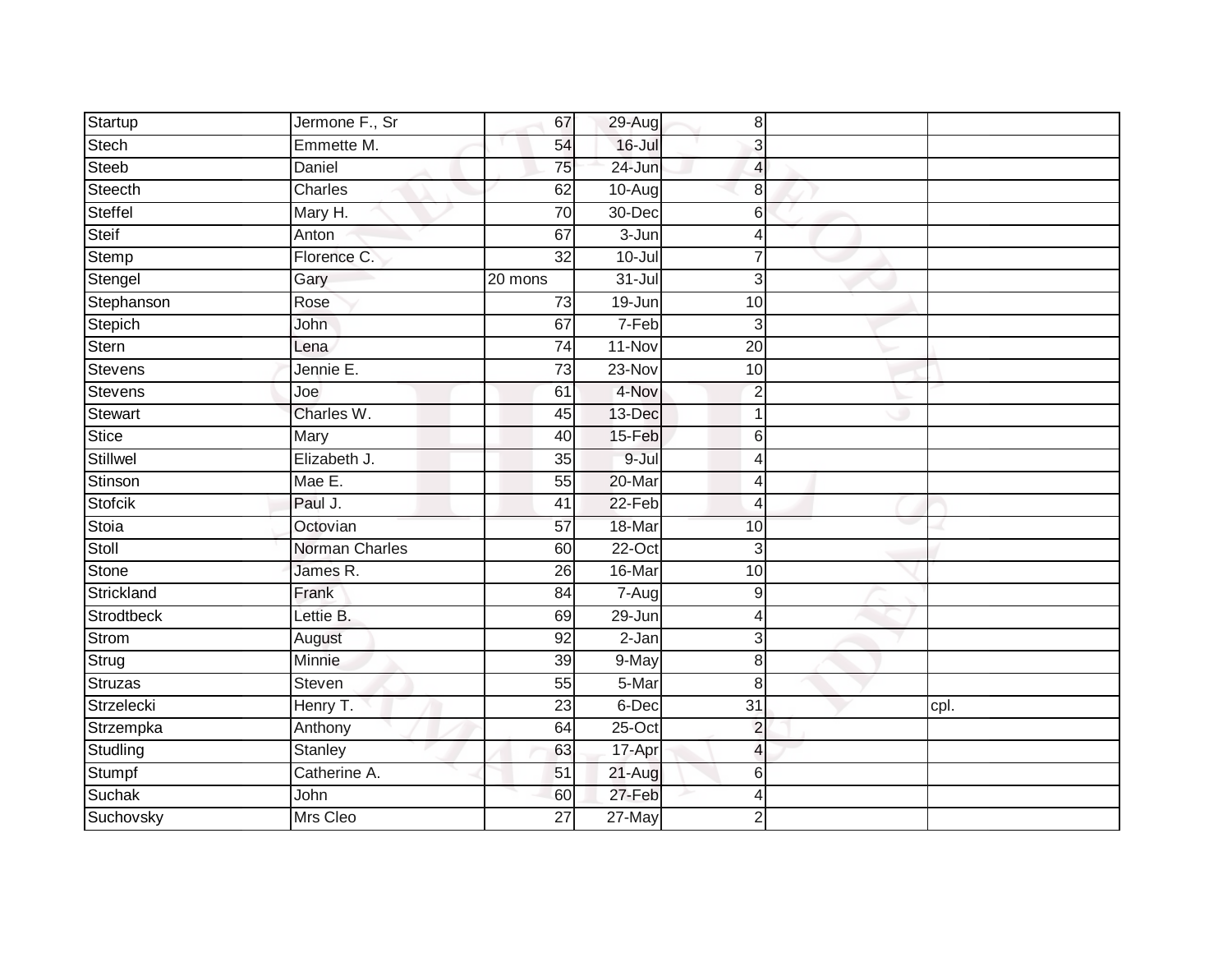| Sumislawski | Michael            | 66              | 17-Jan     | 3               |  |
|-------------|--------------------|-----------------|------------|-----------------|--|
| Summers     | Jesse              | 77              | 7-Jun      | $\overline{4}$  |  |
| Surdez      | Edith              | 59              | 6-Dec      | 31              |  |
| Surojak     | Paul               | 66              | 11-Jan     | $\overline{4}$  |  |
| Suroviak    | George             |                 | $24 -$ Jul | 3               |  |
| Surprise    | $\overline{C}$ ass | 64              | $21 - Nov$ | 8               |  |
| Susic       | Jennie             | 45              | 15-Nov     | $\overline{31}$ |  |
| Sutter      | Robert M.          | 51              | $7 - Jun$  | 25              |  |
| Sutton      | Rose               | 71              | 3-May      | $\overline{4}$  |  |
| Svenningsen | Neil               | $\overline{58}$ | 28-Dec     | $\overline{26}$ |  |
| Swalek      | John               | 63              | 12-Jun     | 3               |  |
| Swan        | Amadore            | 76              | 6-Feb      | $\overline{4}$  |  |
| Swanson     | Margaret K.        | 61              | 31-Dec     | $6\phantom{1}6$ |  |
| Sweet       | Jake O.            | 51              | 26-Jan     | 8               |  |
| Sypult      | Ernest P.          | 68              | 7-Oct      | 10              |  |
| Szabo       | Paul               | 83              | 19-Feb     | 4               |  |
| Szafasz     | Joesph             | $\overline{33}$ | 9-Apr      | 5               |  |
| Szinchar    | Anna               | 55              | 26-Oct     | 8               |  |
| Szot        | Steve V.           | 49              | 2-Sep      | $\overline{4}$  |  |
| Szymoniak   | Agnes              | 55              | 16-May     | 14              |  |
| Szymplinski | Jacob              | 75              | $18 - Jan$ | $\overline{4}$  |  |
| Tabalski    | Mary               | 70              | $31 -$ Jul | $\overline{18}$ |  |
| Talabaj     | Paul               | 73              | $25 - Jun$ | $\overline{4}$  |  |
| Tamburso    | Dorothy            | $\overline{54}$ | $22 -$ Jul | $\overline{4}$  |  |
| Tampa       | Katherine          | 62              | 25-Mar     | $\overline{4}$  |  |
| Tara        | George             | 72              | 18-Jun     | 3               |  |
| Tari        | Alexander          | 64              | 5-Mar      | $\bf 8$         |  |
| Tarnowski   | Frank              | 67              | 18-Jun     | 3               |  |
| Taylor      | Dr. John A.        | 70              | 11-Jun     | $\overline{4}$  |  |
| Taylor      | Ida                | 51              | 14-Oct     | 10              |  |
| Tchalo      | Leon D.            | 60              | 14-May     | 5               |  |
| Teagarden   | Nina Belle         | 49              | $26 - Aug$ | 10              |  |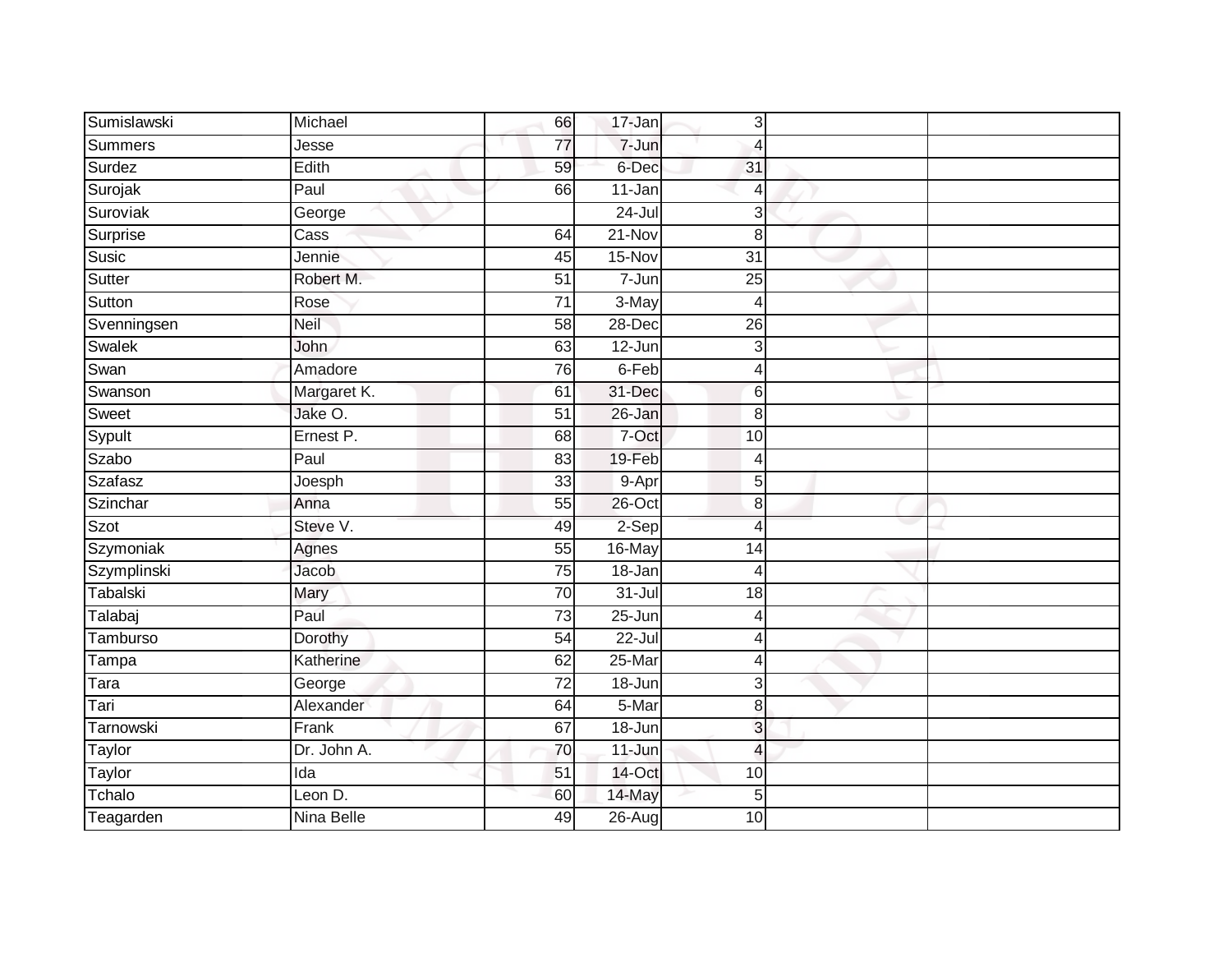| Tegtmeier       | Dora                  | 85              | 9-Mar      | 40              |                  |
|-----------------|-----------------------|-----------------|------------|-----------------|------------------|
| <b>Terket</b>   | Flore (Louis)         | 55              | 13-Dec     | 41              |                  |
| Terre           | Mayta C.              | 65              | 18-Feb     | $\overline{4}$  |                  |
| <b>Tetzlaff</b> | Edward                | 65              | 6-Sep      | $\overline{4}$  |                  |
| <b>Tewes</b>    | Joseph                | 64              | 8-Nov      | $\overline{2}$  |                  |
| <b>Theis</b>    | Lena                  | 79              | 25-Apr     | 39              |                  |
| Thellmann       | Martha                | 25              | 19-Mar     | 5               |                  |
| Thiel           | Johm H.               | 72              | 16-Aug     | 26              |                  |
| Thomas          | 2nd Lt. Robert J.     | 23              | 9-Nov      | 30              | Korean Veteran   |
| Thomas          | Harold E.             | 49              | 5-Mar      | $\overline{14}$ | Hyde             |
| Thomas          | Robert J.             | 22              | 18-Nov     | 10              |                  |
| Thomas          | Vernie                | 44              | 22-Mar     | $\overline{4}$  |                  |
| Thompson        | <b>Grace Adelaide</b> | 69              | 18-Jan     | $\overline{4}$  |                  |
| Thompson        | Luther                | 35              | 12-Jan     | 6               |                  |
| Thomson         | Anah L.               | 62              | $12-Feb$   | 5               |                  |
| Thornburg       | Diane                 | 16              | 2-Apr      | -1              |                  |
| Thornton        | Raymond Earl, Sr.     | $\overline{71}$ | 14-Jan     | 8               |                  |
| <b>Tibbits</b>  | Edward                | 3               | 24-Oct     | 1               | Picture included |
| <b>Tiemens</b>  | Anje                  | 70              | $26$ -Aug  | 10              |                  |
| Tilton          | Effie L.              | 85              | $12 -$ Jul | 3               |                  |
| Timm            | Dr.Harry E. L.        | 60              | $4-Dec$    | $\overline{27}$ |                  |
| Tinkley         | Julia                 |                 | 13-May     | 6               |                  |
| Titu            | Mary (Sitz)           | 66              | $15 - Jan$ | 5               |                  |
| Tlau            | Augusta               | 85              | $2-Jul$    | 4               |                  |
| <b>Tobias</b>   | James E.              | 61              | $9-Aug$    | $\overline{4}$  |                  |
| Tocco           | Rose (Glob)           | 45              | 16-Dec     | 14              |                  |
| Todd            | Harley                | $\overline{37}$ | 17-Sep     | 1               |                  |
| Todd            | <b>Robert Charles</b> | 14              | 26-Jul     | 22              |                  |
| <b>Toleikis</b> | Stanley J.            | 62              | 3-Apr      | $\overline{7}$  |                  |
| Tolf            | Charles G.            |                 | 16-Apr     | $\overline{4}$  |                  |
| <b>Tolles</b>   | Roy                   | 57              | 1-Oct      | 5               |                  |
| Tomko           | George, Sr.           | 62              | $23 -$ Jul | $\overline{14}$ |                  |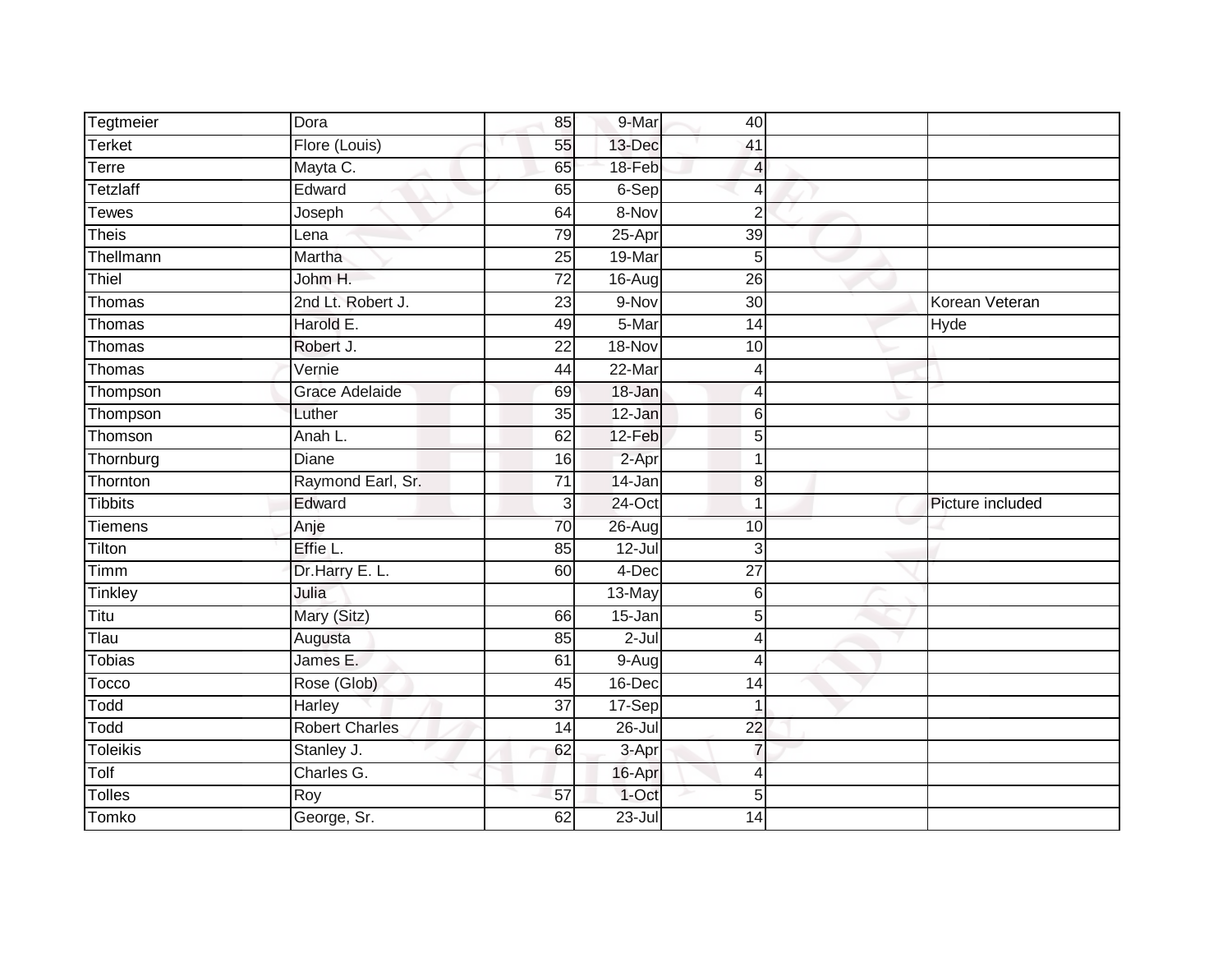| Tomko        | Paul                  | 76              | $25 - Jun$ | 4               |  |
|--------------|-----------------------|-----------------|------------|-----------------|--|
| Ton          | John                  |                 | 25-Apr     | 39              |  |
| Toney        | Nellie Jane           | 80              | $22 -$ Jul | 4               |  |
| Toren        | Emma                  | 69              | 13-Sep     | $\overline{4}$  |  |
| Torony       |                       | Infant          | $1-Nov$    | $\mathbf{3}$    |  |
| Toth         | Esther                | 81              | 27-Dec     | $\overline{2}$  |  |
| Towell       | <b>Andrew Lindsey</b> | $\overline{17}$ | 19-Jun     | 18              |  |
| Townsley     | Rosa Ann Julian       | 79              | $11-Feb$   | $\overline{4}$  |  |
| Trabalski    | Mary                  | $\overline{70}$ | $31 -$ Jul | 3               |  |
| Traeger      | Charles E.            | 82              | 16-May     | 14              |  |
| Traeger      | Frank L.              | 60              | 9-Dec      | 10              |  |
| Treece       | Robert                | 4               | $29-Aug$   | 1               |  |
| Trembczynski | Frank                 | 57              | 24-Sep     | 5               |  |
| Trinosky     | Nada                  | 39              | 15-Oct     | 4               |  |
| Trump        | Alice                 | 91              | 12-Nov     | 11              |  |
| Tryka        | Frances               | 48              | 19-Feb     | $\overline{4}$  |  |
| Tucker       | John                  | 83              | 19-Jan     | 6               |  |
| Tucker       | Minnie                | 68              | $2-Jan$    | 3               |  |
| Tumlin       | Thomas A.             | 25              | 13-May     | $6\phantom{1}6$ |  |
| Turner       | Faye                  | 59              | $22 - Jun$ | $\overline{14}$ |  |
| Turubiates   | Frances               | $\overline{36}$ | $28 - Aug$ | 4               |  |
| Tuthill      | William               | 73              | 16-Apr     | $\overline{4}$  |  |
| Twining      | Wilson L.             | 35              | $25-Oct$   | 1               |  |
| Uhrin        | Stephen               | 61              | 7-Mar      | 28              |  |
| Ulm          | Edward                | 39              | 25-Nov     | 6               |  |
| Umbach       | Louis A.              | 49              | 7-Sep      | 1               |  |
| Urban        | Julius                | 56              | 3-May      | $\overline{4}$  |  |
| Vagian       | Theodore              | 81              | 25-Mar     | $\overline{4}$  |  |
| Valdez       | Angela                | 56              | 21-Oct     | 10              |  |
| Valdez       | Elias                 | 41              | 2-Oct      | 6               |  |
| Valko        | John                  | 37              | 9-May      | 8               |  |
| Valuch       | George                | $\overline{73}$ | $27 -$ Jul | 4               |  |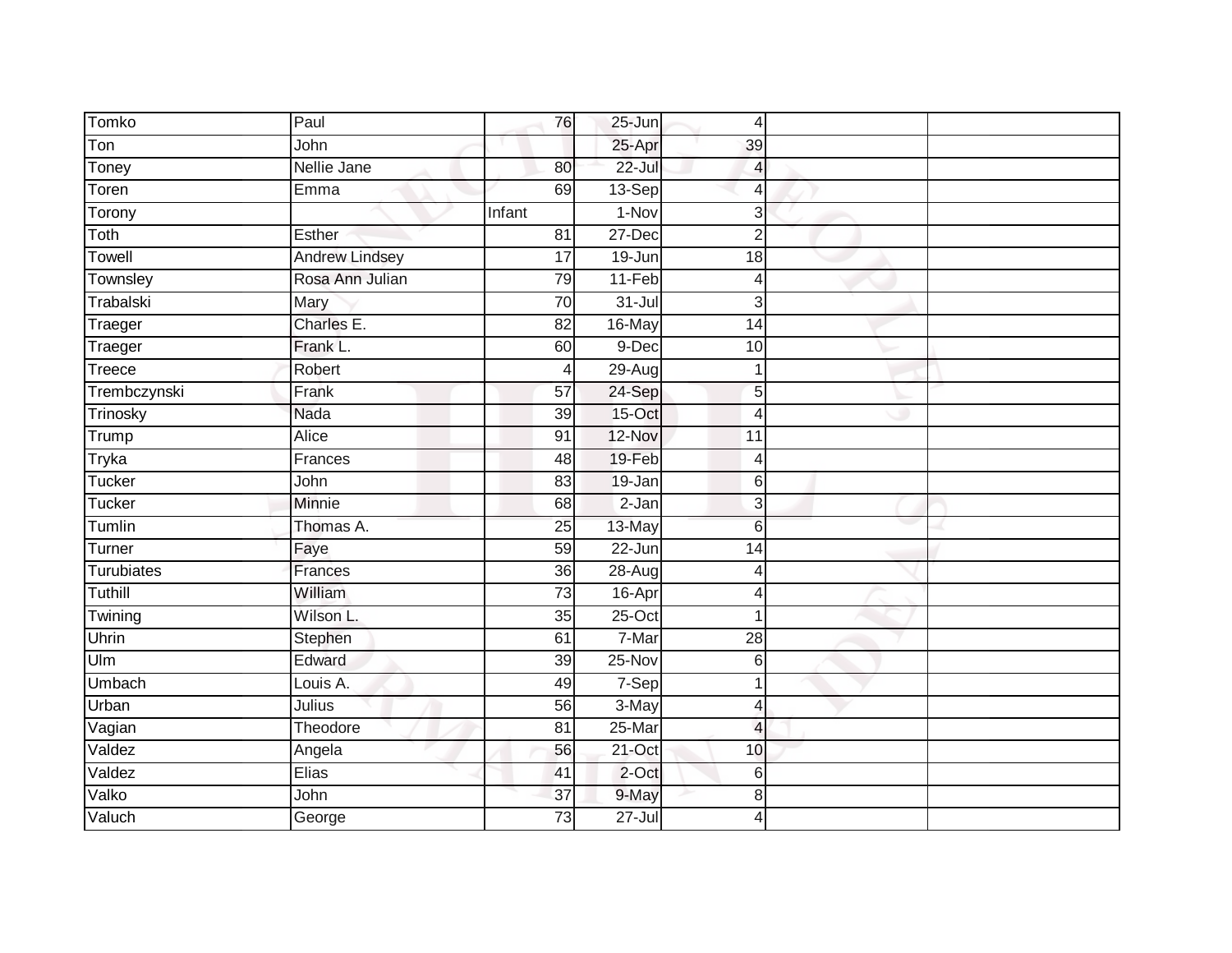| Van Alstine    | Elton            | 52              | 28-Feb          | 10                       |            |
|----------------|------------------|-----------------|-----------------|--------------------------|------------|
| Van Der AA     | Harry T.L.       | 56              | 27-May          | 6                        |            |
| Van Dyk        | Mrs. Martin J.   | $\overline{71}$ | 27-Mar          | $\overline{\mathcal{L}}$ |            |
| Van Dyke       | Dr. Martin       | 59              | 5-Nov           | $\overline{2}$           |            |
| Van Gorp       | Rosa Belle       | 64              | $2-Nov$         | 8                        |            |
| Vander Heyden  | Anton            | $\overline{74}$ | 6-Mar           | 14                       |            |
| Vander Woude   | Henrietta        | 58              | $22 -$ Jul      | 4                        |            |
| Vanderneidle   | Margaret F.      | 72              | 17-Aug          | 9                        |            |
| VanderVliet    | Arthur           | 78              | 6-Apr           | 4                        |            |
| VanWieren      | John             | 49              | 5-Feb           | $\overline{4}$           |            |
| Varady         | Dan              | 78              | 2-Dec           | 6                        |            |
| Varga          | Frank            | 53              | 3-Oct           | $\overline{4}$           |            |
| Vargo          | John             | $\overline{73}$ | 6-Feb           | $\overline{4}$           |            |
| Vasilik        | Anna             | $\overline{53}$ | 2-Aug           | 3                        |            |
| Vaughn         |                  | Infant          | 19-Jan          | 6                        |            |
| Vaughn         | Elkvin L.        | 75              | $1 -$ Jul       | $\overline{4}$           |            |
| Vazquez        | Lino             | 46              | $27 -$ Jul 1, 4 |                          |            |
| Veith          | Lillian I.       |                 | $11 - Jun$      | 4                        |            |
| Vela           | <b>Tibureco</b>  | 84              | 19-Sep          | $6\phantom{1}6$          |            |
| Veld           | Jennie           | 61              | 11-Sep          | 11                       |            |
| Verikios       | Wilhelmina       | 64              | $3 - Jun$       | $\overline{4}$           |            |
| Vierk          | Fred, Sr.        | $\overline{82}$ | 16-May          | $\overline{36}$          |            |
| Vieweg         | Katherine        | 67              | 15-Apr          | $\overline{46}$          |            |
| Visser         | <b>Neal</b>      | $\overline{57}$ | $13-Aug$        | $\overline{11}$          |            |
| Vitale         | Michael          |                 | 20-Jun          | 10                       |            |
| Vlahinich      | John             | 53              | $7-Feb$         | 3                        |            |
| <b>Vlassis</b> | <b>Aleck</b>     | $\overline{51}$ | $9 -$ Jul       | $\overline{4}$           |            |
| Voight         | John H.          | 23              | 14-Nov          | 37                       | Korea Pvt. |
| Volen          | <b>Rex Allen</b> | 4 months        | 30-Nov          | 8                        |            |
| Volk           | Anna             | 75              | $2-Jan$         | 3                        |            |
| Volland        | Herman F.        | 87              | 30-Nov          | 8                        |            |
| Vollmann       | Rev. Harold      | $\overline{36}$ | 5-Mar           | 8                        |            |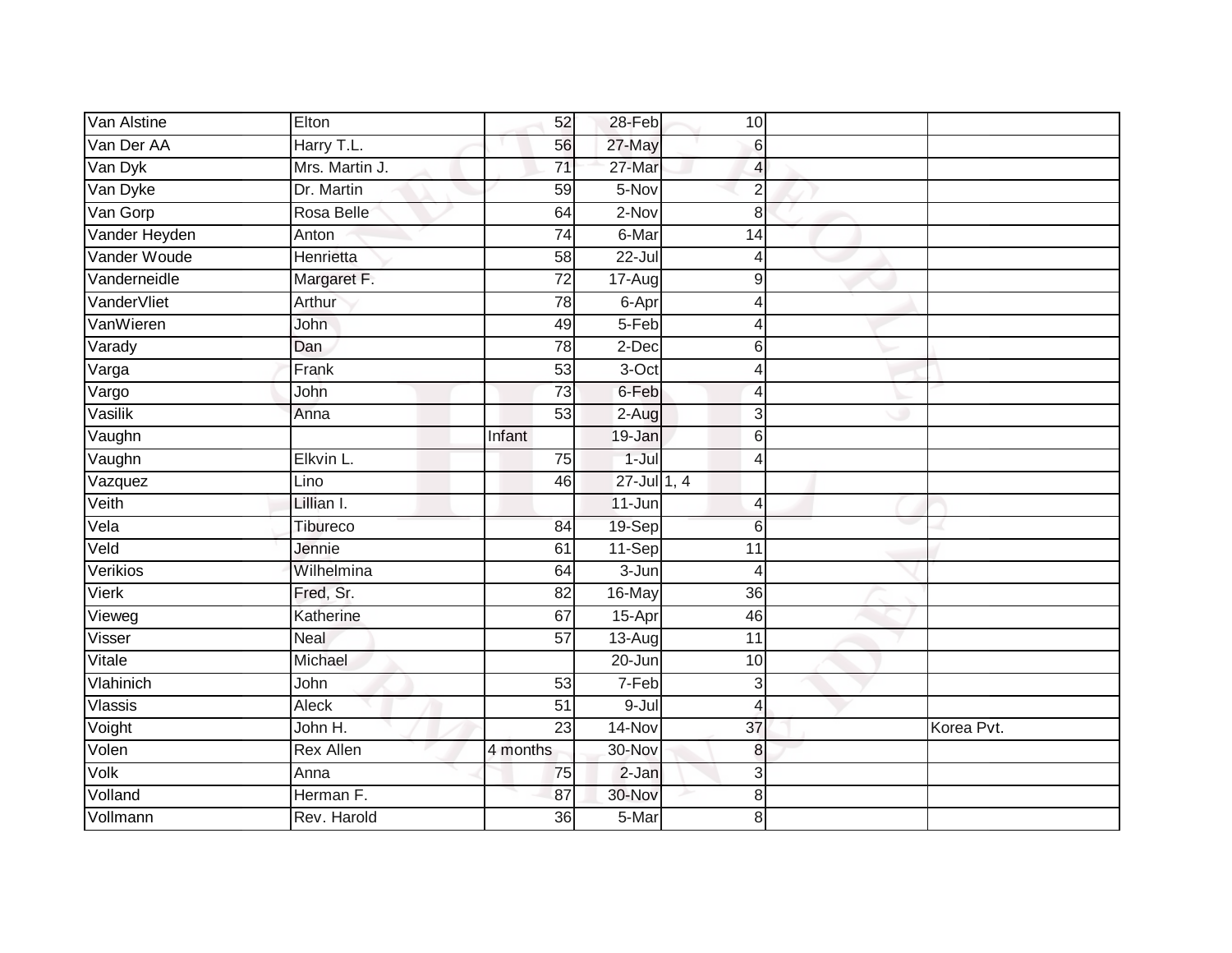| Volmer       | Gus                | 63              | 6-Dec        | 31               |  |
|--------------|--------------------|-----------------|--------------|------------------|--|
| Vonderheid   | Mary               | 73              | 29-Apr       | $\boldsymbol{9}$ |  |
| Vuchinas     | Sophie             | 61              | 7-Jan        | $\boldsymbol{8}$ |  |
| Wabilewica   | Walter             | 59              | 16-Mar       | $\overline{36}$  |  |
| Wachewicz    | Michael J.         | 54              | 30-Apr       | 5                |  |
| Wacnik       | Sophie             | 64              | $2 -$ Jul    | $\overline{4}$   |  |
| Wadas        | Martha             | 50              | 6-Feb        | 4                |  |
| Wagener      | Hazel              | 50              | 10-Jun       | $\overline{4}$   |  |
| Wagila       | Steve, Sr.         | 33              | 19-Apr       | 10               |  |
| Wagner       | John               |                 | 68 Auguist 8 | 10               |  |
| Wakefield    | Phillip R.         | 21              | 4-May        | 8                |  |
| Walczak      | Jacob              | 76              | 30-Oct       | 6                |  |
| Walker       | Ann                |                 | 29-Oct       | 3                |  |
| Walker       | Lillie M.          | $\overline{74}$ | 9-Jul        | 4                |  |
| Walker       | Mrs. J.B.          | $\overline{54}$ | 14-Jan       | 8                |  |
| Walker       | Nancy Ann          | 61              | 16-Jan       | $\overline{4}$   |  |
| Wallish      | Frrederick J.      | 33              | 12-Aug       | 10               |  |
| Walter       | Clara              | 38              | 26-Nov       | $\overline{4}$   |  |
| Waltz        | Charles            | 26              | 19-Sep       | $6\phantom{1}6$  |  |
| Walxzak      | Jacob              | $\overline{77}$ | $29$ -Oct    | 1                |  |
| Wann         | Dr. Frank H.       | 84              | 13-Aug       | $\overline{11}$  |  |
| Wann         | Frank              | $\overline{84}$ | $14-Aug$     | $\overline{18}$  |  |
| Wargo        | Mary               | 76              | $1-Feb$      | $\overline{4}$   |  |
| Warner       | Samuel H.          | $\overline{75}$ | 14-Sep       | 4                |  |
| Warren       | Clarence R.        | 48              | $29-Aug$     | 8                |  |
| Wasilewicz   | Walter             | 59              | 15-Mar       | 4                |  |
| <b>Watts</b> | Walter K.          | $\overline{26}$ | 28-Jun       | $\overline{4}$   |  |
| Waupsh       | Paul               | one day         | 17-Apr       | $\overline{4}$   |  |
| Weaver       | Carrie             | 88              | 14-Jan       | 8                |  |
| Weaver       | Claude Earl        |                 | $27 -$ Jul   | $\overline{4}$   |  |
| Weber        | <b>Grace Pearl</b> | $\overline{71}$ | 26-Oct       | 8                |  |
| Weber        | John C.            | 53              | $2-Apr$      |                  |  |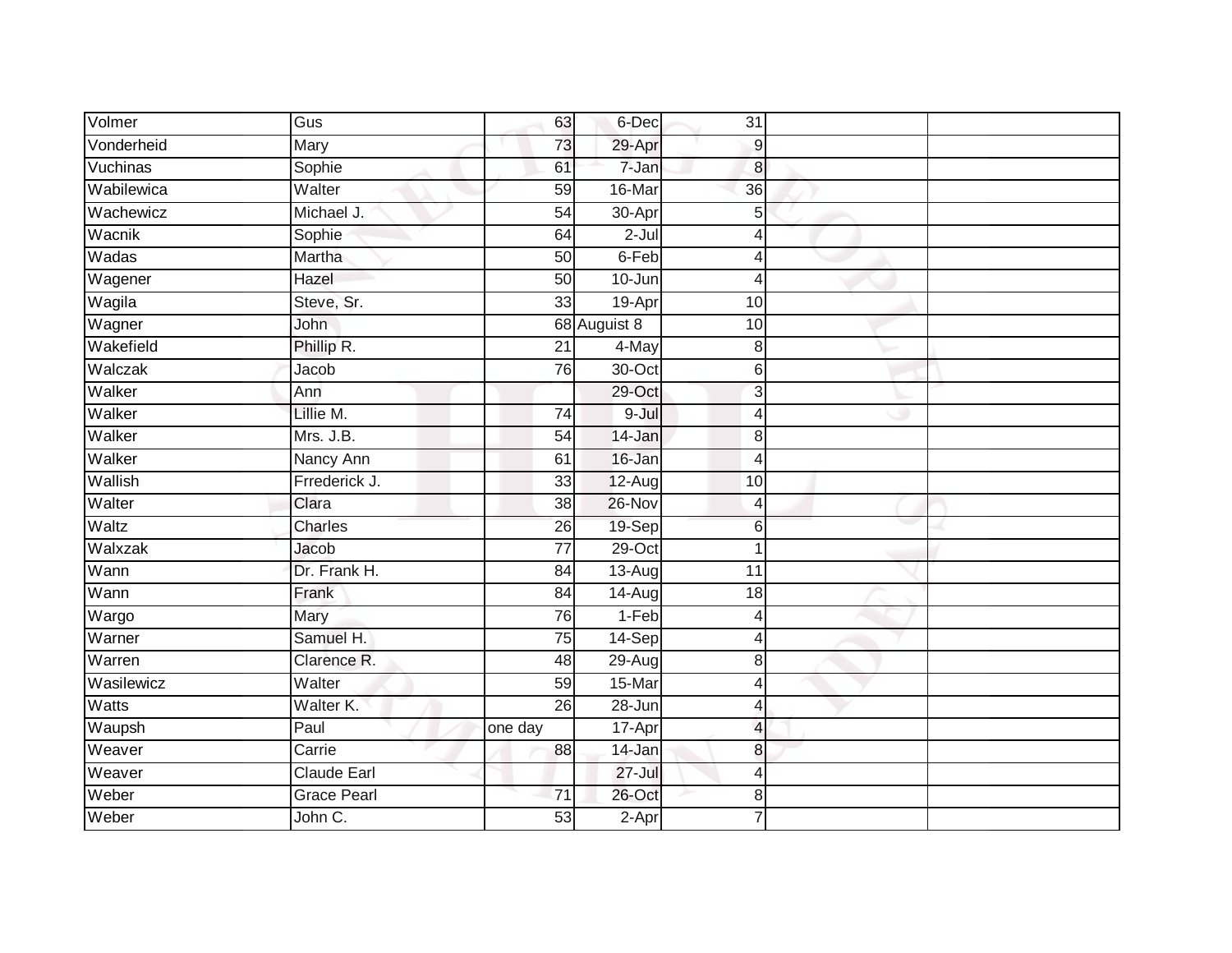| Weber           | John Nick          | 81              | 16-Jul     | 3               |                        |
|-----------------|--------------------|-----------------|------------|-----------------|------------------------|
| Weide           | John Der.          |                 | 2-Oct      | 6               |                        |
| Welch           | Verna              | 46              | $15 - Jun$ | 9               |                        |
| Wenzlowski      | Rose               |                 | 12-Jun     | 3               |                        |
| Werblo          | Herman             | 84              | $7-Oct$    | 10              |                        |
| Wernersbach     | Max                | 68              | 10-Dec     | 4               |                        |
| Westcott        | Joesph F.          | 49              | $1-Jul$    |                 |                        |
| Westenfelder    | John A.            | 80              | 12-Jun     | 3               |                        |
| Wheat           | James              | $\overline{52}$ | 26-Nov     | 4               |                        |
| White           | Calab              | 68              | $5 - Jun$  | $\overline{21}$ |                        |
| White           | Joseph             | 92              | 11-May     | 12              |                        |
| White           | Oliver S.          |                 | 26-Dec     | $\overline{28}$ |                        |
| White           | Virginia           | 30 <sup>°</sup> | 24-Jan     | 10              |                        |
| Whitten         | Julia              |                 | 21-Aug     | 6               |                        |
| Wiatrowski      | Agnes              | 63              | 3-May      | Δ               |                        |
| Wiatrowski      | Anna               | 63              | 4-May      | 8               |                        |
| Wickert         | J. N.              | 49              | 28-Jan     | 6               | Doctor                 |
| Wiens           | Augusta H.         | 79              | 20-May     | 16              |                        |
| Wieren          | John Van           | 49              | 4-Feb      | $\overline{A}$  |                        |
| Wilcox          | Mason E.           | 66              | $31-Oct$   | $\overline{14}$ |                        |
| Wilde           | Fred               | 5 days          | 23-Aug     | Δ               |                        |
| Wilke           | Walter             | 61              | 4-Sep      | 4               |                        |
| Wilkerson       | Eva                | 60              | 10-Sep     | 3               |                        |
| Will            | Herman O.          | 78              | 9-Feb      | 10              |                        |
| Willardo        | Joseph Willis, Jr. | 23              | $22 -$ Jul | 1               | Picture included       |
| Willardo        | Pfc. Joseph W.     | $\overline{22}$ | 24-Dec     | $\overline{27}$ | Picture/Korean Veteran |
| Williams        | Catherine          | 75              | 31-Aug     | 4               |                        |
| <b>Williams</b> | Chester W.         | 4 months        | 5-Nov      | $\overline{2}$  |                        |
| Williams        | Floyd E.           |                 | 17-Jan     | 3               |                        |
| Williams        | Henry              | 86              | 1-Apr      | 10              |                        |
| Williams        | Herbert L.         | 44              | 25-Sep     | 4               |                        |
| Williams        | Infant             |                 | $11-Oct$   | 10              |                        |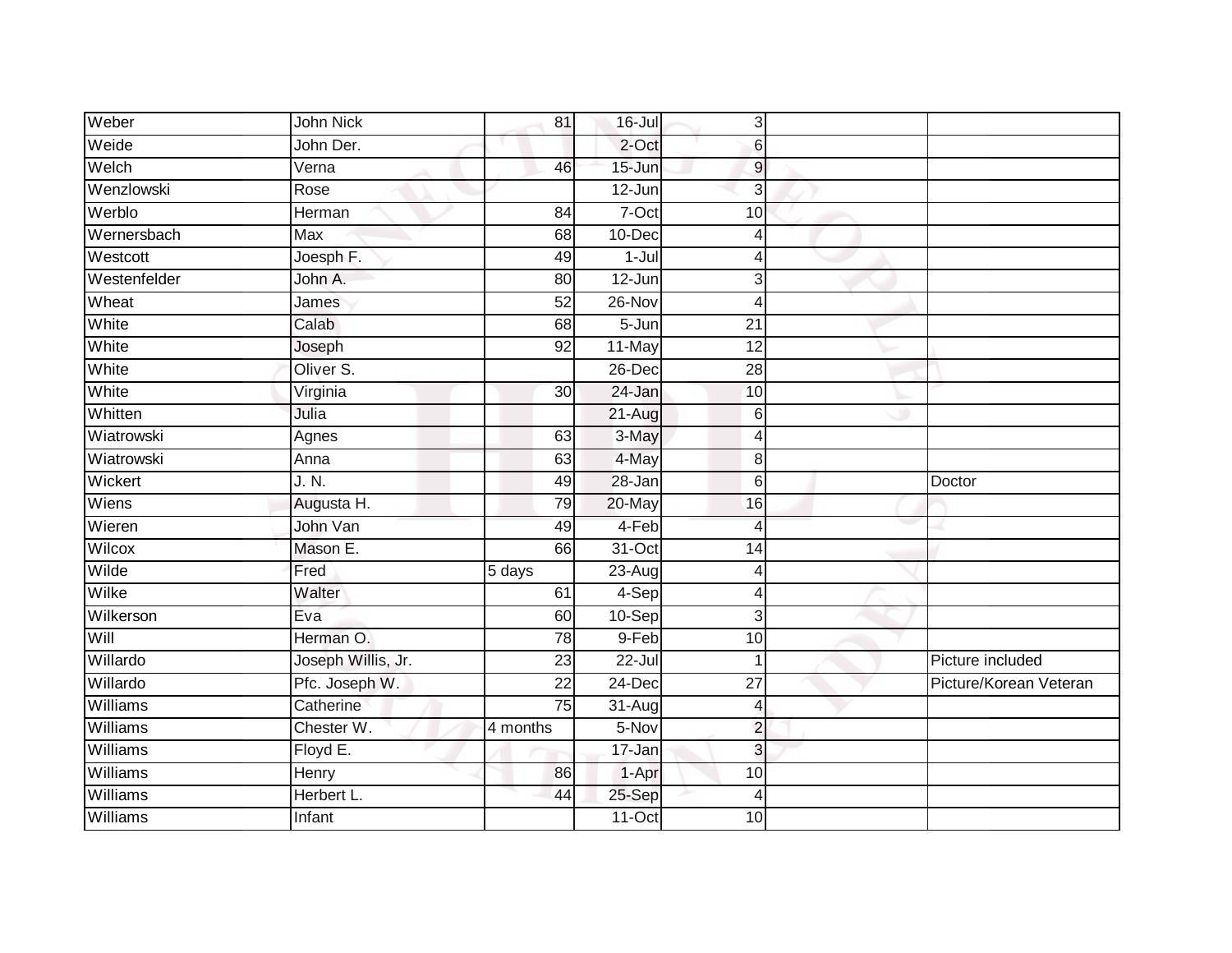| Williams    | Margaret             | 16              | 26-Oct      |                  |        |
|-------------|----------------------|-----------------|-------------|------------------|--------|
| Williams    | Patrick J.           | 68              | 13-Mar      | 6                |        |
| Williams    | Thomas A.            | 79              | $12 -$ Jul  | 3                |        |
| Willig      | Wilhelmina           | 87              | 16-Nov      | $\,8\,$          |        |
| Willis      | Gordon L.            | 49              | 12-Nov      | 11               |        |
| Willis      | Wayne B.             | 38              | 15-Jun      | 9                |        |
| Willis      | Wayne B.             | 38              | 17-Jun      | 12               |        |
| Willoughby  | Harold M.            | 50              | 20-Aug      | 5                |        |
| Wilson      | Claude F.            | 44              | 9-May       | 8                |        |
| Wilson      | Frieda               | $\overline{58}$ | 11-May      | 12               |        |
| Wilson      | Thad H.              |                 | 4-Oct       | 4                |        |
| Wilson      | <b>William Henry</b> | $\mathbf{3}$    | 6-Nov       | $\overline{2}$   |        |
| Winebrenner | Ross J.              | 57              | 9-Mar       | 40               |        |
| Winer       | Israel               | 64              | 18-May      | 6                |        |
| Winestock   | Walter G.            |                 | 29-Sep      | 9                |        |
| Wing        | Chung                | 47              | 6-Jul       | $6 \overline{6}$ |        |
| Wireman     | Amos                 | 55              | 17-Nov      |                  |        |
| Wirtz       | Margaret             | 64              | 5-Mar       | 8                |        |
| Witsek      | Alexander            | $\overline{71}$ | 6-Dec       | 31               |        |
| Wittenberg  | Charles              | 65              | $5 -$ Jul   | 3                |        |
| Wittmer     | Leo N.               | 43              | 16-Aug      | Δ                |        |
| Wleklinski  | Walenty              | 78              | $11 - Jun$  | 4                | Walter |
| Wohlgemuth  | Mary                 | 51              | 9-Nov       | 30               |        |
| Wojcieszak  | Vincent              | 79              | 8-Oct       | 3                |        |
| Wojcik      | Joseph               | 68              | $24$ -Oct   | $\overline{20}$  |        |
| Wojcik      | Joseph               | $\overline{68}$ | 25-Oct 1, 2 |                  |        |
| Wojcik      | Vincent              | 66              | $27 - Apr$  | 9                |        |
| Wojewoda    | Rozalia (Rose)       | 70              | 21-Aug      | $6 \,$           |        |
| Wolf        | Ella Anna            | 85              | 8-Feb       | 5                |        |
| Wolter      | Clara                | 84              | 25-Nov      | 6                |        |
| Wolter      | Melvin               | 32              | 27-Apr      | $\overline{9}$   |        |
| Wolters     | Marie L.             | 52              | $26$ -Feb   | 5                |        |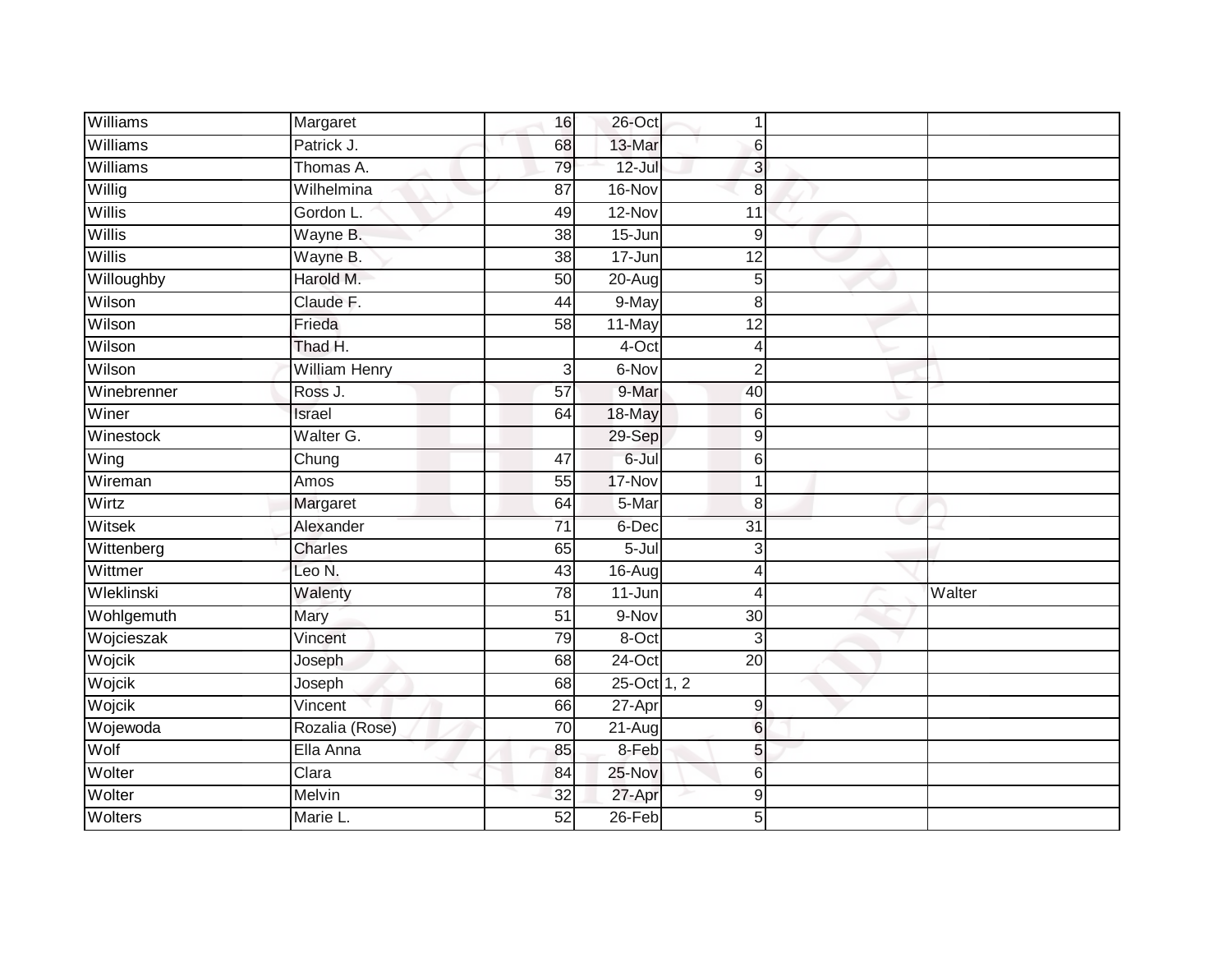| Wood                | Gladys         | 85              | 8-Oct      | 3                        |                |
|---------------------|----------------|-----------------|------------|--------------------------|----------------|
| Woodke              | Edward         | 60              | 14-Mar     | 4                        |                |
| Woods               | Roscoe E.      | 70              | 31-May     | $\mathbf 1$              |                |
| Woodward            | Clara Engel    | 73              | 26-Nov     | $\overline{4}$           |                |
| Wooley              | Rose           | 56              | $17 - Jan$ | 3                        |                |
| Woosley             | Mary Bell      | 69              | $17-Oct$   | 10                       |                |
| Woronecke           | Walter         | 33              | 18-Sep     | 6                        |                |
| Worosz              | Jacob          | 74              | 30-Aug     | 4                        |                |
| Wright              | Arthur         | 55              | $21-Oct$   | 10                       |                |
| Wright              | Leslie W.      | 40              | 5-Nov      | $\overline{2}$           |                |
| Wright              | Michael T.     | 26              | 9-Feb      | 33                       |                |
| Wright              | Ollie C.       | 67              | 30-Nov     | 8                        |                |
| Wrublewski          | Helen          | 64              | $23 -$ Jul | 5                        |                |
| Wylie               | George         | 60              | $26 - Nov$ | 4                        |                |
| Wynistorf           | <b>Bertha</b>  | 83              | 14-Jan     | 8                        |                |
| Yaffe               | Raymond (Ruby) | 46              | $25$ -Oct  | $\overline{2}$           |                |
| Yarovsky            | George         |                 | $10$ -Oct  | 10                       |                |
| Yeager              | John           | $\overline{74}$ | 27-Dec     | $\overline{2}$           |                |
| Yohn                | <b>Bessie</b>  | $\overline{72}$ | 25-Mar     | $\overline{4}$           |                |
| York                | William        | $\overline{22}$ | 18-Nov     | 10                       | Korean Veteran |
| $\overline{Y}$ oung | Eileen         | 42              | $2-Nov$    | 8                        |                |
| Young               | Martin         | 61              | $21-Oct$   | 10                       |                |
| Ywanow              | Amelia         | 74              | $23 -$ Jul | 5                        |                |
| Zachau              | George         | 94              | 21-May     | 1                        |                |
| Zagan               | Elizabeth G.   | 85              | $11 -$ Jul | 4                        |                |
| Zahora              | Albert Joseph  | 21              | 24-Jun     | $\overline{4}$           |                |
| Zahora              | Joseph S.      | $\overline{54}$ | $2-May$    | 8                        |                |
| Zahrte              | William H.     | $\overline{53}$ | $28 - Oct$ | 10                       |                |
| Zaitz               | Julius         | 77              | 6-Apr      | $\overline{\mathcal{L}}$ |                |
| Zajac               | Stanley        | 67              | 6-Jul      | 6                        |                |
| Zandstra            | Hanna          | 60              | 11-Oct     | 10                       |                |
| Zasilik             | Anna           | $\overline{53}$ | $31 -$ Jul | 3                        |                |